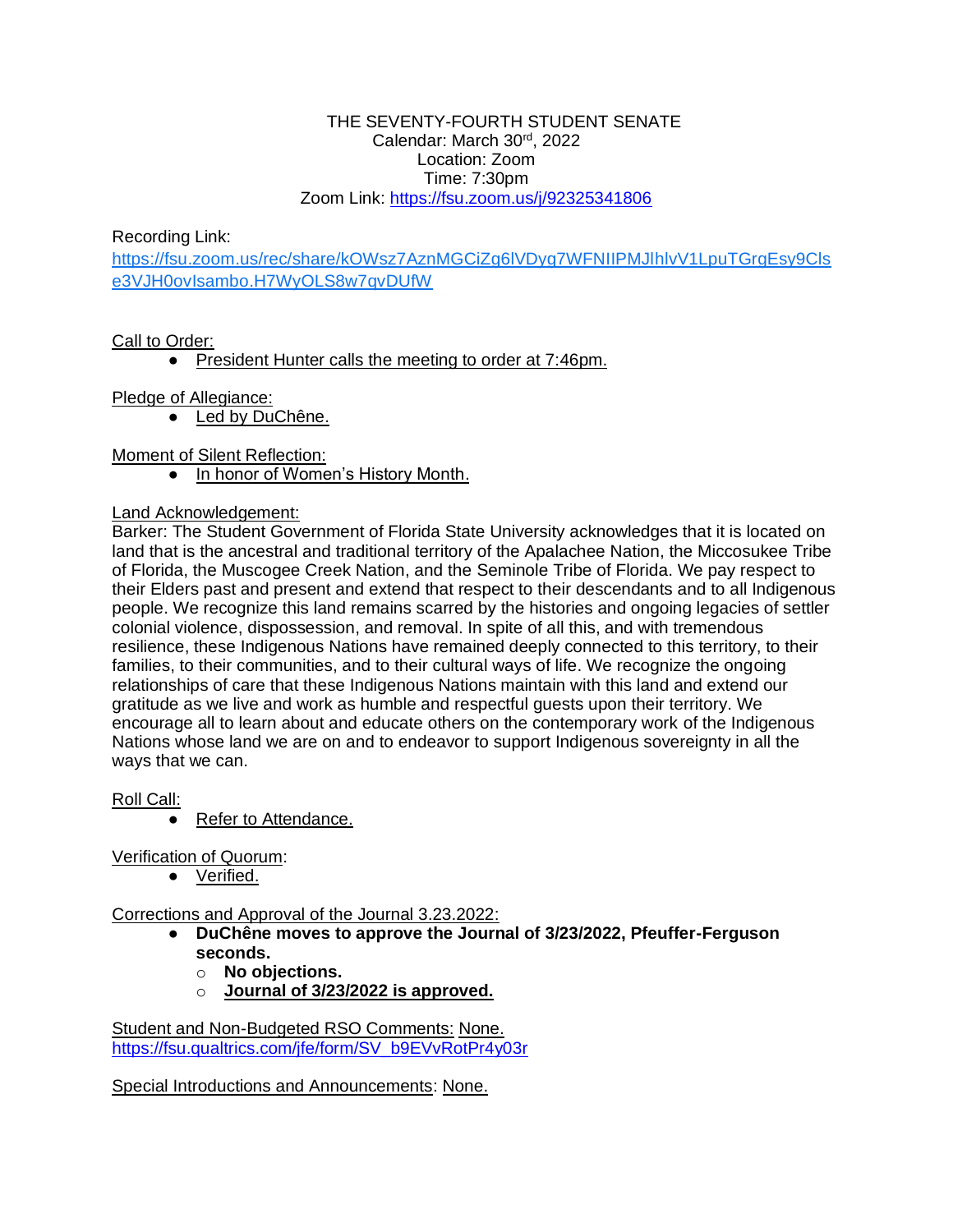### Messages from the Executive Branch: None.

Messages from Agency and Bureau Directors, SGA Organizations Officers and Employees:

- $\bullet$  OGA Director Rawan: To better the administration as a whole we can obviously make things more coherent and increase transparency between the different entities. A large part of my job as this Bureau's Director is to form an educational surrounding with our students, with you, and with the other branches. I'm hoping this is effective to keep things open and honest with the other branches. The plan we had was creating tangible accomplishments to get things done as leaders on-campus must play a PR game which can be difficult. A balance between this and rebuilding relationships is important. You'll see OGA was mute because of COVID-19 so everyone became their own advocate. Our commitment to advocating for students is important. In terms of creating foundations, I don't want to create something that needs to start all over again, so my board works hard to have sturdy transition materials and a roadmap for the potential of OGA. For institutional knowledge it is our job to educate the student body and to educate you all and learn ourselves. I send 'thank you' messages as I cannot do things without the support that we have. At the University and civil level, I was thankful that we got to push in the realm of partners with the University and how we transformed OGA into a partner of advocacy via student affairs, the government relations office – which get our objectives across the finish line – local political visits, and the Office of the Mayor. We have not reached the City Commission and County Commission, and the Office of the President which I feel had a stronger relationship with the former President. On the State level, we built relationships with the Republican Leadership, Education/Appropriations, future leadership, Democratic Members, and the Seminole Caucus - as we can never stress enough that they legislate on behalf of us. Our future focus is the Republican Education Appropriations as it could be hit harder, Appropriations, New Leadership (who is an FSU alum), and the Seminole Caucus. In the Federal Branch, the offices reached include the Florida House Members and Florida Senators, where we did not reach Committee Chairs and Leadership. Shown again is the Budget Item which brought back Bright Futures, the SOAR Program, and the new FSU Health Tallahassee Center. FSU received \$125 million to have a Health Center and bring up our medical rankings. In legislation, redistricting happened as a result of the census. Governor DeSantis vetoed one of the maps which affected Tallahassee specifically. State legislation that passed included that applicants for President do not have to be public, we have been reaccredited by two institutions instead of one, and the Individual Freedom Bill was expanded from K-20. Bright Futures the service requirement can now be met with work hours, the "Don't Say Gay Bill," and financial literacy is being put into general education requirements for the State of Florida. A few Bills that failed included conceal carry, hunger free campuses and a few others. Federal legislation that passed included a raise in the Pell Grant and work-study. They are working on the fiscal budget for 2023 which would nearly double Pell Grants and other demographics. These are the last things – the OGA Executive Board confirmed before August to hit the ground running, I hope proposals and reports from the Director can stay, and the engaging for Senators in State legislation. Our Banquet's invitation will be posted on our Instagram.
- Senate moves to 'Messages from the Executive Cabinet.'
	- PSU Assistant Director Ash Soto: PSU applications are due April 4th at 11:59pm. Thank you.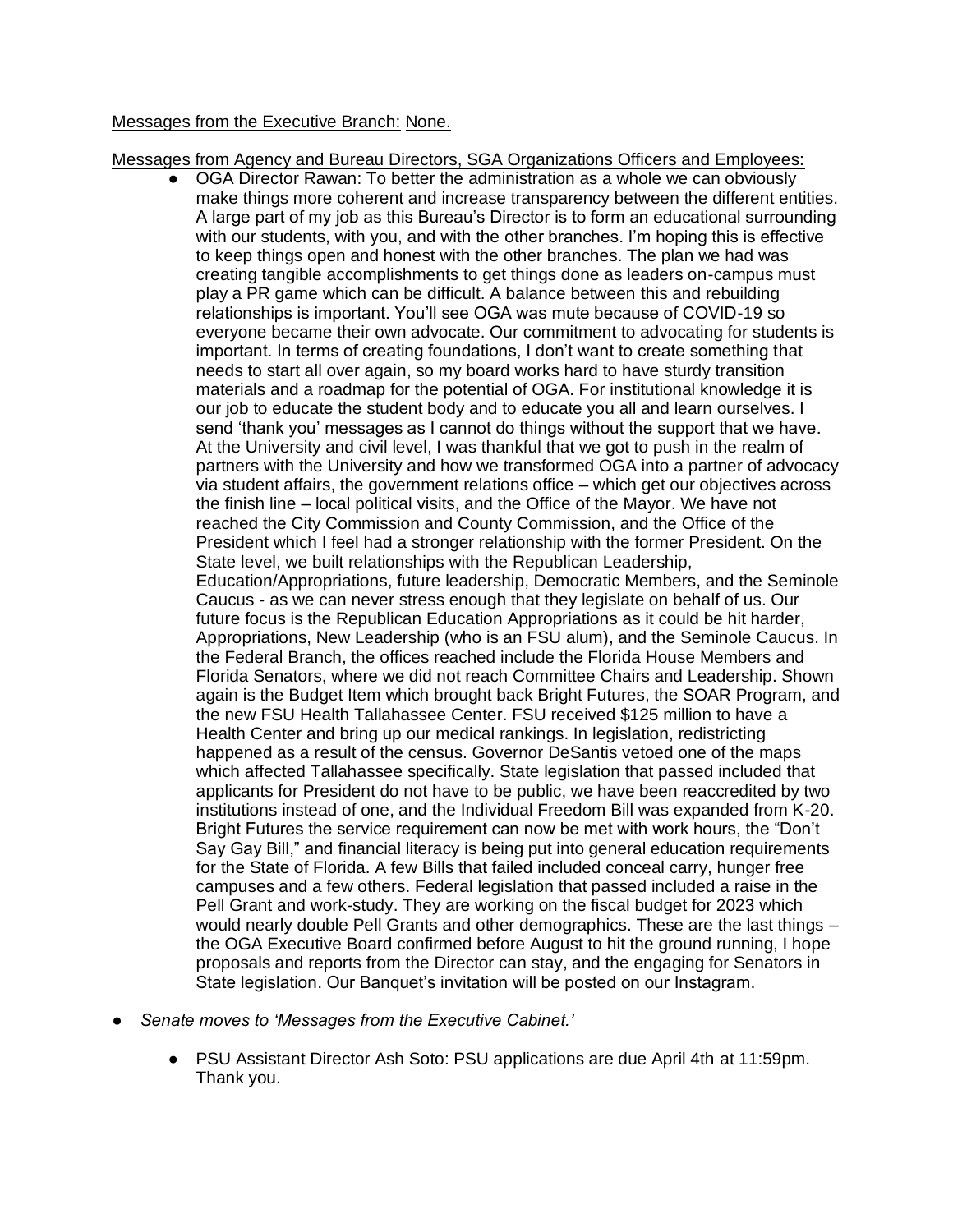- **Little calls for the 'Order of the Day.'**
	- o **No objections**
	- o **Senate moves back into the 'Order of the Day.'**
- *Senate moves back into 'Bills on Second Reading.'*

Messages from the Executive Cabinet: None.

Messages from the Class Councils: None.

Messages from the Congress of Graduate Students: None.

Messages from the Judicial Branch: None.

Messages from the Union Board and Student Engagement Ambassadors: None.

Messages from the Campus Recreation Board: None.

Report of the SGA Accounting Office: Remaining Balances: Senate Projects \$5,020.22, PAC \$501.00, RTAC \$4,820.00, and ORG Fund \$3,000

Report of Senate Liaisons: None.

Report of Committees:

- Judiciary
	- $\circ$  We heard Bills 30, 31, 25 23. I believe they all passed, but I can double check.
- Internal Affairs
	- o Internal Affairs did not meet this week.
- Budget
	- o Met yesterday (3/29) at 5:00pm and passed Bill *RECORDING INAUDIBLE*  (00:26:14).
- Finance
	- o Finance passed Consent Resolution 18 and Bill 30.
- Student Life
	- $\circ$  Tabled Bills 24 and 35, passed Bills 25 and 34, amended and passed Bills 30, 31, and 33, Bill 32 was withdrawn, amended and passed Resolution 20, passed Resolutions 21, 22, 23, 24, 25, 26, and tabled Resolution 27.
- Rules & Calendar
	- $\circ$  Met tonight (3/30) at 5:30pm. Resolution 9 was withdrawn, and we voted on a new Absence count for Senators Noel and Kaminski.

Senate Confirmations: None.

Consent Calendar:

CR18 Sponsored by Senator Roy (P)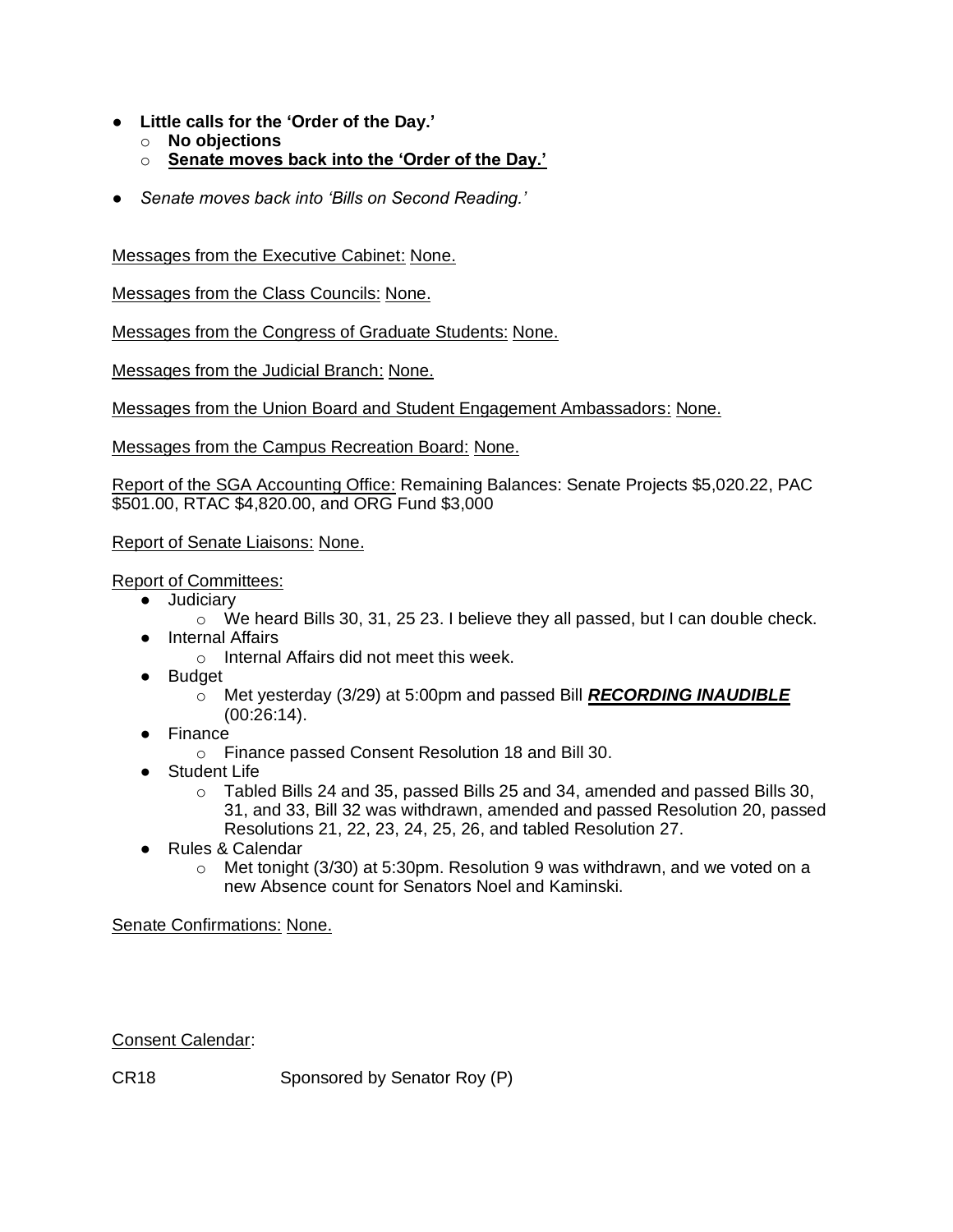|                             | Allocating funds to Friday Night Live (Referred to Finance 3.23. Passed<br>in Finance 3.29.)                                                                                                                                                                                                                                                                       |
|-----------------------------|--------------------------------------------------------------------------------------------------------------------------------------------------------------------------------------------------------------------------------------------------------------------------------------------------------------------------------------------------------------------|
|                             | <b>Gonzalez moves to approve the Consent Resolution, Rivers</b><br>seconds.<br>No objections<br>$\circ$<br><b>Consent Resolution 18 is approved.</b><br>$\circ$                                                                                                                                                                                                    |
| <b>Bills First Reading:</b> |                                                                                                                                                                                                                                                                                                                                                                    |
| <b>Bill 24</b>              | Sponsored by Senator Suarez and Senator Wells (P) Murray (Co)<br>To allow first-year college students to represent the college of<br>undergraduate studies despite being enrolled in their University Division.<br>(Referred to Student Life and Judiciary. Tabled in Student Life 3.10<br>3.24.                                                                   |
| <b>Bill 35</b>              | Sponsored by Senator Beall (P) Hunter (Co)<br>To complete funding for Bill 88 that was passed in the 73rd senate<br>to install one large picnic bench outside of the Rovetta building. The<br>amount listed would be used to cover the freight and installation costs of<br>the table. (Referred to Student Life and Budget 3.23. Tabled in<br>Student Life 3.24.) |
| <b>Bill 36</b>              | Sponsored by Senator Diaz and Senator DuChêne (P)<br>Pfeuffer-Ferguson(Co)<br>Restructuring the statute pertaining to the Senate Award for<br>Excellence and providing procedural guidelines for nominations.                                                                                                                                                      |
| <b>Bill 37</b>              | Sponsored by Senator Diaz (P) Roy, Pfeuffer-Ferguson, Myers, Stewart,<br>Bettley (Co)<br>Providing for more internal accountability by adding the Directors<br>of the Executive Institutes to the list of Major Offices and those appointed<br>officers subject to impeachment by the Student Senate, and for other<br>purposes.                                   |
| <b>Bill 38</b>              | Sponsored by Senator Roy and Senator Diaz (P) Gonzalez, Russell,<br>Pardee, Bettley, Downing, Stewart, Suarez, Myers, Tucker (Co)<br>A bill to transfer \$2000 from the Organizational Fund to the<br>Programming Allocations Committee.                                                                                                                           |
|                             | Diaz moves for Bill 38 to be placed on 'Second Reading,'<br><b>Gonzalez seconds.</b><br>No objections.<br>$\circ$<br><b>Bill 38 is placed on 'Second Reading.'</b><br>$\circ$                                                                                                                                                                                      |
| <b>Bill 39</b>              | Sponsored by Senator Diaz and Senator Stewart (P) Barrett (Co)<br>Providing a method by which non-Senators can endorse<br>legislation.                                                                                                                                                                                                                             |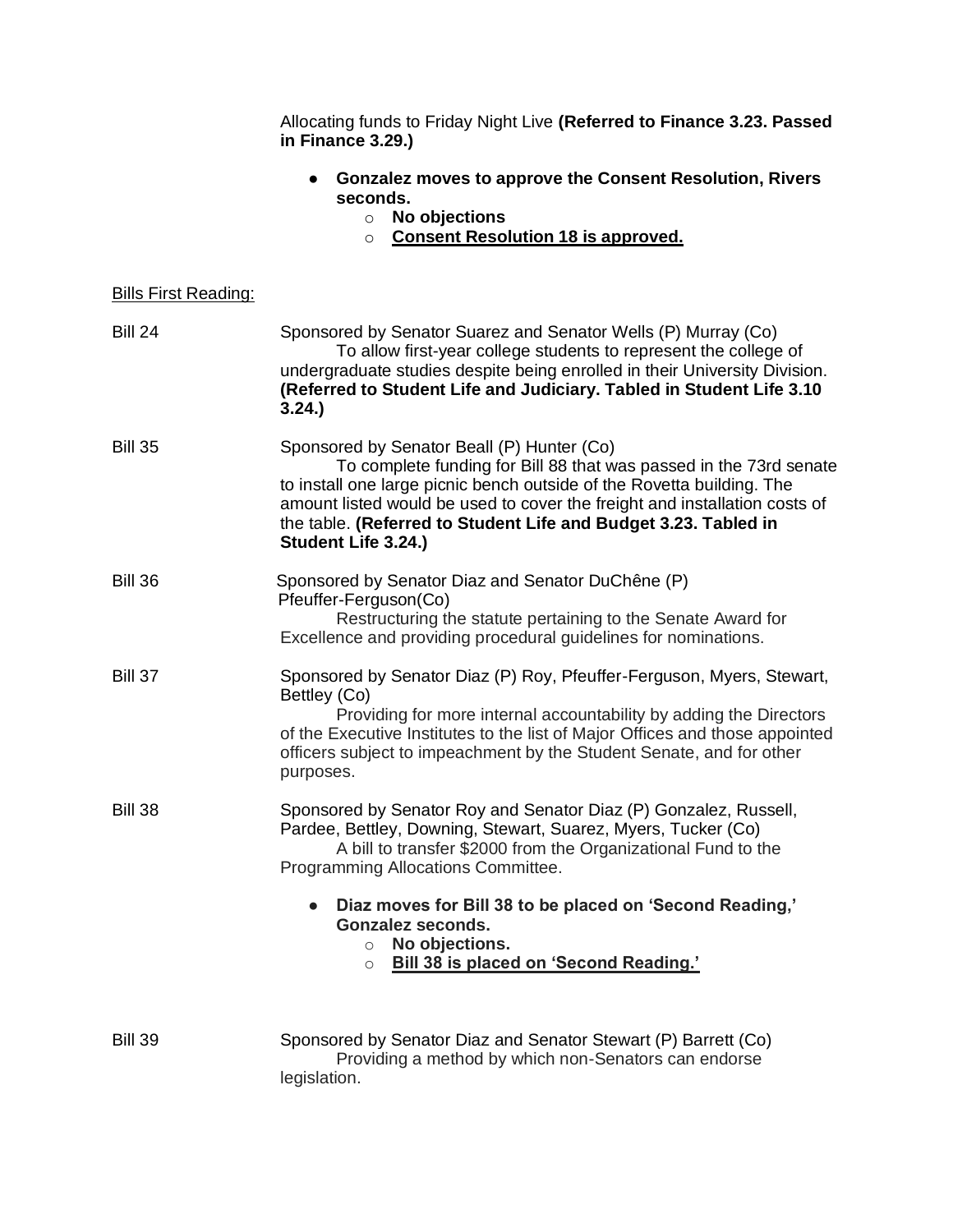| <b>Bill 40</b> | Sponsored by Senator Bettley (P)<br>Transferring \$1500.00 from the Pride Student Union Food<br>Category to their Contractual Services Category to bring a guest speaker<br>for an AASU x Pride Speaker on April 21st.                                                                                                                                                                  |
|----------------|-----------------------------------------------------------------------------------------------------------------------------------------------------------------------------------------------------------------------------------------------------------------------------------------------------------------------------------------------------------------------------------------|
| <b>Bill 41</b> | Sponsored by Senator Wang (P) Bettley, Gonzalez, Little, Rivers,<br>DuChêne (Co)<br>Allowing seats without sworn-in senators to become vacant.                                                                                                                                                                                                                                          |
| <b>Bill 42</b> | Sponsored by Senator Wang (P) Duchene, Bettley, Gonzalez, Rivers,<br>Little (Co)<br>Changing election results announcements from New Business to<br>Special Introductions of the Senate Calendar.                                                                                                                                                                                       |
| <b>Bill 43</b> | Sponsored by Senator Wang and Senator Little (P) Bettley (Co)<br>Mandating questions asked during the Spring Semester Executive<br>Debate to be asked to all candidates running for the same position.                                                                                                                                                                                  |
|                | • Wang moves for Bill 43 to be placed on 'Second Reading,'<br>Pfeuffer-Ferguson seconds.<br>No objections.<br>$\circ$<br>Bill 43 is placed on 'Second Reading.'<br>$\circ$                                                                                                                                                                                                              |
| <b>Bill 44</b> | Sponsored by Senator Rivers (P)<br>To ensure that the funds given to Homecoming follow proper<br>student statutes changing the membership of the Homecoming Planning<br>Commission. Also, to ensure that Homecoming is planning practical<br>Homecoming activities.                                                                                                                     |
|                | Rivers moves for Bill 44 to be placed on 'Second Reading,'<br>$\bullet$<br><b>Gonzalez seconds.</b><br>No objections.<br>$\circ$<br>Bill 44 is placed on 'Second Reading.'<br>$\circ$                                                                                                                                                                                                   |
| <b>Bill 45</b> | Sponsored by Senator Drackley (P) Diaz, Hunter, and Russell (Co)<br>To move the duties of the Senate newsletter from the Senate<br>President to the Senate Press Secretary and Senate Historian. This will<br>allow the Senate newsletter to be done more consistently as well as open<br>more transparency of what the Student Senate does to our constituents in<br>the Student Body. |

Bills Second Reading:

Bill 25 Sponsored by Senator Rivers (P) Senators Wang & Gonzalez (Co) To transfer the power of Director of Homecoming Chief and Princess to Homecoming Executive Council. Also, to give Homecoming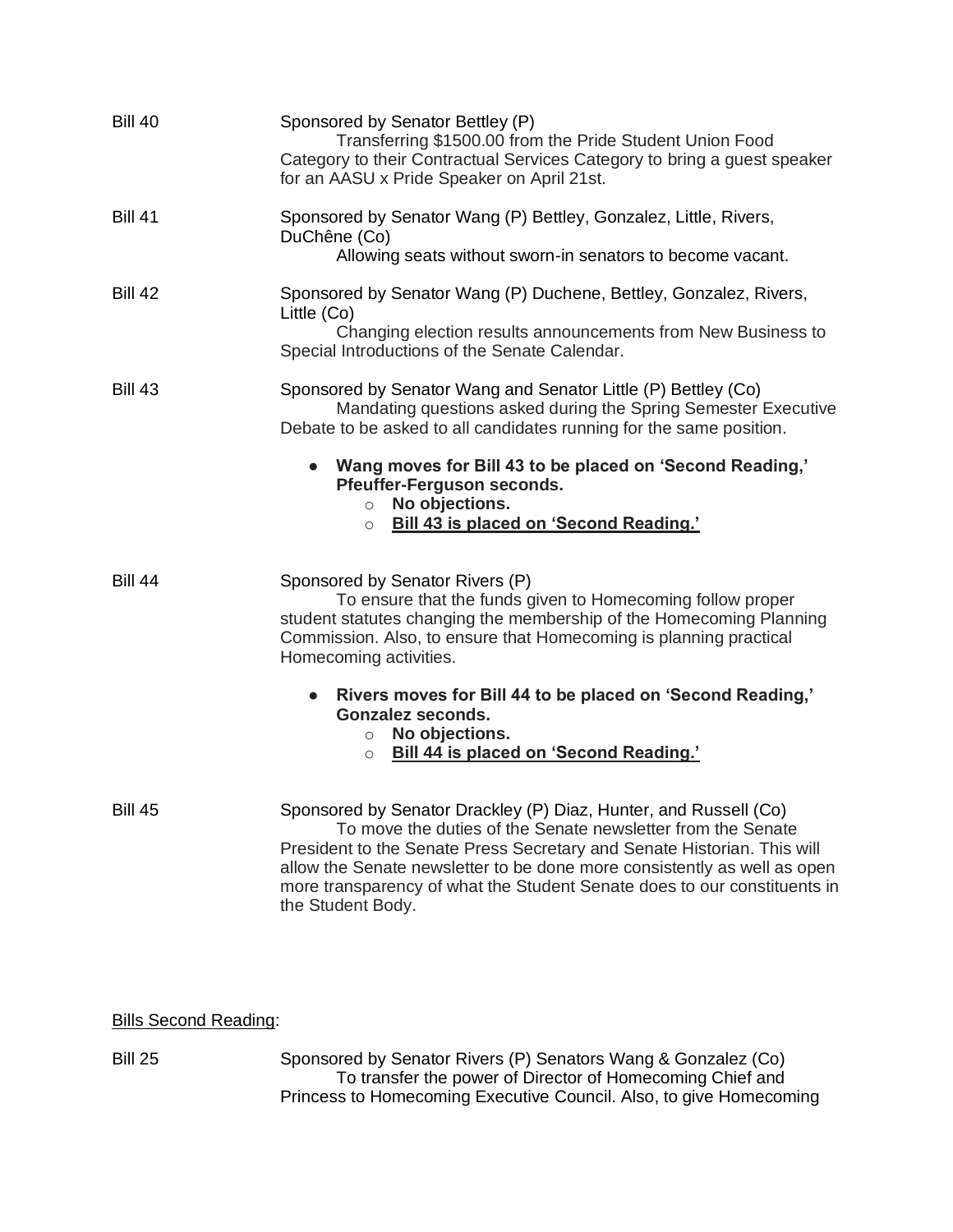the power of planning Homecoming Chief and Princess Election. **(Referred to Student Life and Judiciary 3.9. Passed in Student Life 3.24. Passed in Judiciary 03.29.)**

- Opening Statement:
	- o Currently DSO has control over the Homecoming Chief and Princess elections. They receive funds from SGA to put on that event and election. As I see it, I view this as something SGA should control, moving it under the Homecoming Executive Council so that the student body has more control, greater opinion, and easier access to the elections and share discrepancies/suggestions. *RECORDING INAUDIBLE* (00:38:37). It will be much easier if we give Student Life Association the money for this. I'm open to any questions, comments, or concerns.
- Technical Non-Debatable Questions:
	- o No speakers.
- First Round of Pro:
	- o Point of Information: Pfeuffer-Ferguson to the Sponsor: Have you spoken with *RECORDING INAUDIBLE*  (00:39:27) about this Bill and gained an understanding with how they feel?
		- I've spoken to *RECORDING INAUDIBLE*  (00:39:37) about this piece of legislation, they did not give me an opinion on it.
	- o Point of Information: Diaz to the Sponsor: Do you think there's a potential for a conflict of interest having students administer in such election?
		- No, especially considering how now alumni get choose who is put on the Board – which I don't believe makes sense – as this is somebody who is representing the student body; therefore, the student body should choose them and be involved in the election.
	- o Tucker: I'm all about direct representation and think this is a smart Bill. I think the Senator has gone through the appropriate steps and I will be supporting this.
- First Round of Con:
	- o Pfeuffer-Ferguson: I had a discussion with the previous SAA President about this, and they are completely against this Bill. There would be a conflict of interests having students involve. I am against this Bill.
	- o Point of Information: Diaz to the Sponsor: Could you explain how the elections currently work and are run, and how they would be run with the implementation of this Bill?
		- I'm pretty sure it's a Qualtrics link they use, which is similar to how we used this semester. If this were run under SGA then the Supervisor of Elections can be monitoring the election and the same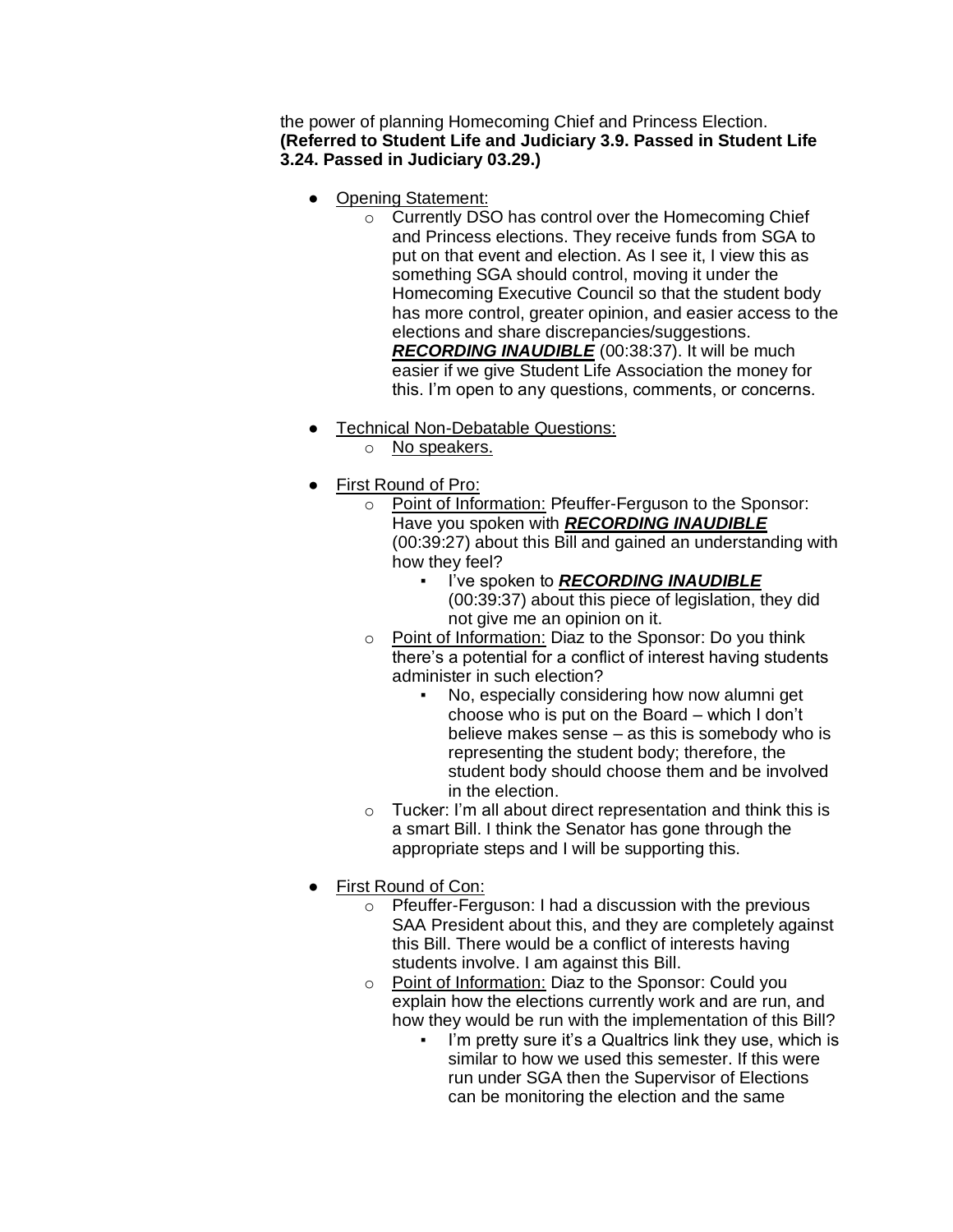Election Code would apply to homecoming as it does to the Spring, Fall, and various other elections.

- o Point of Clarification: Gonzalez: For the last Homecoming election, they used same sex *RECORDING INAUDIBLE*  (00:42:18).
- o Point of Information: Barrett to the Sponsor: Have you discussed with the Homecoming Council how exactly they put on the elections – do they have any plans if this were to switch over?
	- I have spoken to Homecoming before I had this legislation, and they were in approval of it and said it was a good idea. They shared confused why SAA does it and not them. As to their current plans, I cannot tell you as I cannot get in contact with them. I have gotten into contact with them as they try to gear up and start planning Homecoming for this fall semester. However, if the concern is that they do not have enough time to figure out how this will be run, I will friendly to a proviso saying that this will go into effect during the 2023-2024 school year, to give them time to formulate and converse with SAA to see the previous processes and how they could improve them.
- o Point of Information: Garner to the Sponsor: This past fall, I was able to get 15 of the Black student leaders on campus to put out a joint statement condemning the lack of diversity on the Homecoming Court. Do you believe that passing this Bill will increase the chances of diversity becoming a thing of nature again?
	- I do not want to bash anyone on campus; however, I do know that when that happened in the Fall semester, SAA - particularly adults in charge – were not particularly concerned about the lack of diversity on their Council and didn't feel the need for a change. That right there proves to me that leadership is not an appropriate word on their end. If this is under SGA, I feel SGA is diverse (it could be more diverse) so I feel SGA would be better able to diversify the Council and choose representatives that could be representative of all students on FSU's campus.
- o Point of Clarification: Jacalyn: This is under a Department and would affect a role that full-time staff advisors are already apart of, and I don't know that such person has been consulted with this. I want you all to know that Homecoming has an Advisor involved, and not under our Student Government's Department.
- o **DuChêne moves to amend to add proviso language that "this Bill shall take effect August 28th, 2023," Gonzalez seconds**
	- **No objections**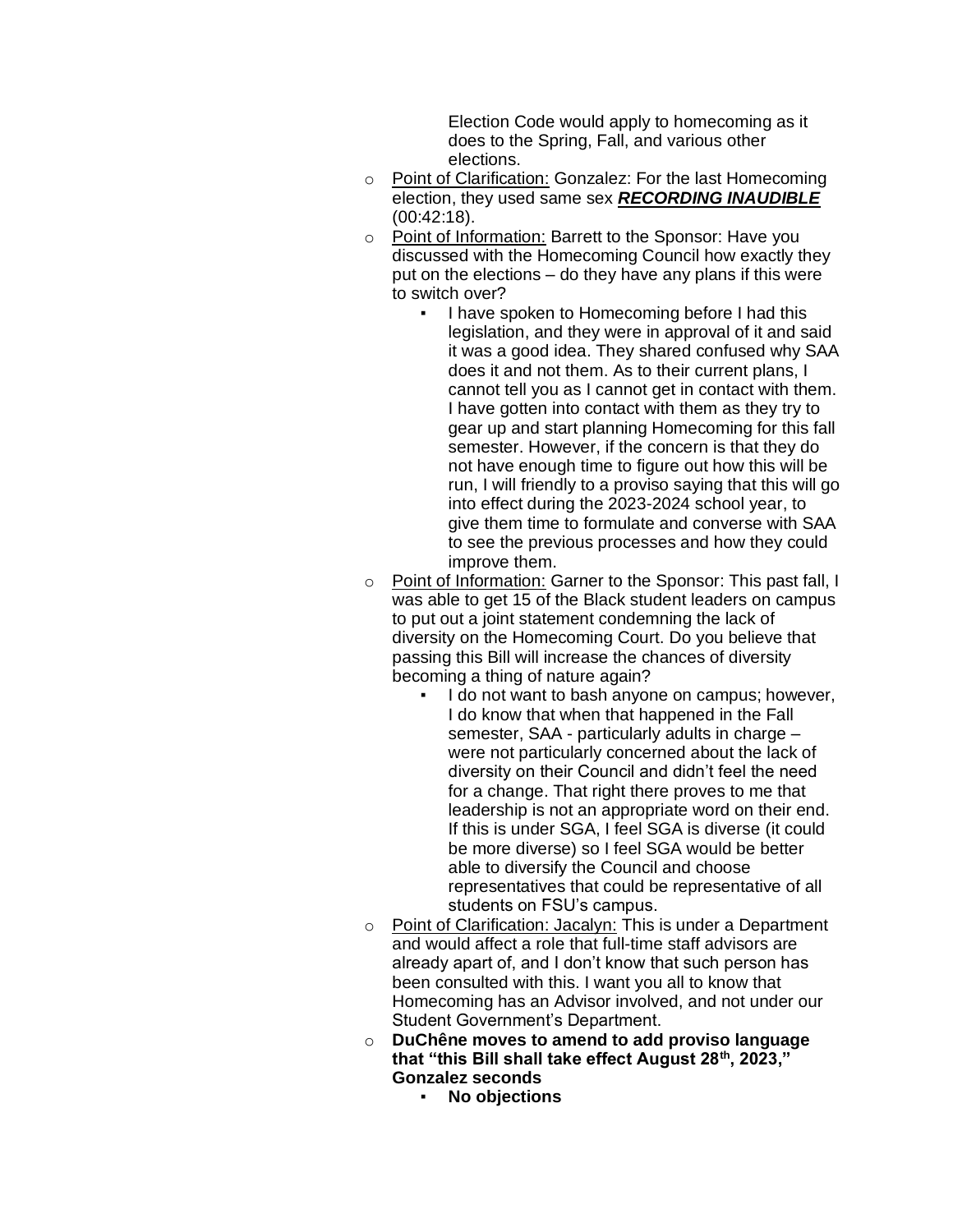# ▪ **Author finds it friendly**

### Amendment is adopted.

- o Point of Clarification: Jacalyn: Because Homecoming Chief and Princess is held under somebody, *RECORDING INAUDIBLE* (00:47:32), I don't know if this Bill has the ability to change the staff member's job.
- o Rider: Based off what we've spoken about where we discussed - as Senators - to reach out to Advisors and have a plan, it doesn't seem this Bill has done that so I would hate for us to do something that goes against a Staff Member's job (who is educated in this). I unde4rstand the point of this and see that Homecoming is their specialty; I just think that we shouldn't be doing this yet as not enough people have been consulted. I think we need to look at this a little more, and I'd be happy to do that.
- o Garner: Perhaps I may be the only one doing this to try to return some diversity to the Homecoming Court, but last semester was the first time in twenty years where there wasn't a Black man on the Homecoming Court. I think that is an avenue I will entertain if we can, perhaps, enforce some type of action to require something similar to 'quotas' instead of putting us in their hands of students as opposed to full-time, paid Staff Members.
- o Point of Information: Hockett to the Sponsor: How long this Bill has been amended as I feel it has been on the Floor a few times now?
	- President Hunter: A week.
- o Point of Information: Bettley to Advisor Jacalyn: Who would be the Staff Member and the Advisor that we could reach out to?
	- The full-time Staff Advisor is **RECORDING** *INAUDIBLE* (00:50:56). As far as SAA, I know for them I want to say it's *RECORDING INAUDIBLE*  (00:51:03). I'd be happy to provide their contact information.
- o Diaz: I think SGA and the Senate has the capacity to do great things. I wish that this legislation was something we had SAA folks coming in and advocating for and these Staff Members providing their opinions on. I have slight concerns on conflict of interest with having students run elections versus someone more administrative. Given all that, I wish there was more involvement from the other outside organizations being affected by this Bill.
- o B. Suarez: I think this Bill has good 'bones' but I feel that I cannot vote in favor of something like this as I feel it necessary to make sure everyone's on the same page from Advisors, SAA, and Homecoming Council.
- o **Bowling moves to call the question, Barrett seconds.**
	- **Bettley objects.**
	- **Bowling withdraws.**
- Second Round of Pro: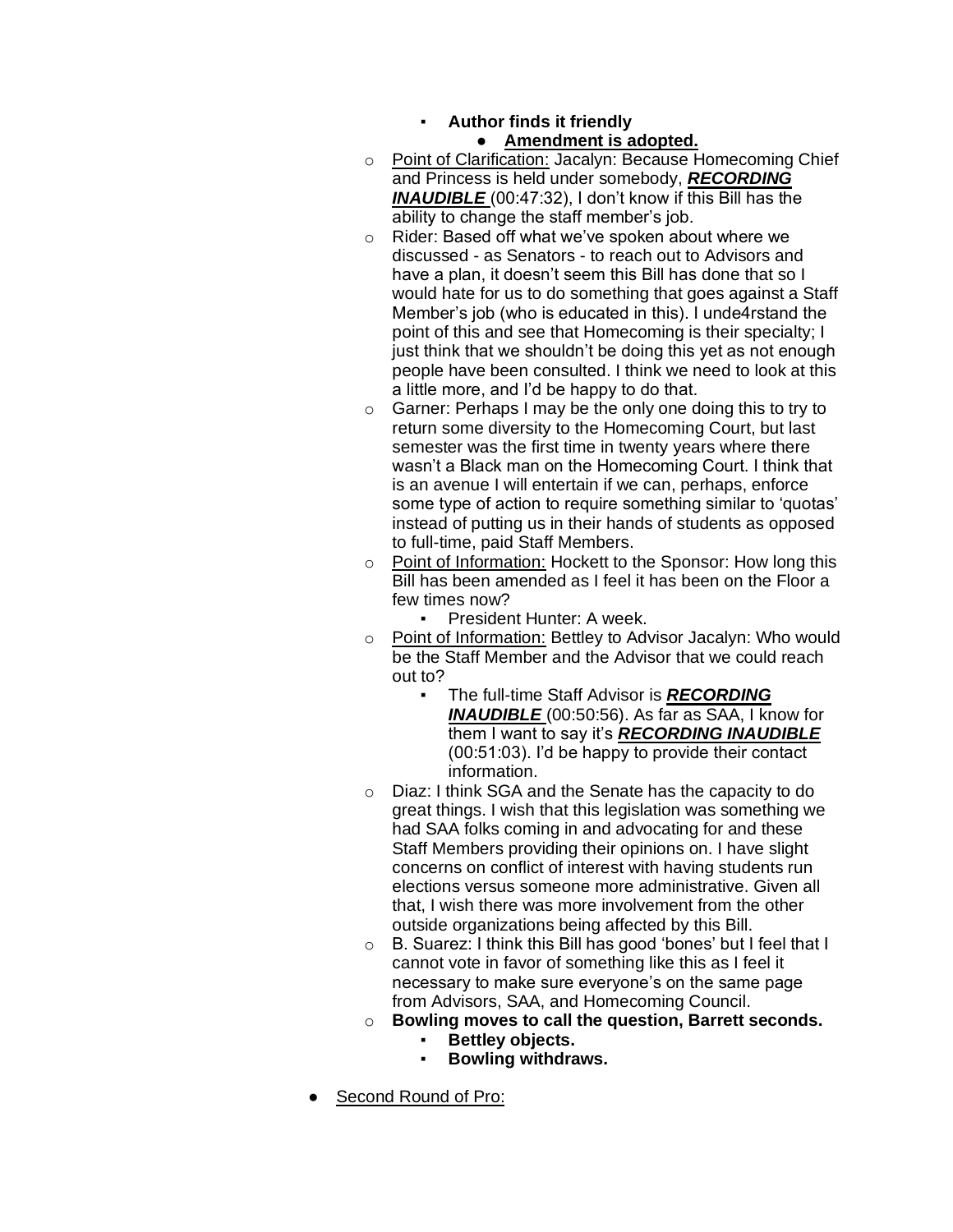- o Bettley: This is not going into effect for an entire year, so we have time to have those conversations. I don't think those conversations are going to start if this isn't already passed. Contact might not be that easy. There are multiple other elections run by students. Our Supervisor of Elections is a student. I don't think that's a large concern, and it gives students more of a voice in the Homecoming elections. I will be voting yes to have these conversations and don't think they will happen if this isn't implemented.
- o Gonzalez: I am doing my best not to assume anyone's opinion on anything, but I'm glad Senator Garner brought up the fact that a Black man was not on the Homecoming Court for the first time in twenty years because my boss was on the Committee that chose that Court and multiple times throughout the process, he spoke up saying that there is not a Black man on here. They shut him down and did not respond to any of his comments and kept moving. There were a small amount of Black men just chosen for the preliminary, just to be interviewed and form there none advanced. That is the reason I support this Bill as we do a lot of FSU's *RECORDING INAUDIBLE* (00:55:28) and sometimes we do it the best, and I trust my peers and those I can hold directly accountable over Staff Members we've never met.
- Second Round of Con:
	- o Garner: I appreciate what Chair Gonzalez said; however, I am not sure that blowing up the current system is the best route to go. I think entertaining a possibility to reform that system would have more 'buy-in' from all parties than starting something new. I think doing some more research is the best route to go instead of passing this Bill.
	- o Diaz: If this were even to get passed, I completely agree that there could be some method to express support for reforming Homecoming, and that's wat the Resolution process if for – expressing the Senate's beliefs on a particular issue. I don't believe amending statues is the right way to reform a system that could use reform.
	- o **Pfeuffer-Ferguson moves to call the question, Hockett seconds.**
		- **No objections**
		- **The question is called.**
- Closing Statement:
	- $\circ$  In regards of the Senate not having the power to take this away from a Department, that is something I became aware of and believe that with the passage of the Bill we can have conversations about what that would look like. My intention is not to take anyone's job away from them. My intention is to not have anybody appointed. I want there to be a better system. Technically, I've had meetings with certain individuals and organizations where one particular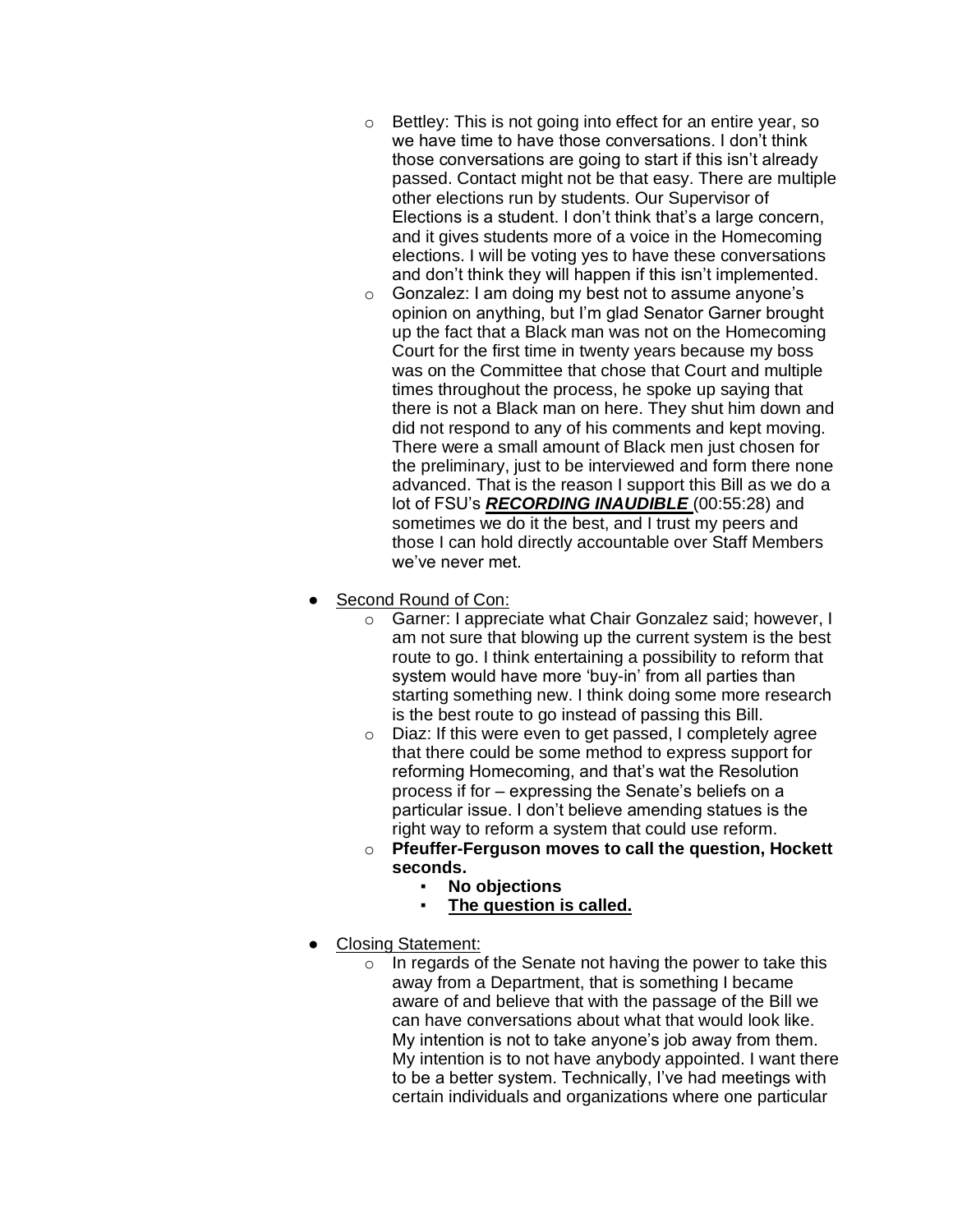one was not a great experience for me – I sat in a room with numerous other people and I was berated for being a transfer student and not having enough knowledge to write this Bill, and that I shouldn't be in the leadership roles I'm in as I am a transfer student. *RECORDING INAUDIBLE*  (00:59:16). That meeting shows that this Bill is needed. This Bill is a good thing, I know there are concerns about whether the allowing of students to run the election will make it unfair or if anybody will packing the Court. I don't see that happening as we do have a Supervisor of Elections who does their job well and fairly. When you have adults putting their opinions into who should be on this Court, that's when bias is coming in because you don't know where these people have gone int their life and what they think about certain people – that is where bias comes in. As students, we share a common thing: we are all students who have chosen this University as we like something about it and those running on the Court have spent their time at this University and obviously love this University. The fact that can be taken away from different groups of students is unacceptable. We have power to fix problems we see. If I thought this was something that could have been easily fixed with a conversation with certain organizations, I would have done that. However, I thought this needed a push further, and this Bill provides that – which is why I allowed the proviso language because I know this is a controversial Bill. I know there are many opinions on this Bill. If this passes, we have until August 28th of 2023 to figure out how best to do this.

- **Voting Results:**
	- o **12 yes, 11 no, 1 abstention.**
	- o **Bill 25 passes.**
- Bill 30 Sponsored by Senator Wang & Senator Gonzalez (P) A bill to grant the Finance Committee the authority to place limitations on funding SGA entities or Registered Student Organizations that commit egregious violations of the Finance Code and to make minor adjustments to the process for the restriction of funds. **(Placed on Second Reading 3.9. Referred to Finance and Student Life 3.23. Passed and Amended in Student Life 3.24. Passed and Amended in Finance 3.29. Passed and Amended in Judiciary 3.29.)**
	- Opening Statement:
		- o Gonzalez: This was sent to three Committees and amended in each, and came back the exact same way we sent to Committees. It's up to us to figure this out. In Student Life it was amended to no longer than "the remainder of the current fiscal year," which posed the issue that if we imposed sanctions one week before the next fiscal year, sanctions would only be in place for a week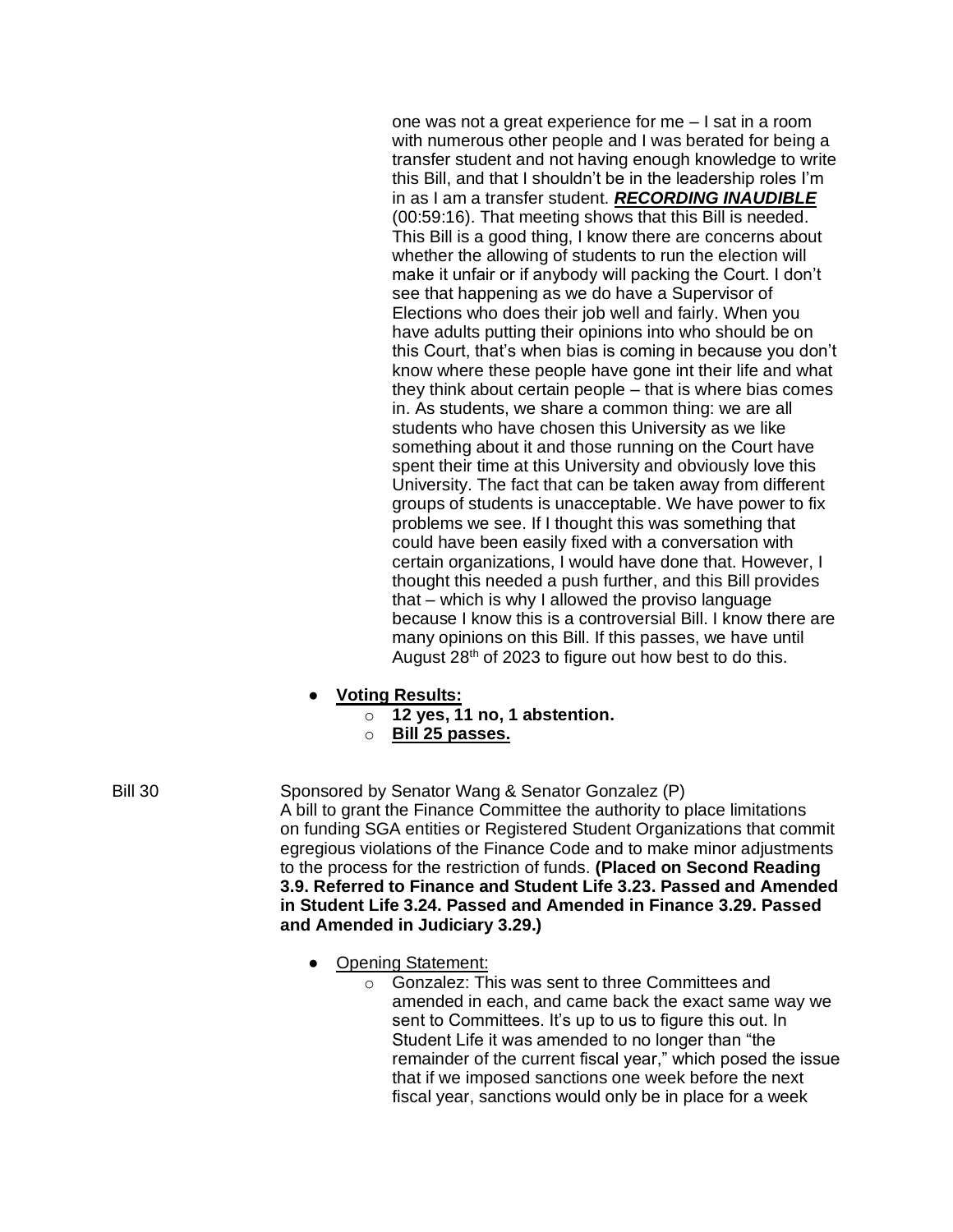and assumed Executive Boards change when the fiscal year changes. In Finance it was amended to say, "until such time that the responsible financial officers, as prescribed by that RSO's bylaws, are no longer in office," which means the 'ball is in the RSO's court' but further implies that Finance has no leeway to say how long that takes.

- o Wang: There is also no record of who the responsible financial officers would be, so it doesn't make sense in our eyes as there isn't much accountability.
- o Gonzalez: Judiciary changed it back to "no longer than one (1) calendar year," as it addresses the concerns put forth by the Student Body President and insured that after one year most Executive board would change out. *RECORDING INAUDIBLE* (01:11:37).
- Technical Non-Debatable Questions:
	- o Pfeuffer-Ferguson: Did you speak with the Student Body President like you said you would yesterday (3/29) in Finance?
		- Gonzalez: I've reached out to her multiple times and have not heard anything back.
	- o DuChêne: The original text said one year, Student Life changed it to the remained of the current fiscal year, Finance changed it, and Judiciary changed it to one calendar year?
		- Gonzalez: Yes.
	- o Garner: Who offered an Amendment to strike my Amendment in Judiciary?
		- Gonzalez: Senator little.
	- o DeChick: The sanctions are a case-by-case basis? Gonzalez: Yes.
	- o DuChêne: Did you find the calendar year Amendment friendly?
		- Wang: Yes.
	- o Bowling: The amendment by Student Life was not friendly at first, so was Finance's?
		- Gonzalez: Student Life's was not friendly, yours was friendly, but then Judiciary found some concerns and their new Amendment was the final.
- First Round of Pro:
	- o Point of Clarification: Barrett: Student Life had two Amendments – one that was not friendly, and one that was.
	- o Point of Information: DuChêne to the Sponsors: What current iteration of this text do you find better as opposed to the original two Amendments?
		- Gonzalez: The only thing that is different is the calendar, and Judiciary put that in, but I believe a Senator brought up that if you just put a year, it's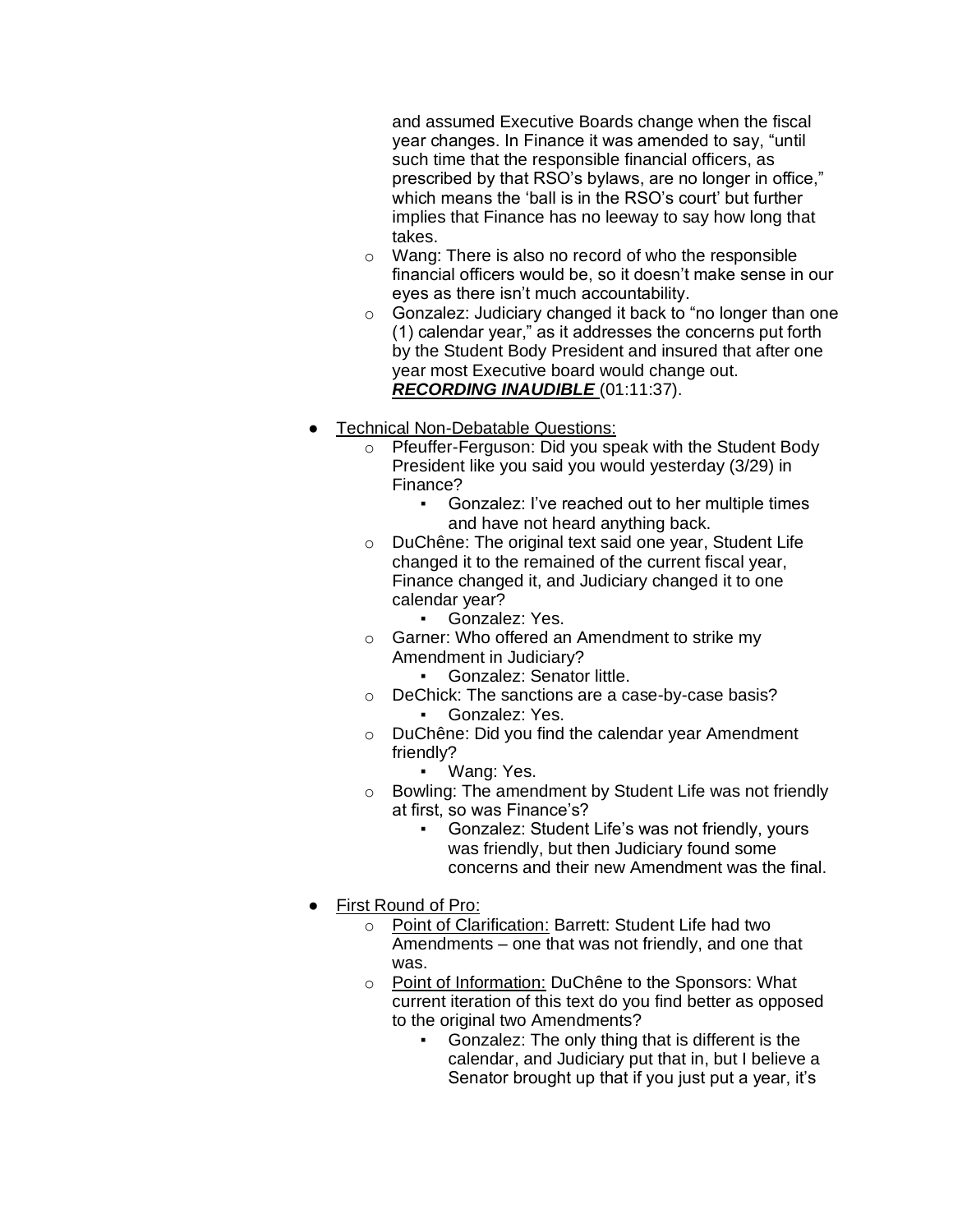blurry if it's fiscal or calendar and putting calendar reinforces our intentions.

- o Point of Information: Garner to the Sponsors: It was mentioned that the Amendment offered in Finance did not provide any specification as to who the responsible financial officer is. I believe the Amendment was worded in a way that referred to that RSO's bylaws, so the financial officer appointed in their bylaws is the one that is referenced to. I want to make sure that was your thinking.
	- Wang: No because if we were to apply sanctions as the Bill is currently written, only the name of the entity being sanctioned is allowed to be on the Resolution – we cannot name student names.
	- Gonzalez: There must be a statement so it could be the President, Vice President or Treasure, among others, so how could we differentiate the individuals.
- o Point of Information: Rider to the Sponsors: You're looking for the people intentionally using money maliciously, right?
	- Wang: Technically it's on a case-by-case basis, and if we see no-fault then that is the Finance Committee's decision. That is also why there's such a high threshold of two-thirds required to apply these sanctions.
	- Gonzalez: I want to add this also affects everyone else involved in the Budget process who isn't just an RSO.
- o Point of Information: Rider to the Sponsors: Does this happen a lot where a Bill goes back and gets amended continuously because doesn't that mean that all those people in those Committees did that for nothing, where only the last Committee's Amendments get to Senate. Is that normal?
	- President Hunter: No, this is not typical. I think it matters about the Committee makeup and sometimes we don't have people with similar opinions in all three Committees. This was brought back to the Senate floor for discussion. I don't think this is a Bill that will be sent back to Committee due to Committee attendance, various opinions in each Committee, and this isn't common.
- o Point of Information: Roy to the Sponsors: Were there any proposed Amendments to make it a majority vote to rescind or modify any of the restriction's points.
	- President Hunter: Yes, on the Senate Floor last week, but not in Committee.
- o Little: I was the Sponsor of the Bill *RECORIDNG INAUDIBLE* (01:19:16). I recognize why the other points were considered. I felt, and the Committee agreed, that the other wordings left holes. Such as with the Finance Committee's version, I am personally in an RSO right now that has six different people financially certified and who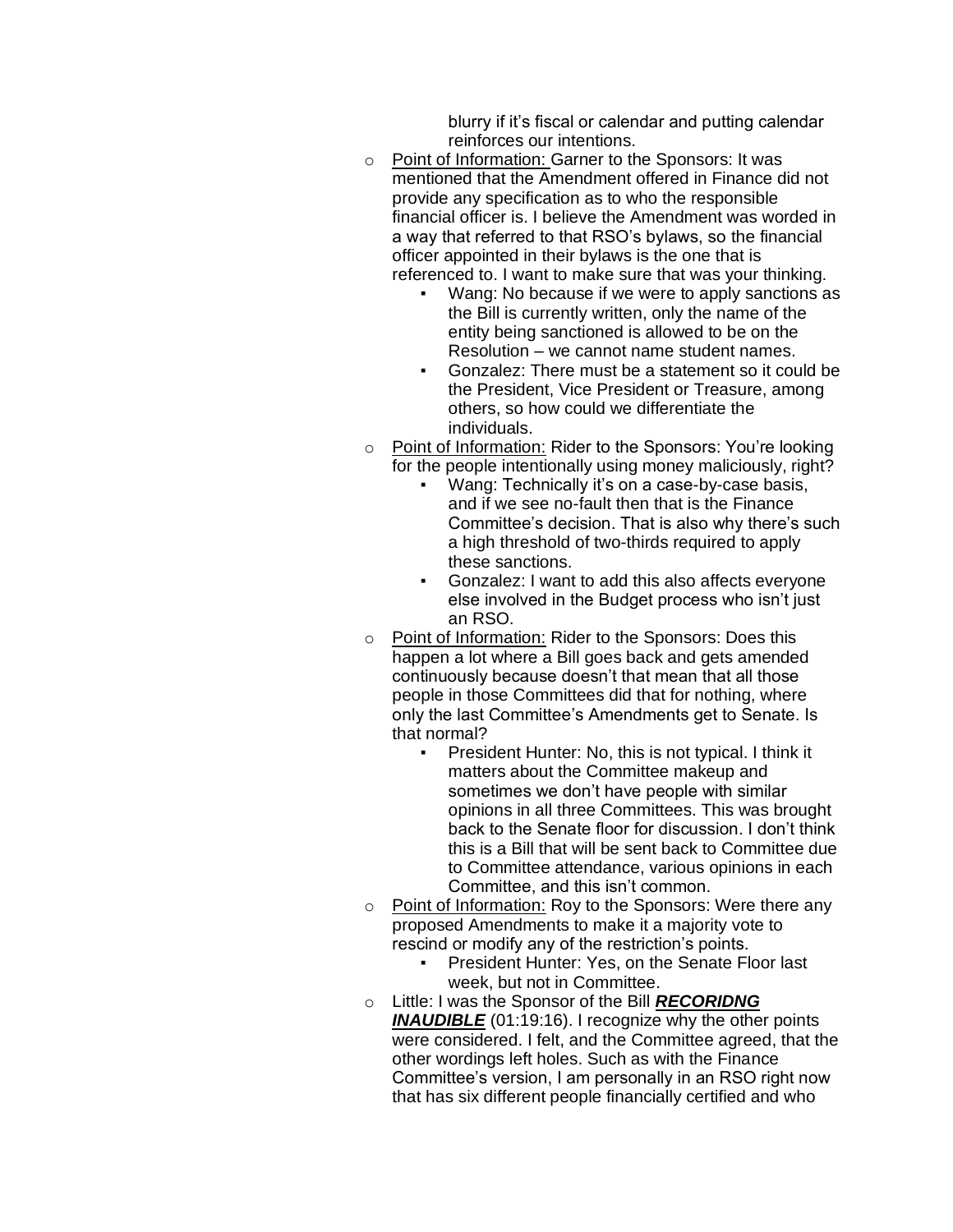are authorized to make purchases, so any of them could potentially commit something sanctionable and the Finance Committee would have no way of knowing which particular individuals are responsible or know when such individual is gone. I think that the "no longer than one (1) calendar year" allows the Finance Committee to still put a sanction for various amounts of time, which I believe is the simplest way.

- o Point of Information: Pfeuffer-Ferguson to the Sponsors: Are names attached from whoever submits something from an RSO?
	- President Hunter: Yes.
- o Point of Information: Pfeuffer-Ferguson to Jacalyn: Wouldn't that mean you could see the individual? Jacalyn: I'm not sure you all could.
- o Tucker: We spent a long time being meticulous with this Bill by not focusing so much on the individual at harm, we need more from the Finance side as it may be the culture of the RSO.
- o Bowling: As the Chair of the Finance Committee, I appreciate this Bill and believe it to be a good idea. I don't think it brings hostility to RSO's. I think there do need to be checks and balances, which this provides for organizations that intentionally violate funding statutes. I think this is necessary and something the Finance Committee and Senate should be able to have in its 'back pocket.'
- o **Stewart moves to amend with the removal of "twothirds (2/3)" in Sections "2," "3," and sub-section "c," Pfeuffer-Ferguson seconds.**
	- **Hockett objects.**
	- **Stewart does not withdraw.** 
		- **Senate moves into debate on the Amendment.**
- Opening Statement on the Amendment:
	- o I was in the Student Life Committee that created the original Amendment to change the one yea to read the current fiscal year. The reason why I'm okay leaving the Amendment at the top of this Bill the way it is, but also considering these two Amendments, because an Executive Board may misuse funding they are granted and have the possibility of being impeached for that. A calendar year may be a long time if you're withholding thousands of dollars, especially for Agencies that hold events yearround. This would make it easier for Senate to lift those restrictions, seeing f that be necessary it's easier. If JSU intentionally misused funding, this would make it easier for us to remove reprimanding if actions take place for the positive.
- Technical Non-Debatable Questions: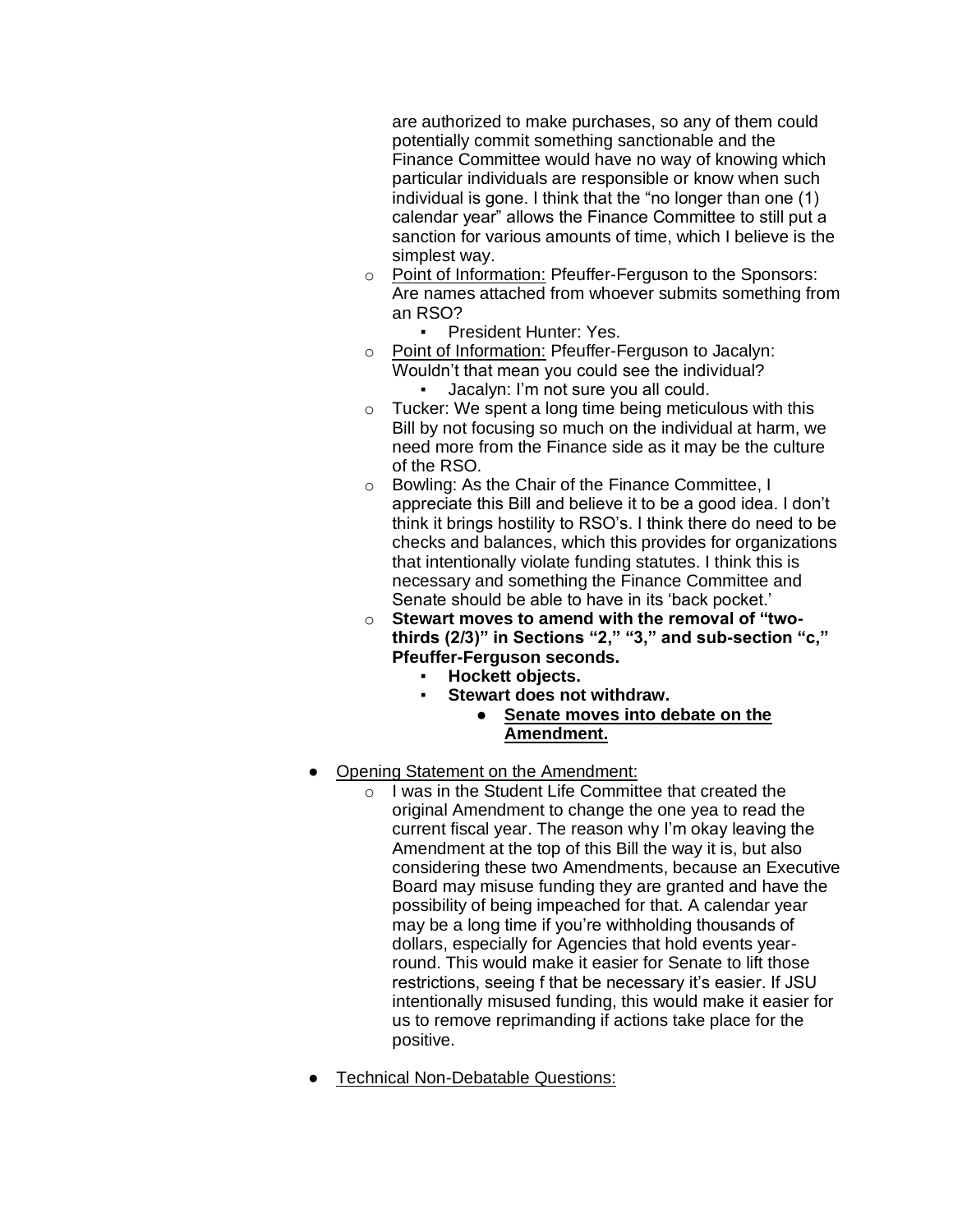- o Bettley: Would this also make it easier to extend the time of banning access to funding
	- I can't answer that as it's not technical nondebatable.
- First Round of Pro:
	- o Roy: This is changing the majority of two-thirds, which I think it's important to keep a majority because with twothirds to place sanctions, it means we need a very high threshold with bipartisan support. If you want to change something I don't think it still needs to be two-thirds because you could have bias. You don't need the same two-thirds if positive changes are made within the RSO. This makes it more friendly and understands that two factions may disagree.
	- o Diaz: I am voting in favor of this Amendment, but I want to mention something to the Amendment Sponsor of what the Bill Sponsor mentioned, which is that changing it to majority could make the Bill open to making it easier for Finance Committee to extend sanctions, which may not be the intent of the Amendment. Everywhere in this Bill where the Finance Committee is mentioned, it specifies a majority vote. What does it say about Senate is if the only time the Finance Committee requires a two-thirds vote is to lift sanctions. Are we making it easier or harder for RSO's?
	- o Point of Information: Bettley to the Sponsor: Would you be friendly to an Amendment that says restrictions can only be shortened rather than extended?
		- Yes.
	- o Point of Clarification: Gonzalez: Currently the beginning of the Bill says no longer than one year, so it can never be extended past one year.
	- o Point of Information: Barker to the Sponsor: If we kept Point 2 as two-thirds, that's part saying shall be amended. Number 3 is talking about it being lifted, so if we kept Point 3 as a majority and the other as two-thirds, would that solve the issue of the extension?
		- Stewart: I would find that friendly.
	- o **Gonzalez moves to amend Section 2 to read "twothirds (2/3)" instead of "a majority," Wang seconds.**
		- **No objections** 
			- **Author finds it friendly** 
				- **Amendment adopted.**
	- o Point of Personal Privilege: Gonzalez: We would find this Amendment friendly.
	- o **Hockett withdraws his objection.**
		- **Authors find it friendly.**
			- **Amendment adopted.**
- First Round of Pro:
	- o Stewart: With the current Amendment just passed, I think there have been proper restrictions placed.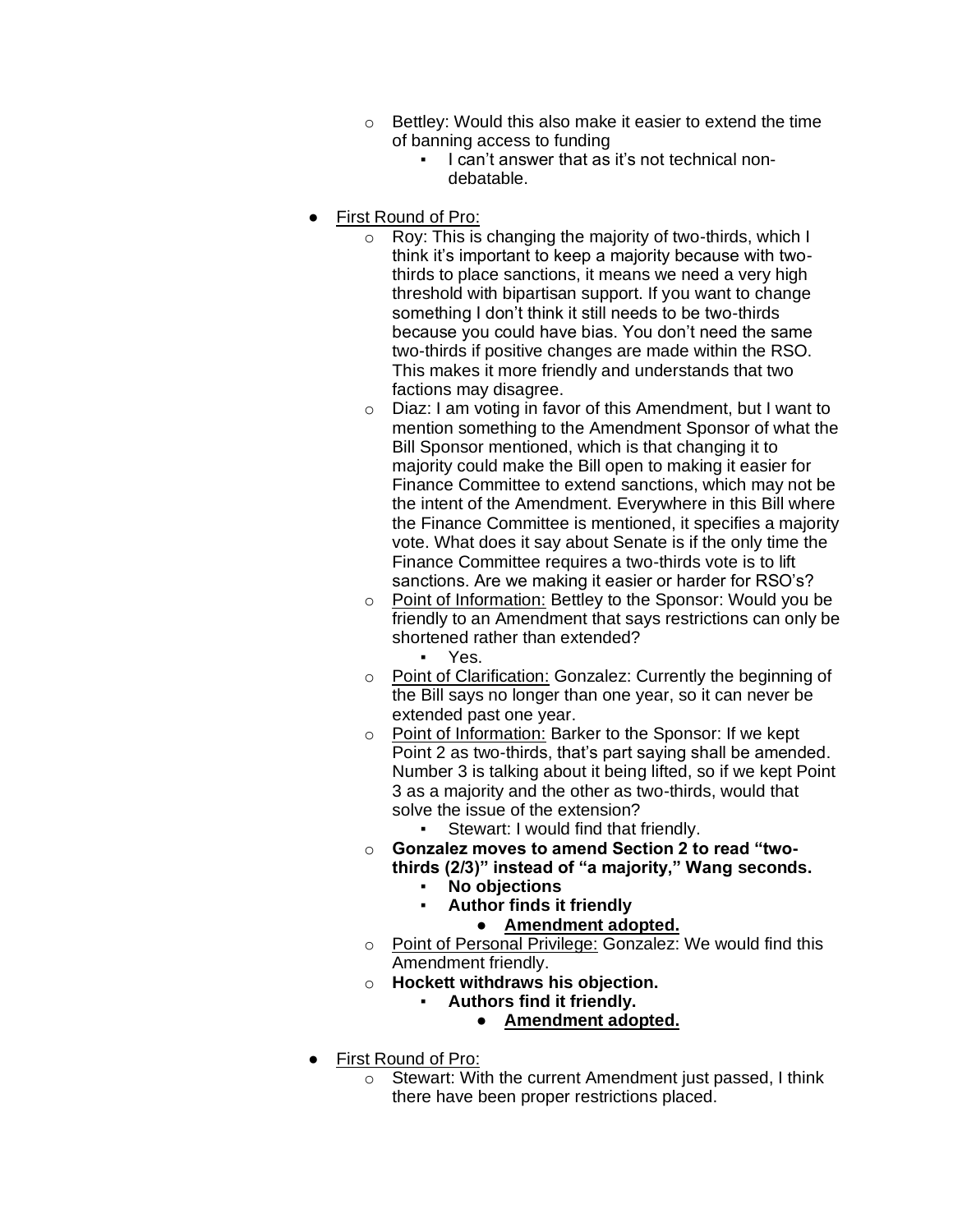- First Round of Con:
	- o Point of Information: Hockett to the Sponsors: If someone *RECORDING INAUDIBLE* (01:37:19)?
		- Gonzalez: As we're holding the organization responsible, not the - individual - I belove we are required to invite the organization to come to Finance Committee where the sanctions are being voted on and invited to the Senate meeting If the sanctions are being heard in the full Senate. They can offer a way to remedy the sanctions. It's up to the discretion of the Finance Committee.
	- o Point of Information: DeChick to the Sponsors: Do you believe that *RECORDING INAUDIBLE* (01:38:21)? Gonzalez: Yes.
	- o Garner: As it stands, I cannot support this Bill as the Amendment I offered in Finance, we use the funds appropriately instead of punishing the entire organization itself. The Point of Information raised earlier regarding student's name on purchasing receipts, I'm not entirely sure with saying we are going to take away the ability for an RSO to get funds when we do know which individuals are responsible.
	- o Point of Clarification: DuChêne: The member is more than welcome to re-offer the original Amendment.
	- o Pfeuffer-Ferguson: I am opposed to this Bill as there has not been a meeting with the Student Body President and this Bill has been vetoed for a reason and speaking to RSO's themselves. This is something that makes SGA seem inaccessible and someone with power over our RSO's. We don't see this happen as often as it's implied.
	- o Garner: I have a feeling the Student Body President will veto this Bill again as her primary concern was not addressed. While she may mention the original two-year ban was inappropriate, I believe the spirit she was getting at was not to hold RSO's responsible who have a change in leadership, and this does nothing to address that.
	- o **B. Suarez moves to call the question, Tucker seconds.**
		- **Roy objects.**
		- **B. Suarez withdraws.**
- Second Round of Pro:
	- o Rivers: This Bill affects more than just RSO's: every single entity SGA is funding. What about the other entities that are spending money in ways they shouldn't? This isn't just for RSO's.
	- o Barrett: In Student Life the response to this Bill came with a very detailed explanation of an entity who has misused funds, and nothing had been done.
	- o Tucker: One of our duties is to be a check, so we must fulfill this duty.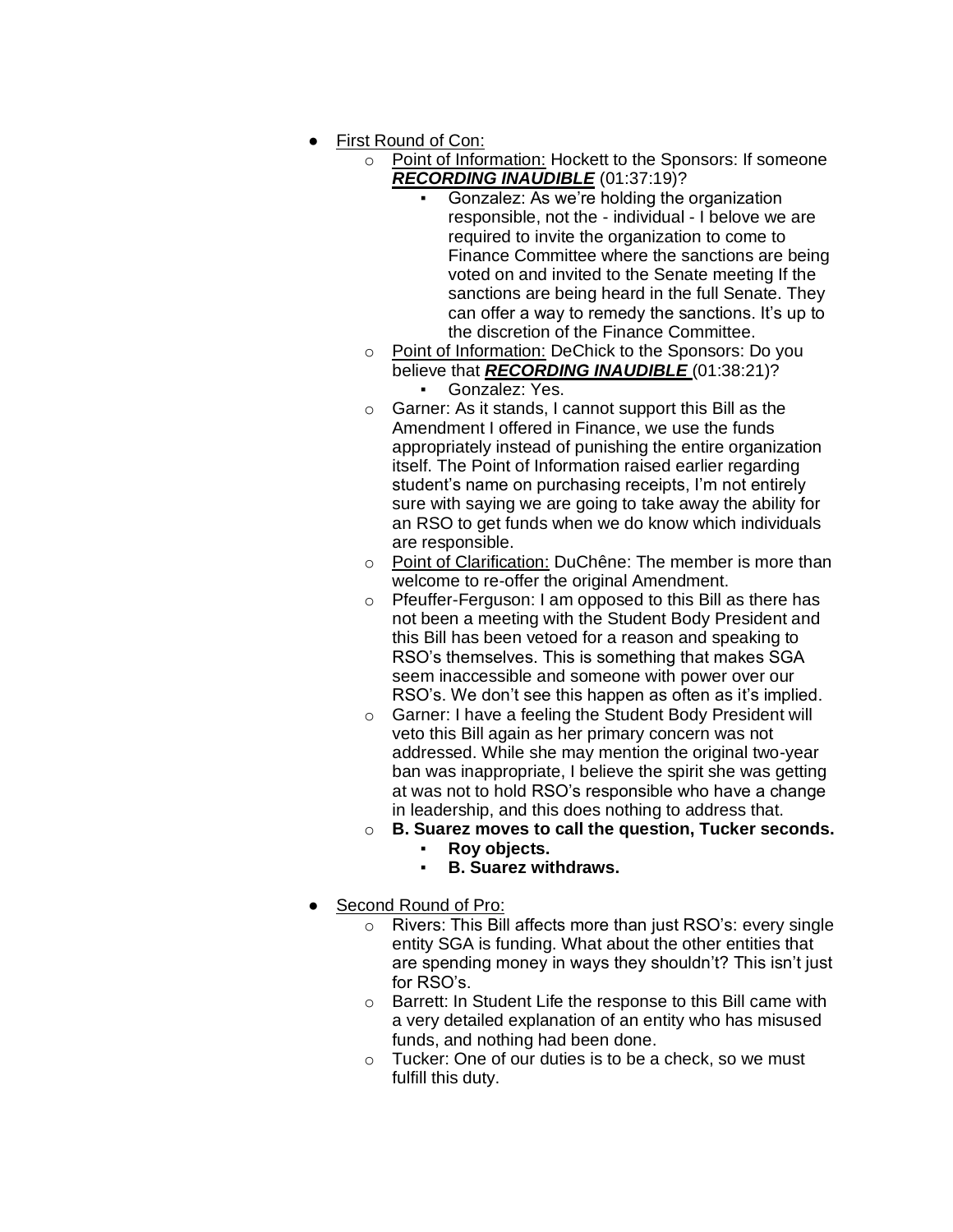- o Point of Information: Rivers to the Sponsors: Can you go into detail on some entities that SGA funds?
	- Gonzalez: Budget has made this very clear, *RECORDING INAUDIBLE* (01:46:47), but we're not allowed to govern over anything in the Executive Branch or in Executive Projects.
- o DuChêne: One of the concerns is that the Student Body President has not talked about this Bill, it's now been a week and they have not engaged with anybody in Senate over this. At that point it's in our hands and we improved this Bill for the Student Body President to do what she wishes.
- o Roy: This is positive. RSO's will always come to PAC, and we will look at every small detail. If they do something egregious, that's something the Senate should look like. Academic year is better than the fiscal year, and we can never see who would be individually responsible. The RSO's get their chance to be heard in the Senate.
- Second Round of Con:
	- o Point of Information: Diaz to the Senate President: Is there anything about your conversations to the Student Body President pertinent that you would like to share? President Hunter: Nothing I'd like to share.
	- o **Tsouroukdissian moves to call the question, B. Suarez seconds.**
		- No objections.
		- The question is called.
- **Closing Statement:** 
	- $\circ$  Gonzalez: Next year's budget is \$14.6 million. Out of that money, \$90,000 was given to PAC and \$70,000 was given to RTAC. We fight over those Consent Resolutions to ensure that this funding is handled well. If we don't call out these mistakes, then shame on us.
	- o Wang: It's been happening in the past where people aren't putting in *RECORDING INAUDIBLE* (01:50:34). That's not something the Treasurer or President is committing to via purchase orders.
- **Voting Results:**
	- o **19 yes, 3 no, 1 abstention.**
	- o **Bill 30 passes.**
- Bill 31 Sponsored by Senator Rivers (P) Hockett (Co) To make it so that a majority of the incoming Senior class are able to vote on the incoming Senior Class Council. **(Referred to Student Life and Judiciary 3.23. Passed and Amended in Student Life 3.24. Passed in Judiciary 3.29.)**
	- Opening Statement: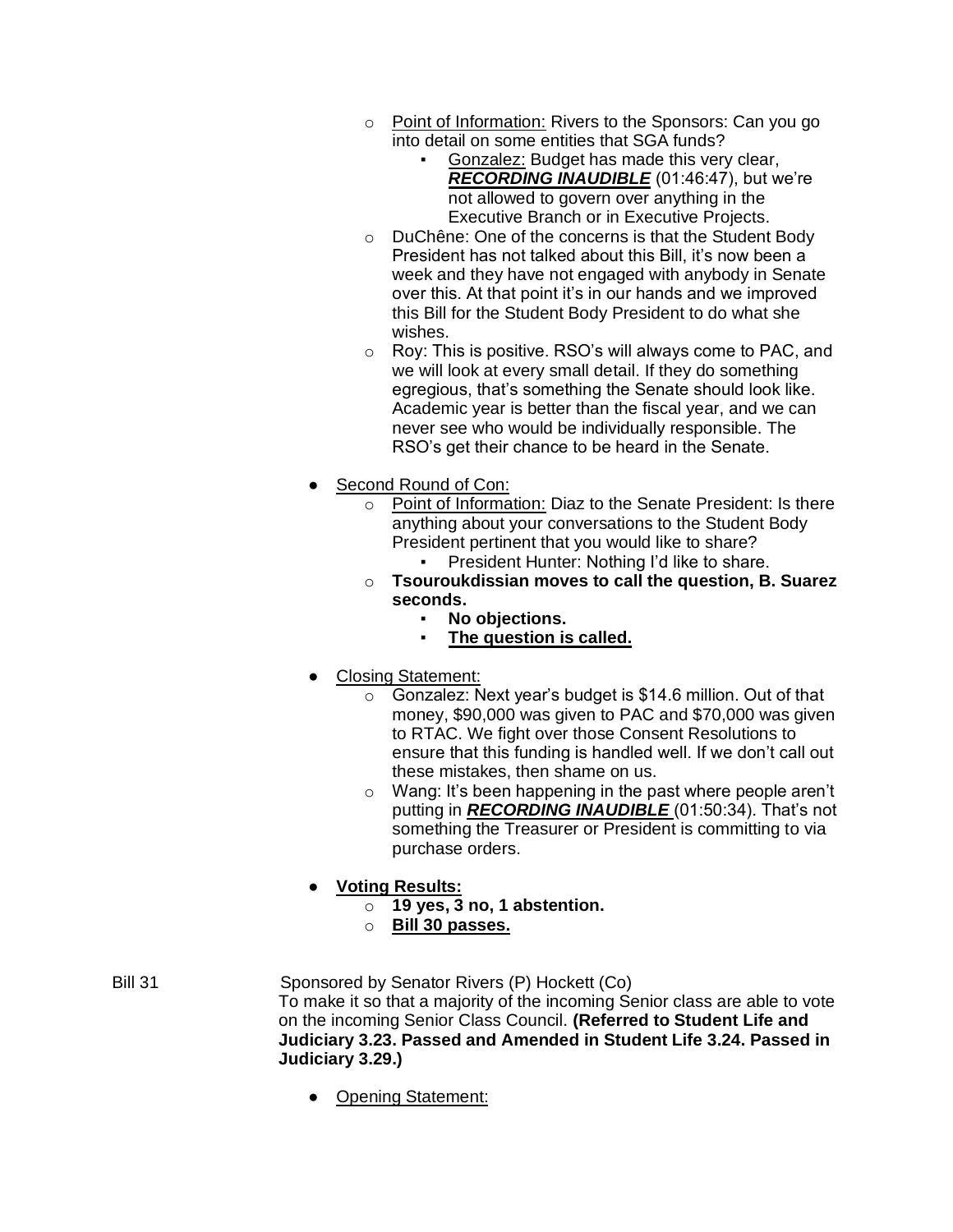- $\circ$  The purpose for writing this Bill is that as it stands currently, Senior Class Council is elected during the Spring semester, and only Seniors can vote in this election. A majority of people voting for the incoming Senior Class Council in the Fall are Seniors graduating in that Spring who will not be around for the elected administration in the Fall. A majority of those around with this administration are Juniors, so this allows Juniors to be able to vote in the Senior Class Council election. Student Life added the "and Senior Classes" Amendment which I found friendly.
- Technical Non-Debatable Questions:
	- o No speakers.
- **First Round of Pro:** 
	- o DuChêne: Student Life added "and Senior Classes" as it makes sense to allow Juniors to vote but as they will be Seniors next year. We included Seniors as a lot of thirdyears or 'Juniors' are academic Seniors and so it would ensure the full gambit of Juniors are able to vote for Senior Class Council. Right now, only academic Seniors are allowed to vote for Senior Class Council. That is why myself along with the entire Student Life Committee were in favor of this Bill.
	- o Point of Information: B. Suarez to the Sponsor: Would the author find it friendly to include classified Juniors, because the languages makes it seem if you're enrolled in a Junior class you can vote for them but you could be a Freshman enrolled in the Senior Class.
		- When it says Seniors, they go through the FSU Portal themselves and vote, just how they are voting for Senate seats. Originally I want to say no but if we talk about it I may change my mind.
	- o Point of Information: Stewart to the Sponsor: Have you talked to the current SOE about this Bill? No.
	- o Point of Clarification: Roy: From my reading of language don't I think it means classes as in like the classroom, I think it already means the classification of Junior or Senior class.
	- o Point of Information: Gonzalez to the Sponsor: Would you be friendly if we strike "those enrolled in *RECORDING*  **INAUDIBLE** (02:08:44)" and write "academic Juniors and Seniors."
		- I want to say no because I feel that was the previous idea mentioned.
	- o Point of Clarification: Bettley: I feel like the word 'enrolled' already covers that and the only part being changed/amended is adding Junior and Seniors. I feel as though changing that verbiage that has been used for all the past elections is going to alter other factors beyond just the classes.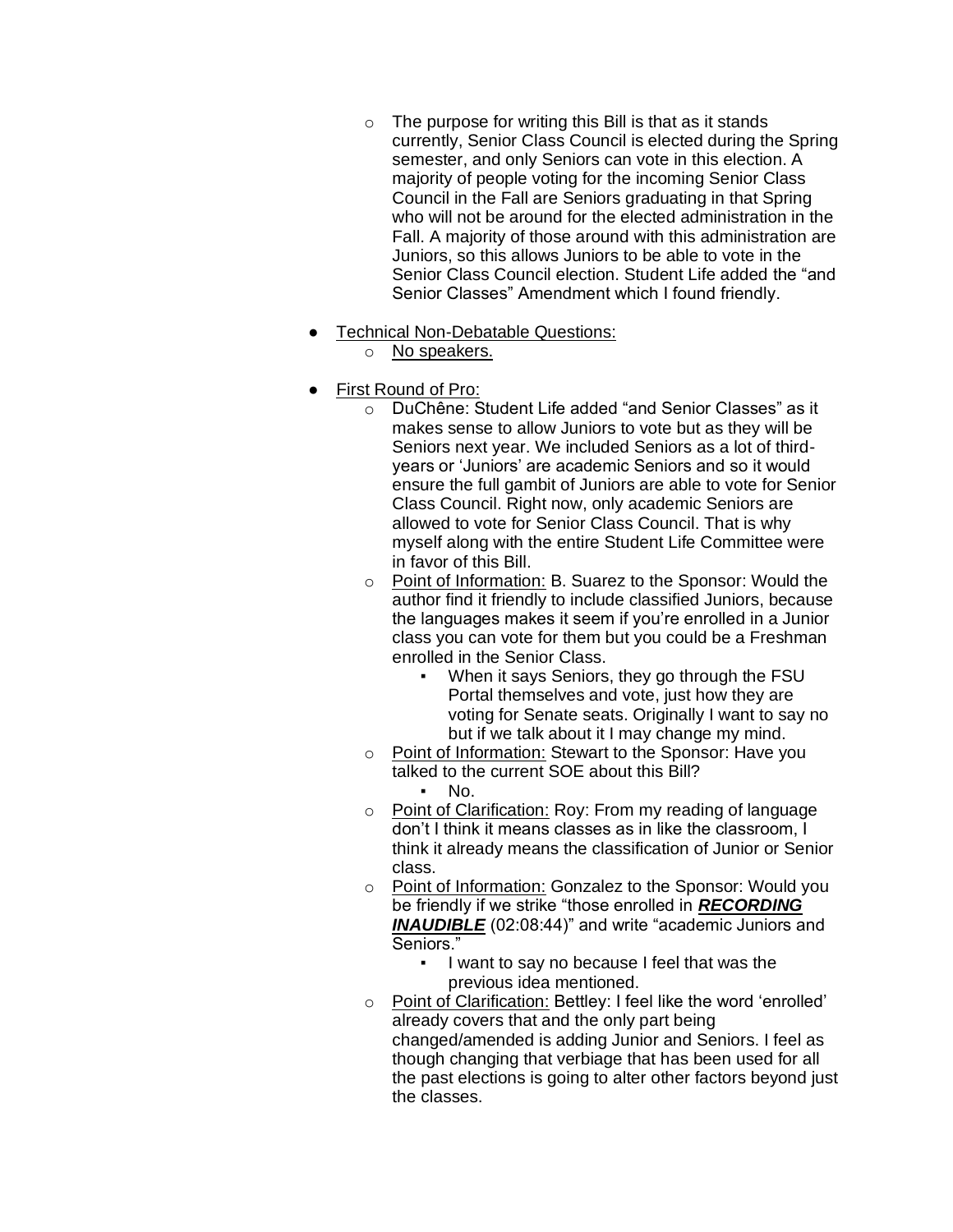- o Point of Information: Diaz to the Parliamentarian: Is the definition of Junior/Senior ever defined in statutes? No, they are not detailed explicitly.
- o Point of Parliamentary Inquiry: B. Suarez: Can you look if third or fourth year is in there?
	- It's not.
- o Point of Clarification: DuChêne: The problem of putting years is that years vary as people come to college for various years. Currently those classified as academic Seniors get to vote for Senior Class Council. The only thing this changes is that it makes academic classified Juniors also allowed to vote in these elections. Our past elections have been fine with this verbiage. We're just enfranchising if we alter the verbiage.
- o Point of Information: Barker to President Hunter: Is this the same for all Class Councils?
	- President Hunter: Senior Class Council is elected. Junior and Sophomore Class Councils are forwarded to the Senate for their positions.
- o **Stewart moves to amend the sentence currently amended to say "only those enrolled as academic Juniors and Seniors shall be eligible to vote for candidates seeking office for the incoming Senior Class Council," DeChick seconds.**
	- **No objections**
	- **Author does not find it friendly.**
- Opening Statement on the Amendment:
	- $\circ$  This is pretty blatant and would allow the classification as an academic Junior or academic Senior on your myFSU student page to make you eligible to vote for Senior Class Council. This also extends to transfer students and those staying longer than four years, which is more inclusive than what was stated before. This could allow for more clarification that the SOE could benefit from – especially if things are brought to trial. I think this is simple to make it straightforward.
- **Technical Non-Debatable Questions:** 
	- o Rivers: What is the difference between the unamended version of this and the amended version of this in regards to students seeing Senior Class Council on their ballot.
		- There are academic standing Juniors and academic standing Seniors, and if you're classified as Junior most of the time people interpret that as being a third-year student. You could be a thirdyear student and have come here three years ago and be classified as a Junior, whereas you could be here as a second-year student who's classified as a Junior. But most people will sometime change their minds and say 'I want to graduate early' or wish to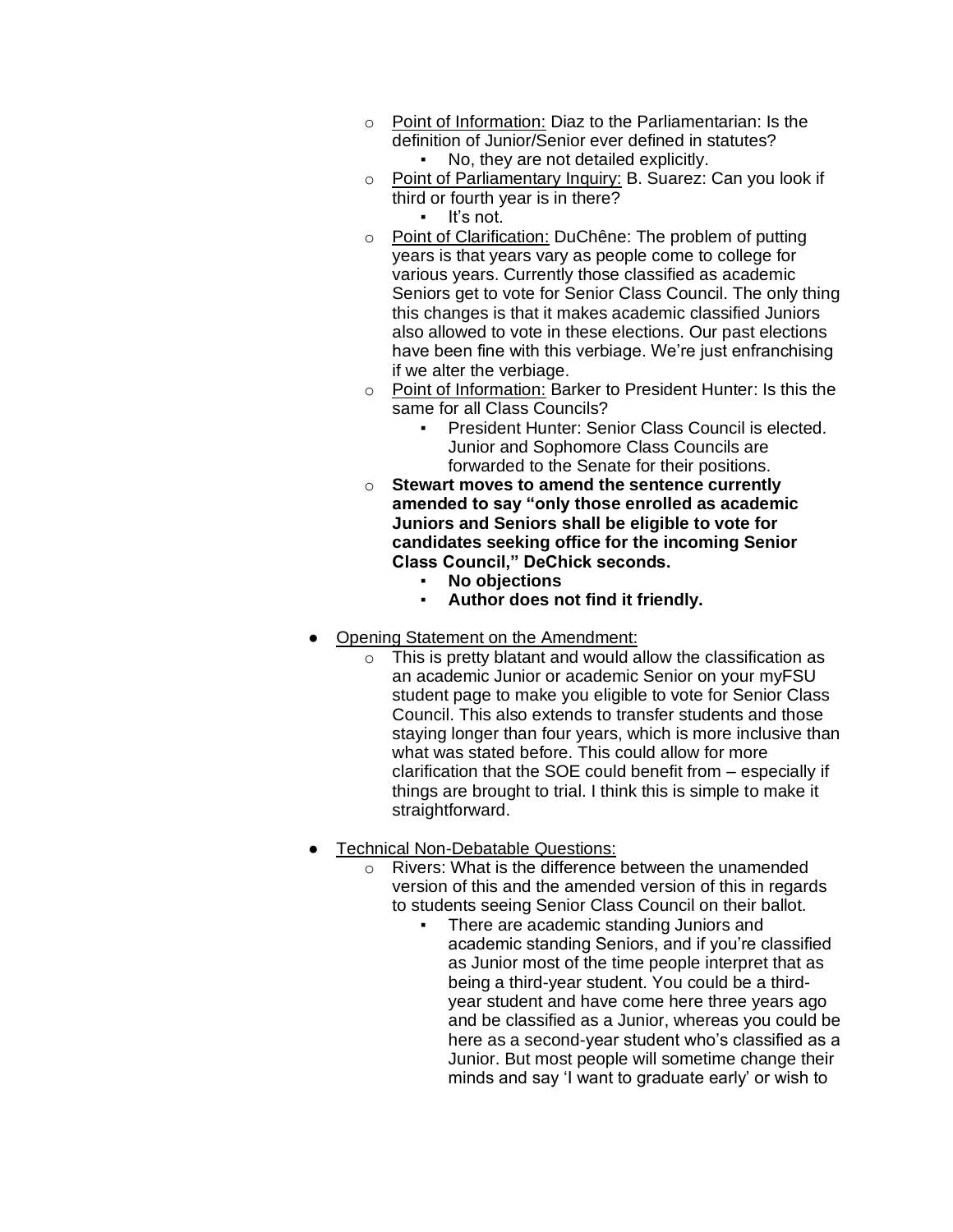stay longer, which may change their academic standing.

- o Bettley: Would you be eligible to vote?
	- Yes, because I'm an academic Junior, I would be eligible to vote for the Senior Class Council.
- o Bettley: So, do you believe the current verbiage doesn't include such clarification of academic standing? RECORDING INAUDIBLE (02:17:41).
- o Hockett: There's someone with credit which carried over from high school who transferred to Degree in Three, does that change their status?
	- I am a Degree in Three student, and I don't want to answer with one-hundred percent certainty so I can't answer in technical non-debatable.
- o DuChêne: This Amendment does not change the effects of the Bill but rather clarifies things to help the SOE execute their job more efficiently?
	- Yes.
- o DeChick: Do you believe this Amendment would be needed in a world where *RECORDING INAUDIBLE*  (02:19:00).
	- Yes.
- o Roy: Do you believe there are any issues in the way we run our Senate candidates? Currently in statutes it says enrolled, but not my academic classes.
	- $\blacksquare$   $\blacksquare$   $\blacksquare$   $\blacksquare$
- $\circ$  Bell: Let's just say there's a Freshman who lives in the dorms and is very much a first-year but is academically a Junior. So even though he is a Freshman and it's his first year at FSU, he can vote in the Senior Class Council elections?
	- Yes.
- o Hockett: If someone is chronologically a third-year but short on credit and classified as a Sophomore, would this cause them to be *RECORDING INAUDIBLE* (02:21:24).
	- I cannot answer that technically.
	- President Hunter: If you're enrolled as a Sophomore than you are a Sophomore. Whatever classification myFSU says you are, that is your classification regardless of how long you've been here.
- **First Round of Pro on Amendment:** 
	- o **Rivers withdraws objection.**
		- **The Amendment is adopted.**
- **First Round of Pro:** 
	- o DeChick: I think this allows for more inclusion in these elections regardless of their duration on-campus. This will add greater clarification for the SOE.
	- $\circ$  Roy: I think this is a great piece of legislation as it allows people to be represented by those they vote for. As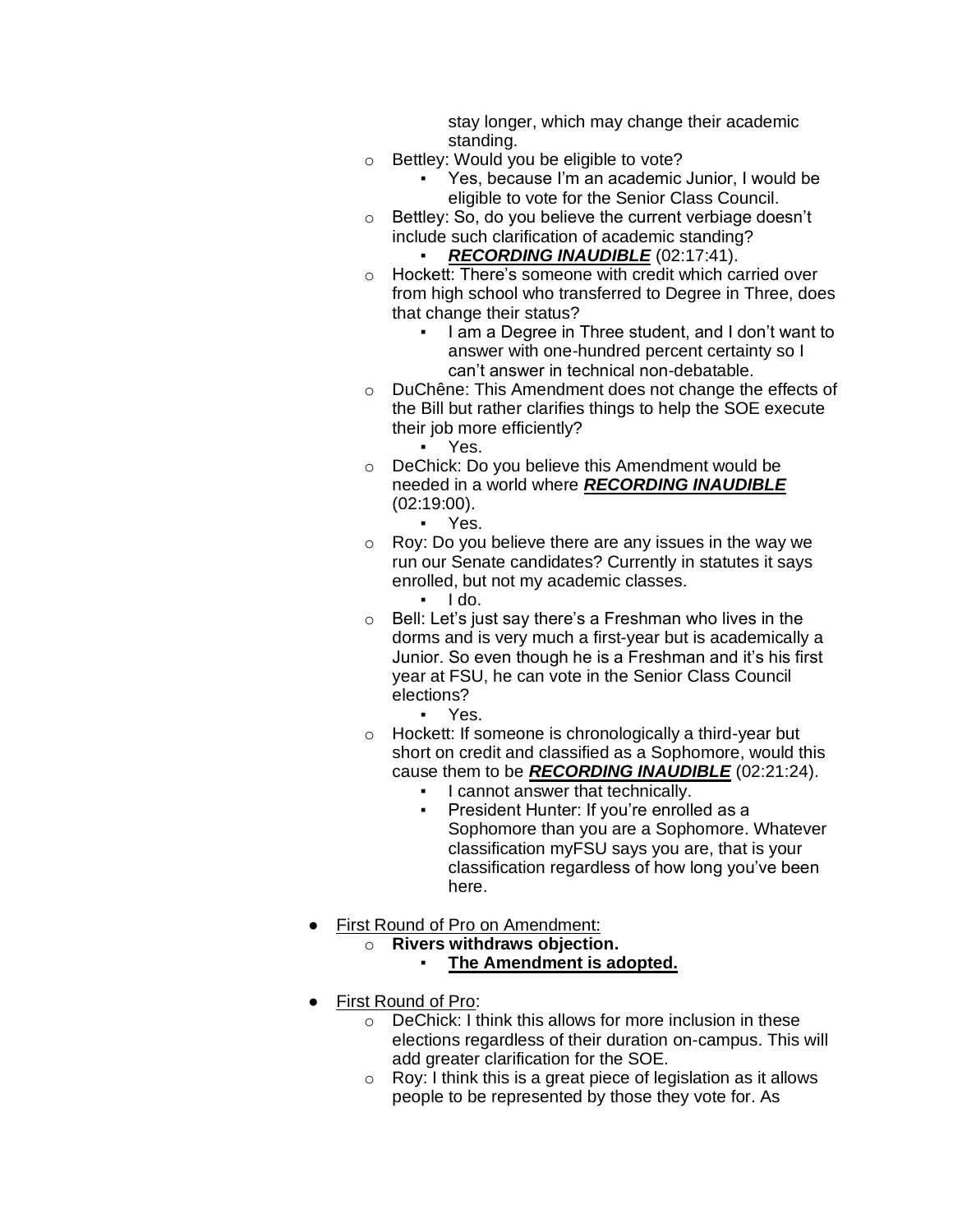someone who has been a Senior for four semesters, there are situations where I've been able to vote for the Senior Class Councils while Junior can't. I'm in full support.

- o Little: I agree with those sentiments as I've also been a Senior for two years, so I've voted for Senior Class Councils before. I think the Senior Class Council represents Seniors, even as a fourth-year senior. This allows the Senior Class Council to work for those they represent.
- o B. Suarez: Although I don't like how SOE was not advised, I support this Bill as I was not able to vote for who I wanted to in the Senior Class Council in the past.
- o Hockett: This Bill allows for better representation within the Senior Class Council.
- First Round of Con:
	- o **Diaz moves to pass by unanimous consent.**
		- **No objections.**
		- **Bill 31 passes by unanimous consent.**

Bill 33 Sponsored by Senator Rivers (P) To become more involved in the Legislative Branch of Student Government, have the Class Councils update Senate on their current projects and goals once a month at any given Senate meeting. **(Referred to Student Life and Judiciary 3.23. Passed and Amended in Student Life 3.24. Passed and Amended in Judiciary 3.29.)**

- Opening Statement:
	- o I am currently in Class Councils, so I am well aware of the stigma that Class Council has in SGA. I think a big part of that is that Class Councils are not involved in SGA as much as they can/would want to be. Coming to Senate is the best thing for everyone, especially for Senators who are liaisons to different organizations as this allows such Senate liaisons to go back and tell them about Class Councils' thoughts for potential partnerships – which is the goal of SGA, to get people involved. This is something necessary to ensure that students feel welcome here and are engaged.
- Technical Non-Debatable Questions:
	- o Diaz to the Senate President: Is there a liaison for the Senior Class Council who can deliver reports for them?
		- No, only Leadership Councils must have liaisons, however if somebody wanted to be one, they could always ask.
	- o Stewart: Have you previously spoken with the Senior Class Council-elect about this piece of legislation?
		- I spoke to a singular member.
	- o Stewart: May I ask what the sentiment of the singular member was?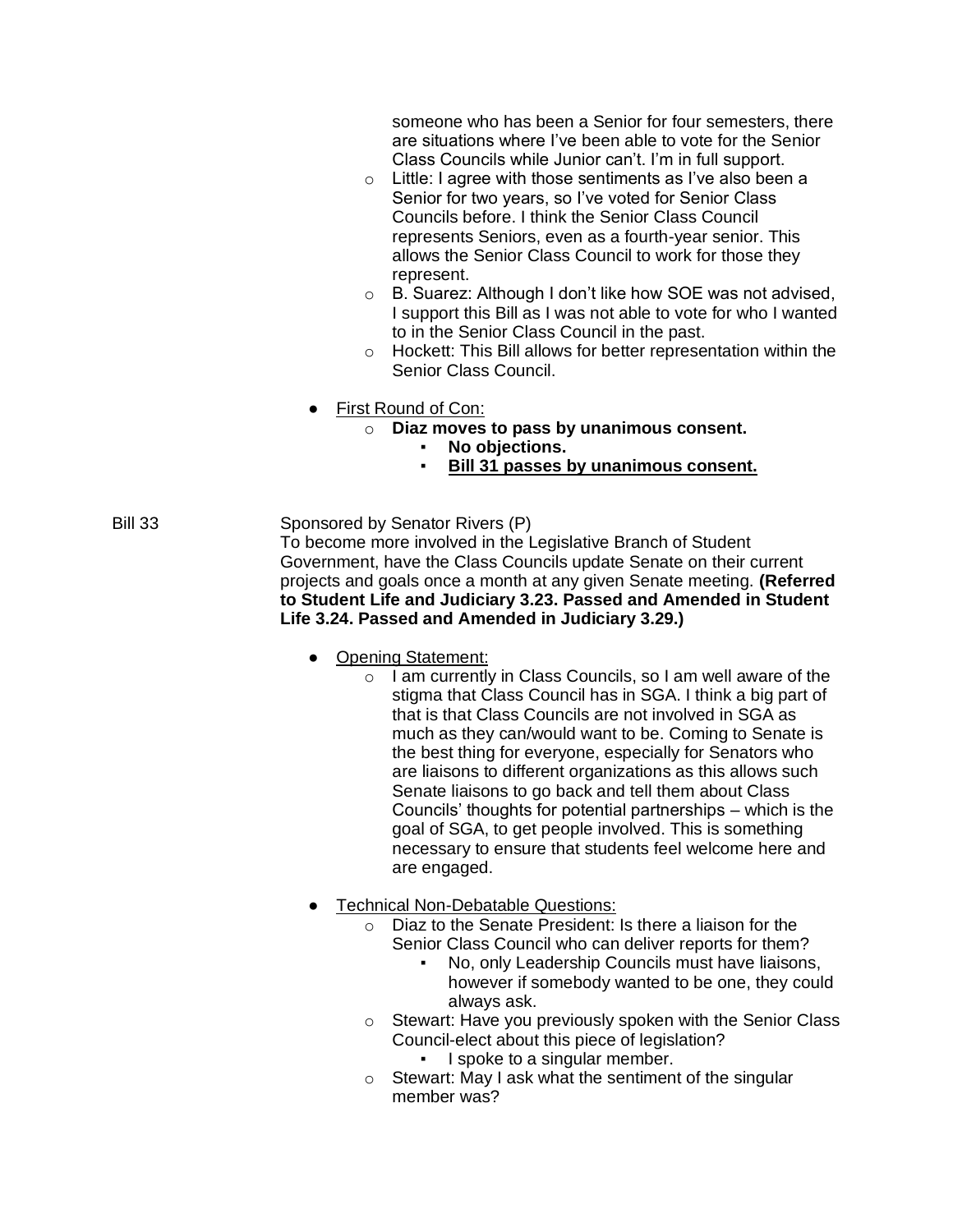- It was not a conversation about this piece of legislation as I wrote this legislation after speaking to them, and they shared with me that they want (like I said) the stigma and disapproval that Class Councils have in SGA to be alleviated. That is why I created this.
- o B. Suarez: Did you speak to any outgoing members of the Senior Class Council?
	- No because I did not deem it necessary.
- First Round of Pro:
	- o Point of Information: Edouard: Do you believe that this is similar to the portion we have here in Senate where a representative from the Class Councils could come and speak, just so it's not made mandatory. Don't you believe that if there are pressing things they need to bring to the Senate, then they will do so then?
		- No, because what's to say they actually come, give us updates, and share what they want to do. This is requiring them to do that as they can go an entire year and not come to Senate once and share any information – not once. If we want Class Council to be more of an entity in SGA, then the mandating of coming to Senate once a month (just once a month) is necessary in my opinion.
	- o Point of Personal Privilege: Stewart: In Student Life's meeting on Thursday (3/24), there was a conversation that was had with the Sponsor, that the Sponsor is knowledgeable of - and is in Committee Minutes as well as the recording that I can send to have shown to Senate if need be - where the Sponsor used language that spoke on behalf of the current Senior Class Council-elect, in which he basically eluded to the idea that Senior Class Councilelect had requested something of the sort to be written, and/or supported something of the sort to be written. Upon further investigation myself, I have come to learn that not a single member (not a single member) of the current Senior Class Council-elect – nor a single member of the current Senior Class Council (just in case there are any 'mix-ups' or confusion) - had been spoken to about this. Basically, what I'm getting at, is the Sponsor essentially used that information to further his legislation, which is inappropriate and disgusting behavior, and I do not condone this.
	- o Point of Order: Parliamentarian Rowan: Points of Personal Privilege are to raise an issue of the comfort of the Senator themselves or the Senate as a whole. Points of Personal Privilege are not a free debating point. It's there to talk about comfort in the Senate. If you wish to engage in debate, please wait until you come out of Pro or Con.
	- o President Hunter: In general, Points of Personal Privilege can address misconduct, however our systemic rules don't allow addresses of misconduct. Although, in general,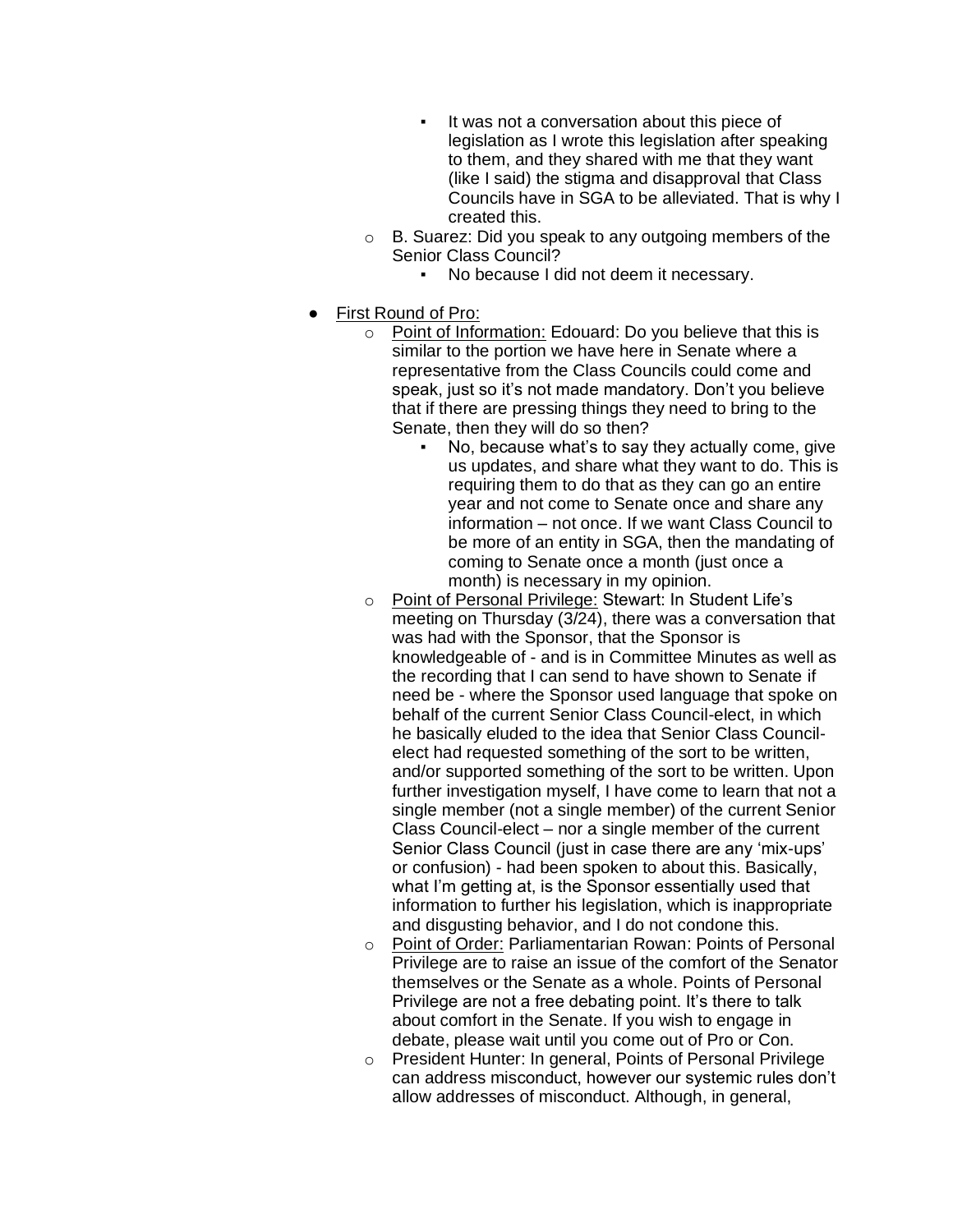Points of Personal Privilege can address misconduct, our rules are different and cannot address misconduct. You can address misconduct in Con.

- o Point of Information: Pfeuffer-Ferguson to President Hunter: Are we allowed to mandate an organization to come give us monthly reports?
	- I wouldn't use the word 'mandate,' but we can put in statues that someone needs to be here once a month. We have something like that similar for liaisons by making a certain number of reports. If we say they have to, they come or break statutes.
- o Point of Information: Drackley to the Sponsor: If this goes in statutes, and no officer comes - which technically violates statues - would that be an impeachable offense? Technically, yes.
- o Point of Information: Drackley to the Sponsor: From the wording I'm gathering this would be a mandate, would the Sponsor say that it should be applied to other Bureaus and Agencies under SGA as well to prove that they carrying out their duties?
	- I cannot speak on other Agencies and Bureaus in SGA are required to do, or what I believe they should be required to do as this is not legislation that pertains to that. I can only speak about what I believe Senior Class Council should do.
- o Point of Parliamentary Inquiry: Tucker: On the subject of Points of Personal Privilege, what does 'comfort of the Senate' mean?
	- President Hunter: Typically Points of Personal Privilege can address misconduct and if someone feels uncomfortable, I lean towards allowing that to be considered a Point of Personal Privilege.
	- Parliamentarian Rowan: The Senate President has discretion of what "comfort of the Senate" means.
- o Point of Information: Bowling to the Sponsor: Is any other organization that has announcements during the beginning of Senate meetings required to have a monthly report, to your knowledge?
	- No.
- o Point of Information: Diaz to the Sponsor: Are you comfortable making this a potential impeachable offense?
	- No, I am not which is why I did not designate a specific officer that has to come. Senior Class Council, by statutes, is required to have a President, Vice President, Treasurer, Secretary, and at least five members at large. I don't see an issue with getting one of nine people to come to Senate once a month to speak at the beginning of Senate and leave right after.
- o DuChêne: A lot has happened in this conversation. This Bill is not controversial. Is it technically an impeachable offense if one of the ten members of the Senior Class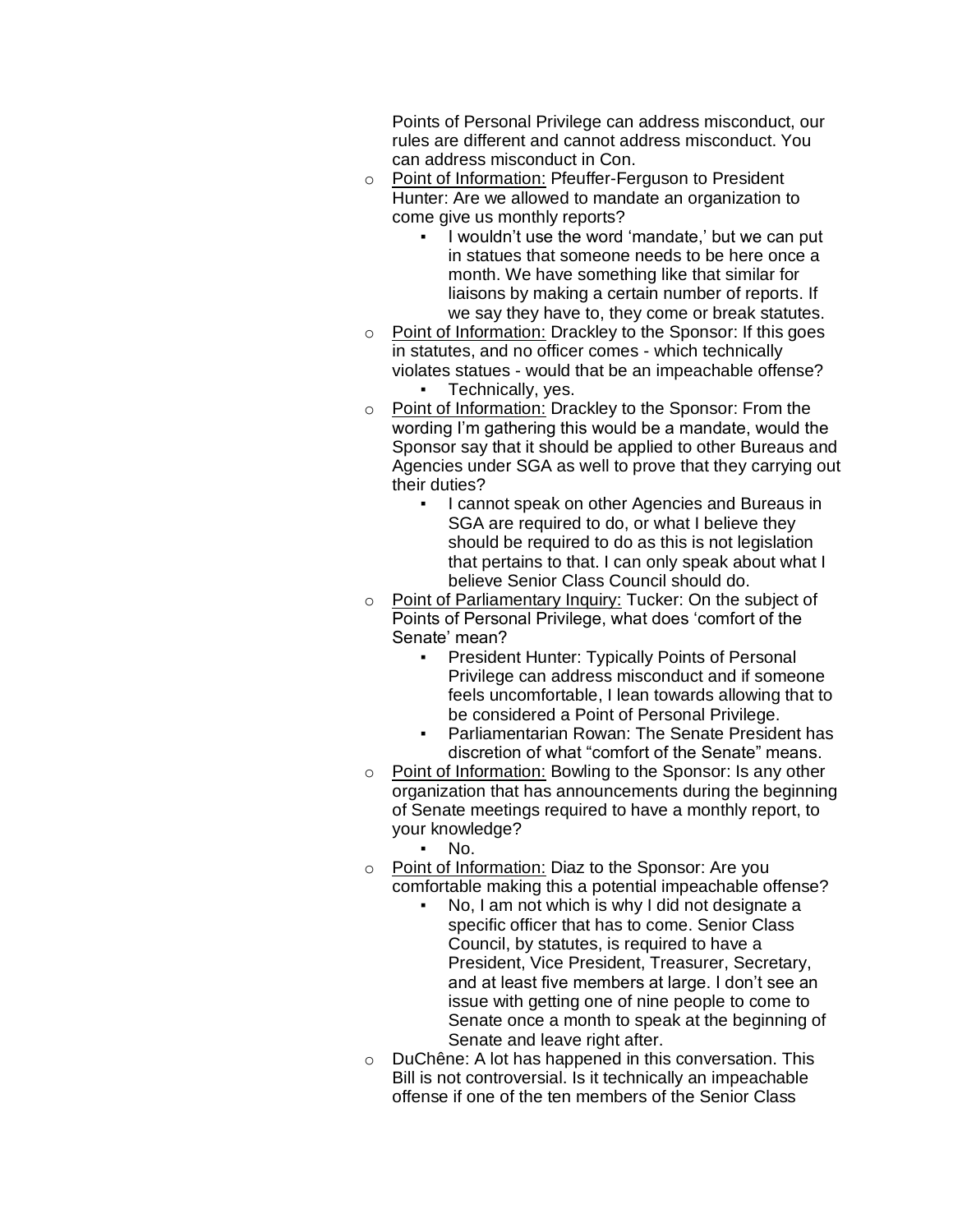Council don't come to Senate for at least five minutes a month, yes. I don't think this is a hard ask, to ask for a member of the Senior Class Council (of which there are ten) to come for at least five minutes a month to share what they're doing. I've been here for a year and in my entire time in Senate I have never heard the Senior Class Council speak before us. As the Chair of Student Life, from a Student Life perspective, that is unacceptable. We should know what is happening in our Class Councils and I would love to hear from everyone on the announcements list, and don't think this is a hard ask – this is not expressing anyone's opinions on the Sponsor's behavior; that doesn't matter. This is not controversial, and I think that we as a Senate should be wanting to hear more from our Class Councils, especially as they have not been coming.

- **President Hunter calls for a two-minute recess.**
- *President Hunter calls the meeting back to order at 10:37pm.*
	- First Round of Pro:
		- o **Wang moves to censor Senator Stewart as she called a member of the Senate disgusting.**
			- **Motion fails as there are not four Senators who second this motion.**
		- o **B. Suarez moves for Senior Class Council Presidentelect Bruce Suarez to speak, Rider seconds.**
			- **Gonzalez objects.**
			- **B. Suarez does not withdraw.**
		- Opening Statement on the Motion:
			- $\circ$  Seeing how in the original Sponsor's opening, Senior Class Council was consulted on this, and later said they were not consulted on this specific Bill, I think it is only right for Senior Class President-elect Bruce Suarez to speak, as this will affect his upcoming presidency. *RECORDING*  **INAUDIBLE** (02:54:17). I think it's only fair to do our due diligence *RECORDING INAUDIBLE* (02:54:26) to speak on behalf of those impacts, on behalf of them, when they're not consulted.
	- Technical Non-Debatable Questions:
		- o Rivers: Your statement was that the Sponsor said they spoke to the Senior Class Council-elect, and then it was said the Sponsor went back and said they did not. When was that original statement (the first statement) said?
			- I believe I said Senior Class Council.
	- First Round of Pro:
		- o Diaz: There is unnecessary hostility in this room right now. This is a very simple motion to let a soon to be elected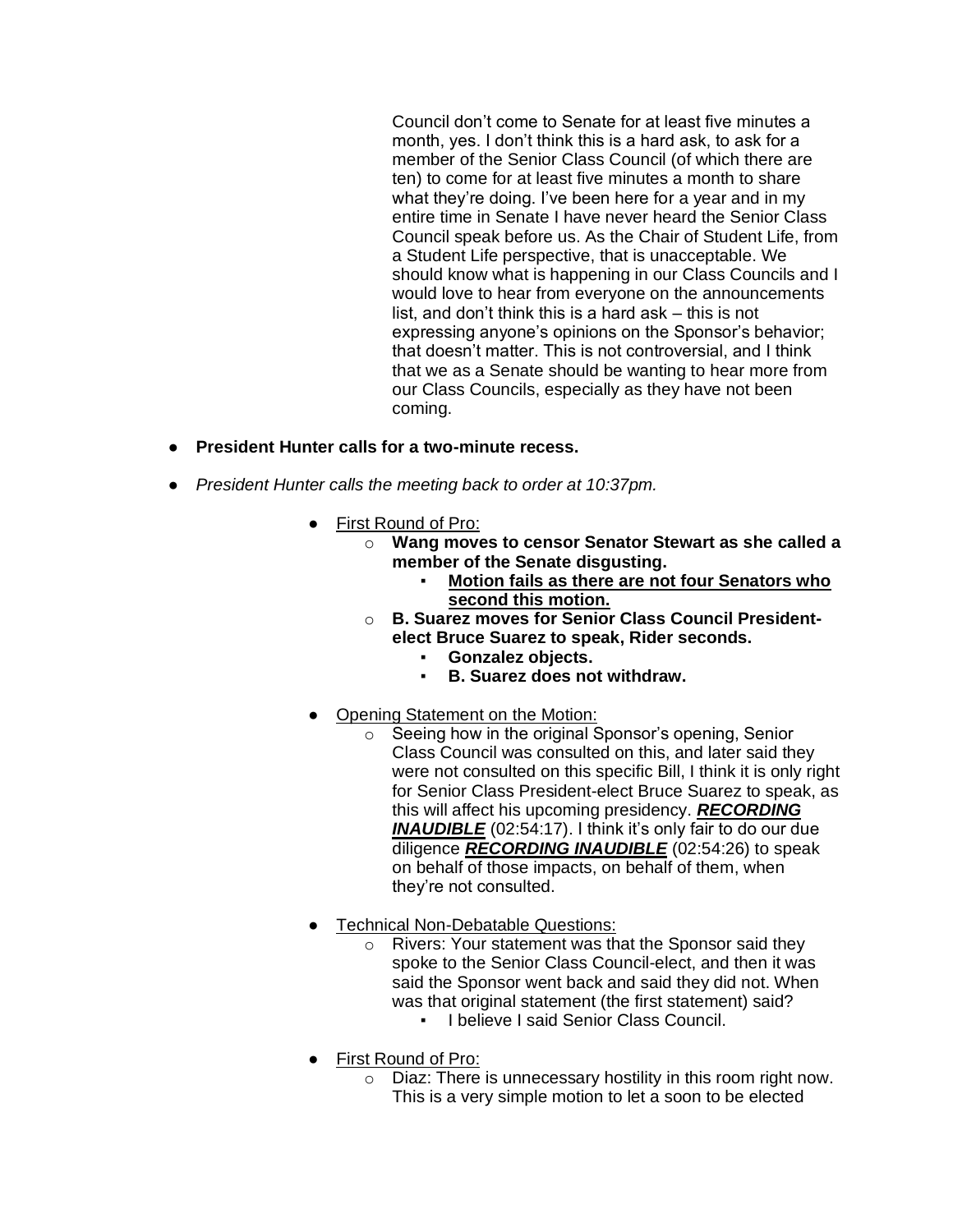official of the Senior Class Council to speak, so let's be efficient with our time.

- o Point of Personal Privilege: Stewart: I am ultimately in support of this Bill - that's not what I was getting at with my previous Point of Personal Privilege. The environment of the Senate, as we've seen through previous discussion with administration, is that it has gotten to be an untrusting place and sometimes individuals have been speaking on behalf of other people that have either been misrepresented or simply lied about. I think – in my own personal experience with this – that I am choosing to make this a bigger deal than necessary because I am personally frustrated by the actions that certain people have taken to try and advance their Bills, Resolutions, or whatever it may be and using the name of somebody else.
- o Point of Information: Gonzalez to the Sponsor: Will a question be directed to him?
	- Yes.
- o **Gonzalez withdraws their motion.**
- First Round of Pro:
	- o Little: I sponsored the Amendment that included the three specific Councils, and I wanted to speak in Pro of the Bill in this form. There is still that spot on the Calendar if a Class Council Representative wanted to come and speak – this doesn't prohibit them from doing that. This is just making it so that at least once a month we are hearing from someone about the business of the Councils. In my personal experience in Senate, aside from people who serve on Councils and in Senate, we don't get a lot of people from the Class Councils in here during the announcements, so I think this is great in increasing transparency.
	- o Point of Information: DuChêne for the Senior Class Council President-elect: My question doesn't regard the consultation process; it only refers to the statute itself. Do you see a benefit to the Senate essentially mandating for one of your ten members to visit us at least once a month?
		- Bruce Suarez: This is the first time I'm reading this in its entirety. I see positive things that can come from it *RECORDING INAUDIBLE* (03:01:45).
	- o Bell: Last time we discussed this in Judiciary I asked the Sponsor of this Bill a question regarding why the Senior Class Council should be responsible for relaying information to the other Councils. It included for the reasons that once a month they are required to know the information of the other Councils and what they are doing. So, the Senior Class Council knows about the other Councils, and I think (again) it's super important that it is essentially manded that we know what's going on with all our Councils because we are trying to improve communication.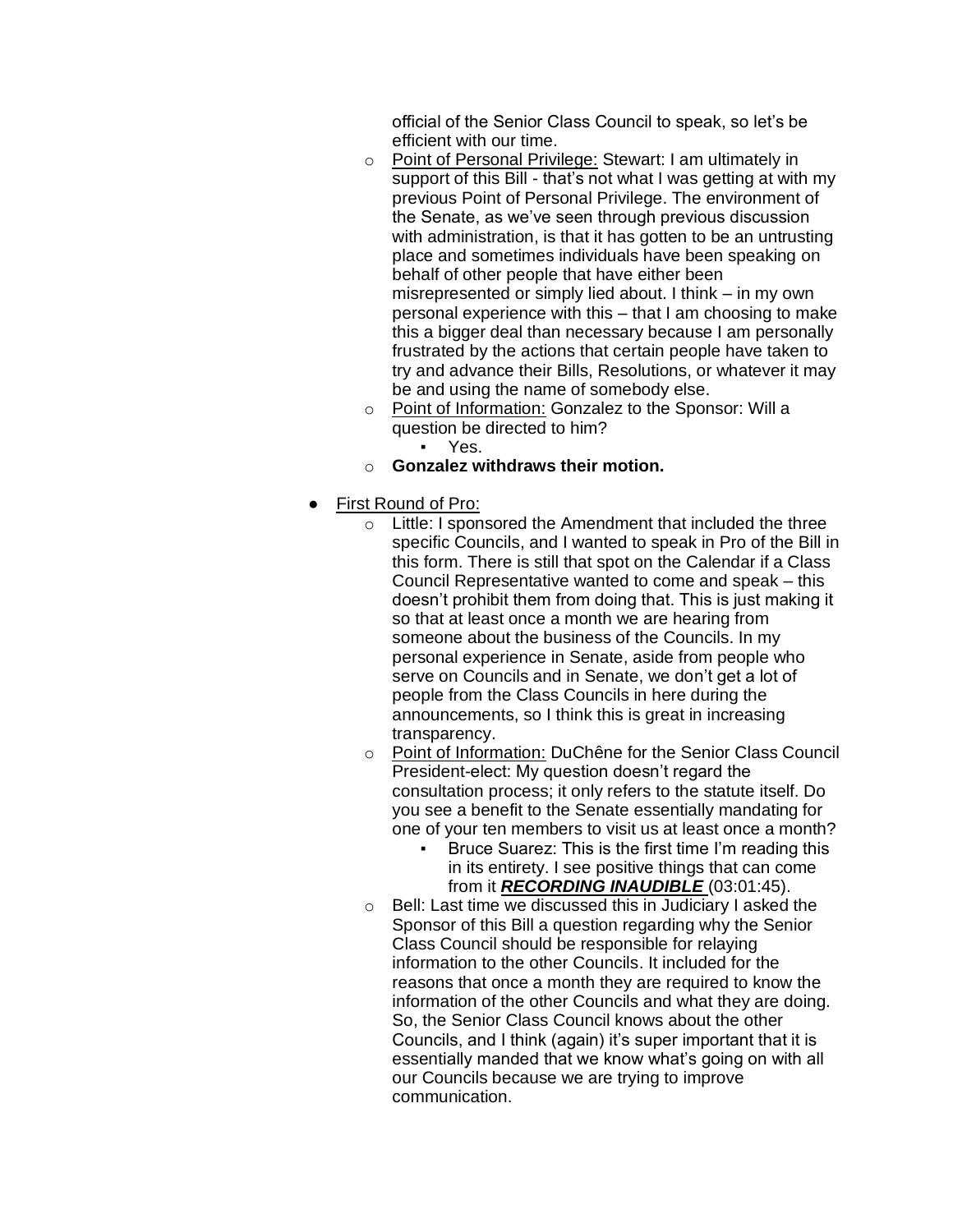- o **Garner moves to pass by unanimous consent, Tucker seconds.**
	- **B. Suarez seconds.**
	- **Motion fails.**
- $\circ$  Bettley: I think this is going to be fantastic as it gives accountability to the Senior Class and other Councils. At the beginning of every Senate meeting, we have messages and there have been so many meetings where no one from such entities is here. I will be going through statutes to create more accountability, so that it's not just Class Councils who have to be here once a month because I think this is part of a great progress towards making sure we know what is actually going on. If they need any sort of assistance this gives them a dedicated time once a month to make that announcement.
- **First Round of Con:** 
	- o No speakers.
	- o **Tsouroukdissian moves to call the question, Bell seconds.**
		- **No objections.**
			- **The question is called.**
- **Closing Statement** 
	- $\circ$  I just want to reiterate that this Bill (and my submitting of this Resolution) has no malice behind it. This is something I feel is a betterment of SGA as a whole, regardless of what was said here or what people feel. I just implore every single Senator sitting here – and on Zoom - to put personal biases aside and look at this legislation as is and do all our jobs and due diligences as Student Senators at Florida State University, to better the student environment and the day-to-day life of students here at Florida State University. I believe that this Bill is nothing bad, it just has a lot of negative energy to it, so however you vote – cool. I will still implore you to do the job that all of us have sworn in to do as student Senators at Florida State University to represent our constituents - represent the people we are sitting here representing - and doing our job, and doing it well.
- **Voting Results:**
	- o **22 yes, 3 no, 1 abstention.**
	- o **Bill 33 passes.**
- Point of Personal Privilege: Rivers: May Pro Tempore Nemeth say the voting results again.
	- o Pro Tempore Nemeth: 22 yes, 3 no, and 1 abstention.
- Point of Personal Privilege: Garner: I would like to comment on the environment of the Senate. I think we had a very robust debate about the Bill that just passed, but I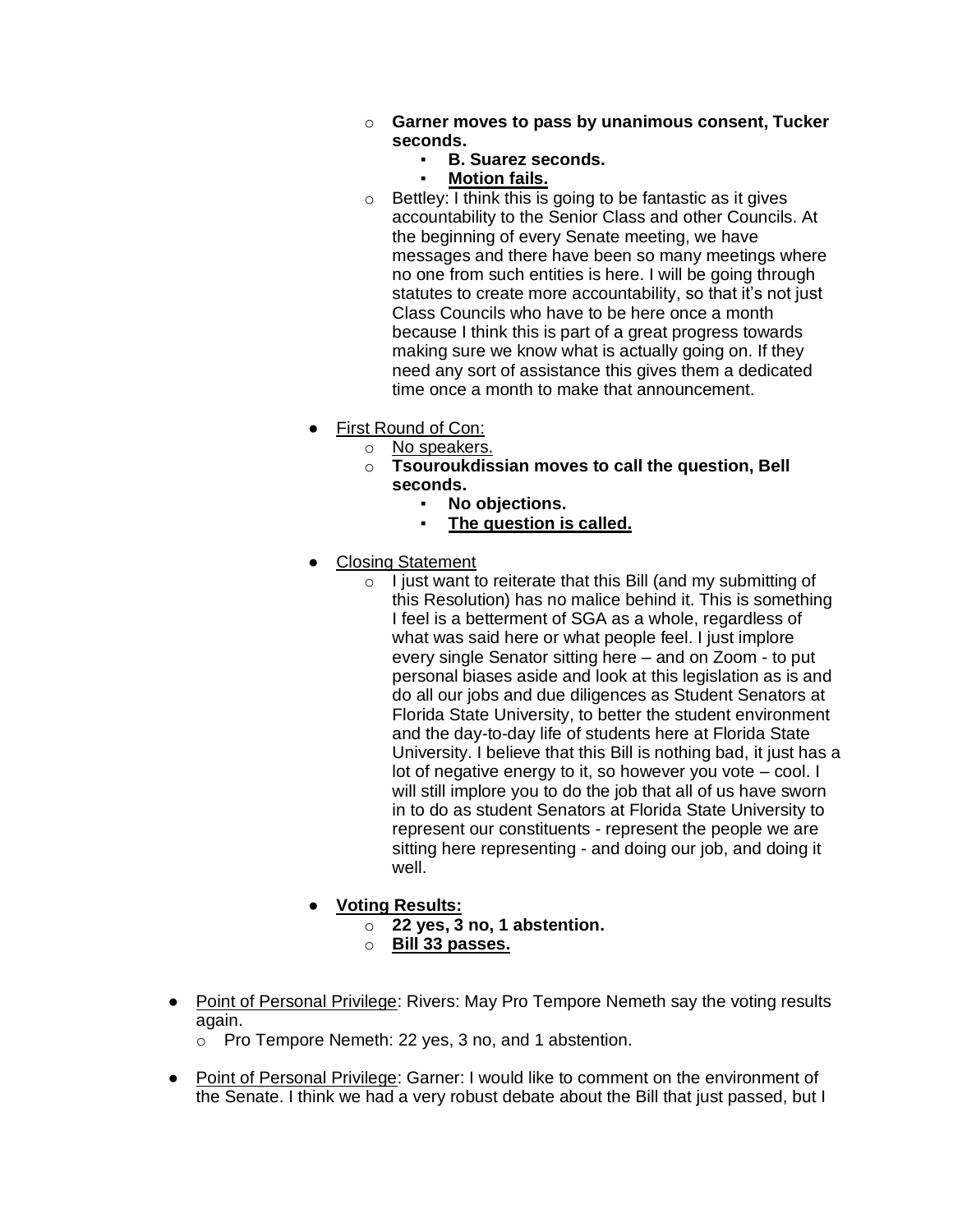would like to remind all of us that we genuinely agree on a lot of stuff, and if we could tone down some of the outside feelings that may be seeping into some of the things we're discussing tonight, I think we can leave here feeling like we've accomplishing a lot for those Senators who will no longer be with us.

- **DuChêne moves to suspend the Bedtime Rule indefinitely, Tsouroukdissian seconds.**
	- o **The Bedtime Rule is suspended indefinitely.**
- *President Hunter relinquishes the Chair to Senator Pfeuffer-Ferguson.*
- Bill 34 Sponsored by Senator Tsouroukdissian (P) To purchase a second water bottle filling station for the College of Engineering campus. **(Referred to Student Life and Budget 3.23. Passed in Student Life 3.24. Passed in Budget 3.29.)**
	- Opening Statement:
		- $\circ$  To begin with a story that inspired me for this Bill. I try to fill my water bottle and noticed that it was down – the only one in the whole building. I talked to the Facilities Director and we emailed a few times, had some contractors come out, and got a couple quotes: one for a water bottle filling station on Building B, which the current water bottle filling station is on the second floor in Building A and *RECORDING INAUDIBLE* (03:11:21). The price is for the instillation and a few other things in the quotes that I sent to every one of you.
	- Technical Non-Debatable Questions:
		- o Bell: How much money is in Senator Projects currently?  $$5,020.$
		- o Bowling: Where would the water bottle filling station be?
			- It would be on the same building the current one is on, but on the first floor of Building A – the current one is on the second floor. This would create a more sustainable campus in the College of Engineering as well as more accessible for those students.
		- o Diaz: This is the FAMU-FSU campus?
			- Yes.
	- First Round of Pro:
		- o Bettley: This came through Budget, and I think it's fantastic. This is exactly what we're meant to do (to represent the constituents in our College) and this is doing that. I'm surprised there's no second water bottle station, and this is more sustainable which is why I'm in further support of this Bill.
		- o Gonzalez: The Sponsor did his due diligence and sent me a quote to tell Budget. This does a good job of us representing our Colleges. Sometimes we get caught up in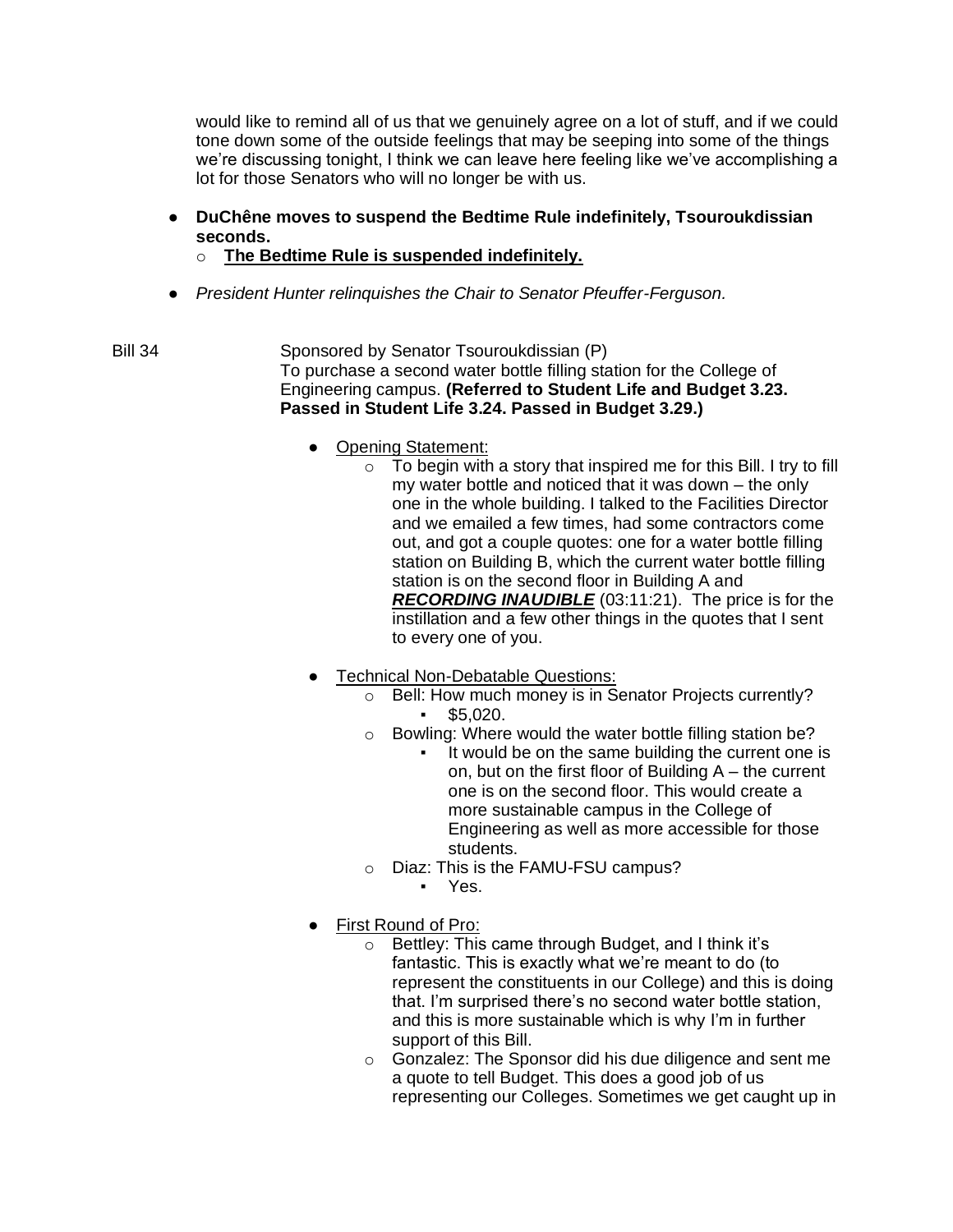other things, and this ensures we are also serving our constituents.

- o Bell: I just learned recently there is another project being proposed next week and the Sponsor made sure to allow the other project enough room, so I fully support this Bill.
- $\circ$  Hockett: The College is a distant land that seems waterless at times. I think a nice cold refillable station would be great for our bright minds.
- o DuChêne: There is no better way to mark the Sponsor's last Senate meeting than with a fantastic Bill that directly represents their constituents.
- o Rivers: The Sponsor reached out to me earlier and I wanted to publicly acknowledge him, and I told him that this is a great Bill that is truly benefiting the entirety of the student body, which is what we're here to do - to benefit the entire student body.
- o **Bowling moves to pass by unanimous consent,**  *RECORDING INAUDIBLE* **(03:16:54) seconds.** ▪ **Roy objects.**
- o Bowling: This is a straightforward and great Bill that gives people what they need, and I think that's pretty refreshing.
- o **Gonzalez moves to call the question, B. Suarez seconds.**
	- **No objections.**
	- **The question is called.**
- First Round of Con:

o N/A.

- **Closing Statement** 
	- $\circ$  I appreciate all of the support it really means a lot. *RECORDING INAUDIBLE* (03:18:02).
- **Voting Results:**
	- o **25 yes, 0 no, 0 abstentions.**
	- o **Bill 34 passes.**
- *The Chair is relinquished back to President Hunter.*
- **Chair Russel moves to unlock the Calendar and move to 'Agency and Bureau Announcements,' Gonzalez seconds.**
	- o **No objections.**
	- o **Senate moves to 'Agency and Bureau Announcements.'**
- *Senate moves to 'Agency and Bureau Announcements.'*
- Bill 38 Sponsored by Senator Roy and Senator Diaz (P) Gonzalez, Russell, Pardee, Bettley, Downing, Stewart, Suarez, Myers, Tucker (Co) A bill to transfer \$2000 from the Organizational Fund to the Programming Allocations Committee.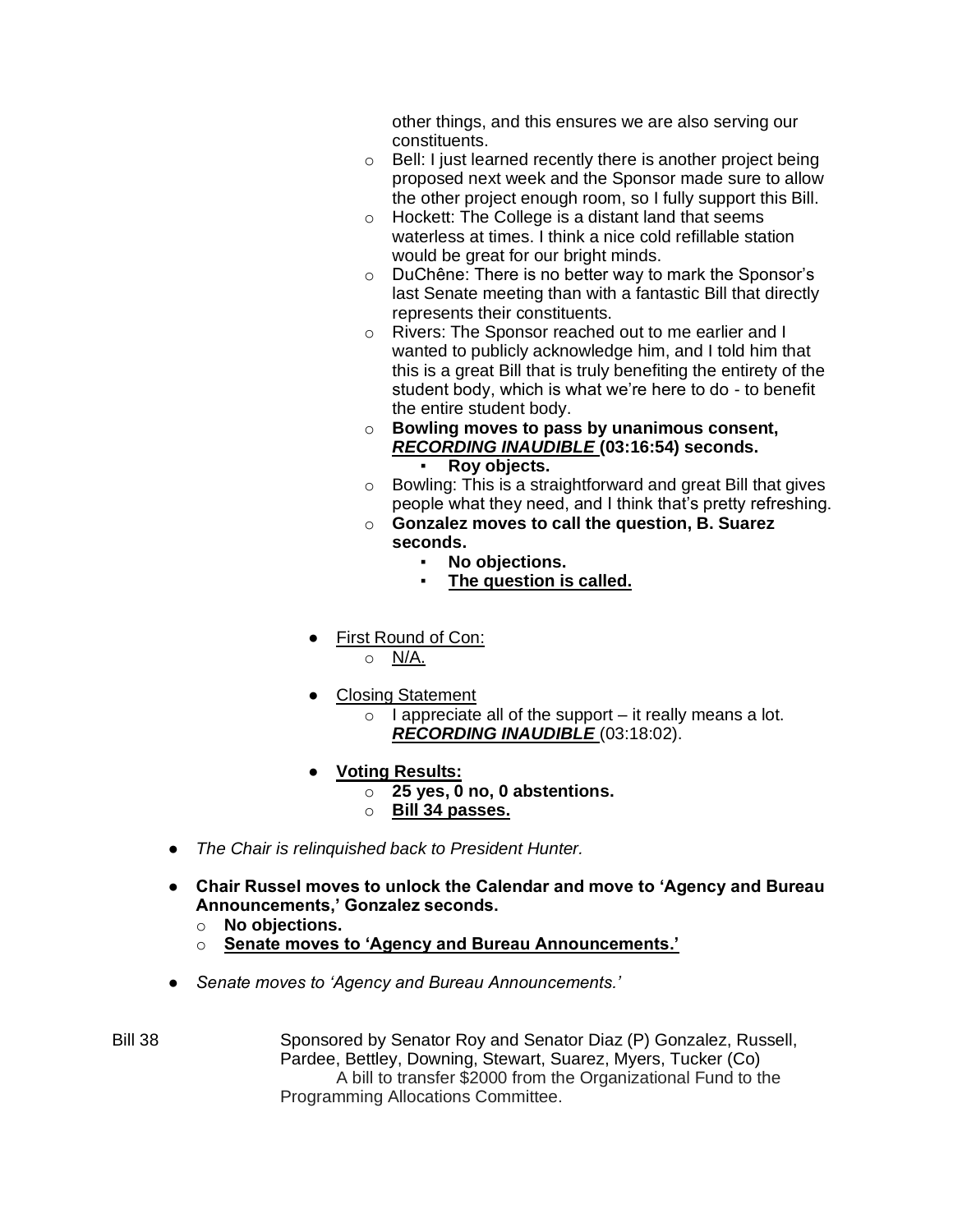- **Opening Statement:** 
	- o Roy: Gotta keep it fresh. We have an organizational fund at the beginning of each school year which is meant to help get RSO's around \$200 or less. They can access this, apply, and get it, and the link closes around November. This year we still had \$3,000. This Bill is transferring \$2,000 of which to PAC so that we can continue funding things as we have around \$203. Otherwise, it would be waited until the end of the year and transferred to Sweepings or elsewhere.
	- o Diaz: I want to second everything Chair Roy said. These are funds I don't want to go to waste and that could be used to fund RSO's which I think is one of our main priorities in Senate – a spirt I hope to continue for the rest of the school year.
- Technical Non-Debatable Questions:
	- o No speakers.
- First Round of Pro:
	- o Rivers: I am in support of this solely because the Sponsor is so fresh on the Floor right now. How can you say no with the Sponsor looking like this.
	- o Point of Information: Gonzalez to the Sponsors: The application for this year is closed?
		- Roy: Yes, to my understanding.
	- o Point of Information: Gonzalez to the Sponsors: Why not drain the whole account?
		- Roy: We did not want to do that if there are any concerns. PAC would spend everything. That's entirely up to you guys.
	- o **Little moves to amend from \$2,000 to \$3,000, Gonzalez seconds.**
		- **No objections.**
			- **Authors find it friendly** 
				- **Amendment is adopted.**
	- o Bowling: I have had the privilege of working with PAC and Chair Roy in Finance. PAC is one of those organizations that is constantly working with the student body, and I am very happy this was amended to \$3,000. I think PAC deserves this funding. I am excited to vote in favor of this Bill.
	- o Point of Parliamentary Inquiry: Pfeuffer-Ferguson: Would Roy be able to object if someone moves to pass this by unanimous consent?
		- Yes.
	- $\circ$  Little: I will be voting yes as these funds will be used anyways. There is only one line in statues about the Organizational Fund and simply says that it is open to organizations and students at the beginning of the Fall semester, and on the SGA website it's open from July to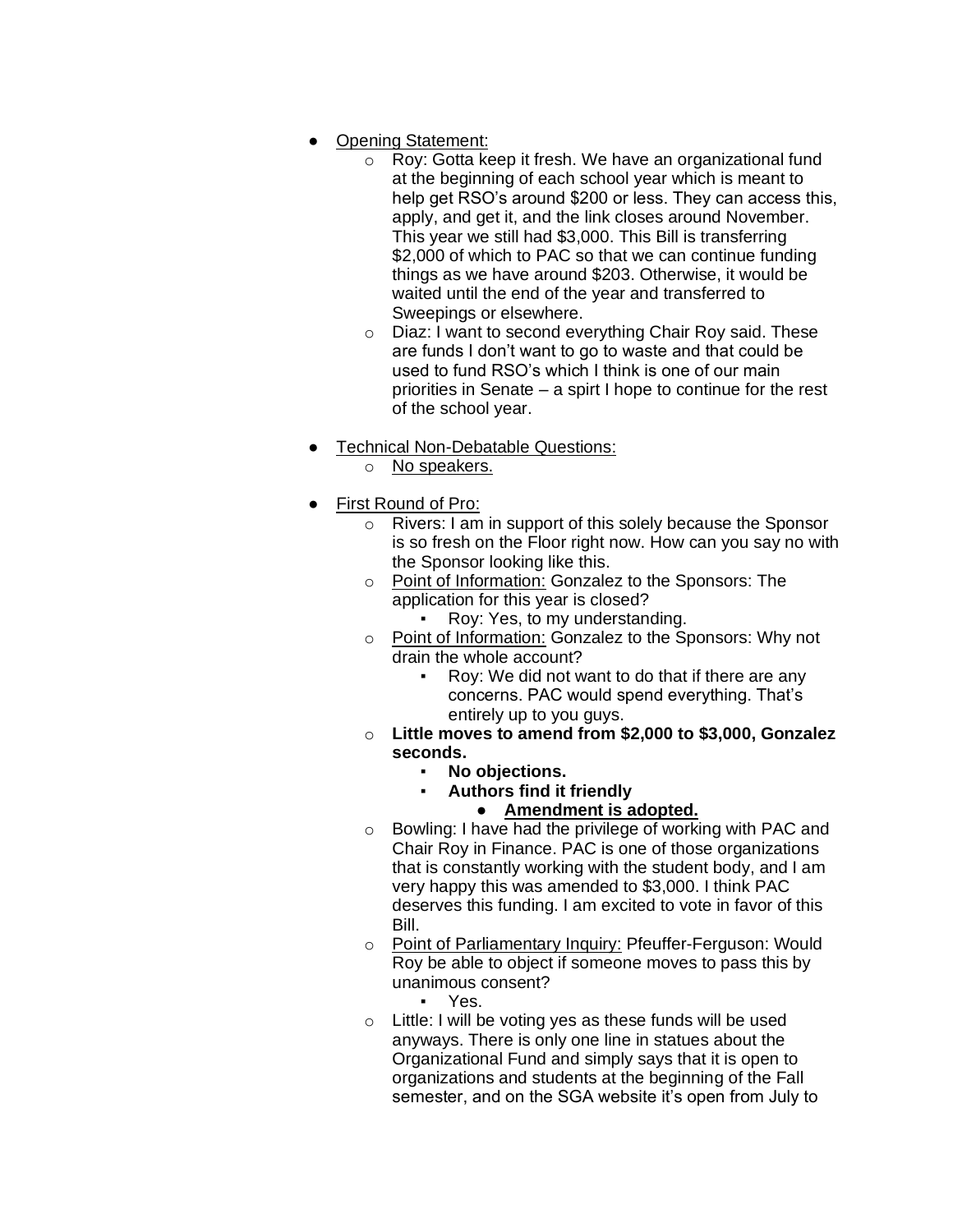November. If we don't use all of it, it's just going to be swept anyways. There are organizations interested in this money from PAC. It makes giving it to them if they want it.

- o Point of Information: Bettley to the Sponsors: Why the Organizational Fund is only opened for a certain amount of months and not the whole year?
	- Roy: I'm not sure as the entire point is to get the money to RSO's. It should be but given the current situation they have tried revisiting that conversation with Accounting, but still have excess funds.
- o **Gonzalez moves to call the question, B. Suarez seconds.**
	- No objections.
		- **The question is called.**
- First Round of Con:
	- o N/A.
- **Closing Statement** 
	- o Roy: Thanks for helping with this rad, righteous cause. I yield man.
- **Voting Results:**
	- o **23 yes, 0 no, 0 abstentions.**
		- o **Bill 38 passes.**

Bill 43 Sponsored by Senator Wang and Senator Little (P) Bettley (Co) Mandating questions asked during the Spring Semester Executive Debate to be asked to all candidates running for the same position.

- Opening Statement:
	- o Wang: This changes the way the Executive Debate is structured in the Spring. Six questions were asked in total to all the candidates; however, it was not an accurate mashup of who was answering which question. This allows you to compare the answers of each candidate and allows for voters to vote with conscience and not based on what they're hearing throughout campus.
	- o Bell: In the debate this year they asked each candidate really good questions, so this makes it so that if a question is asked to the candidate for Student Body President, any other candidate for Student Body President any other candidate is also asked that question, so those at the debate can see any differences in their answers.
- Technical Non-Debatable Questions:
	- o DeChick: Have you spoken to the Supervisor of Elections about this?
		- Wang: No, I wrote this last night.
	- o B. Suarez: Were you asked to create this legislation on behalf of a candidate?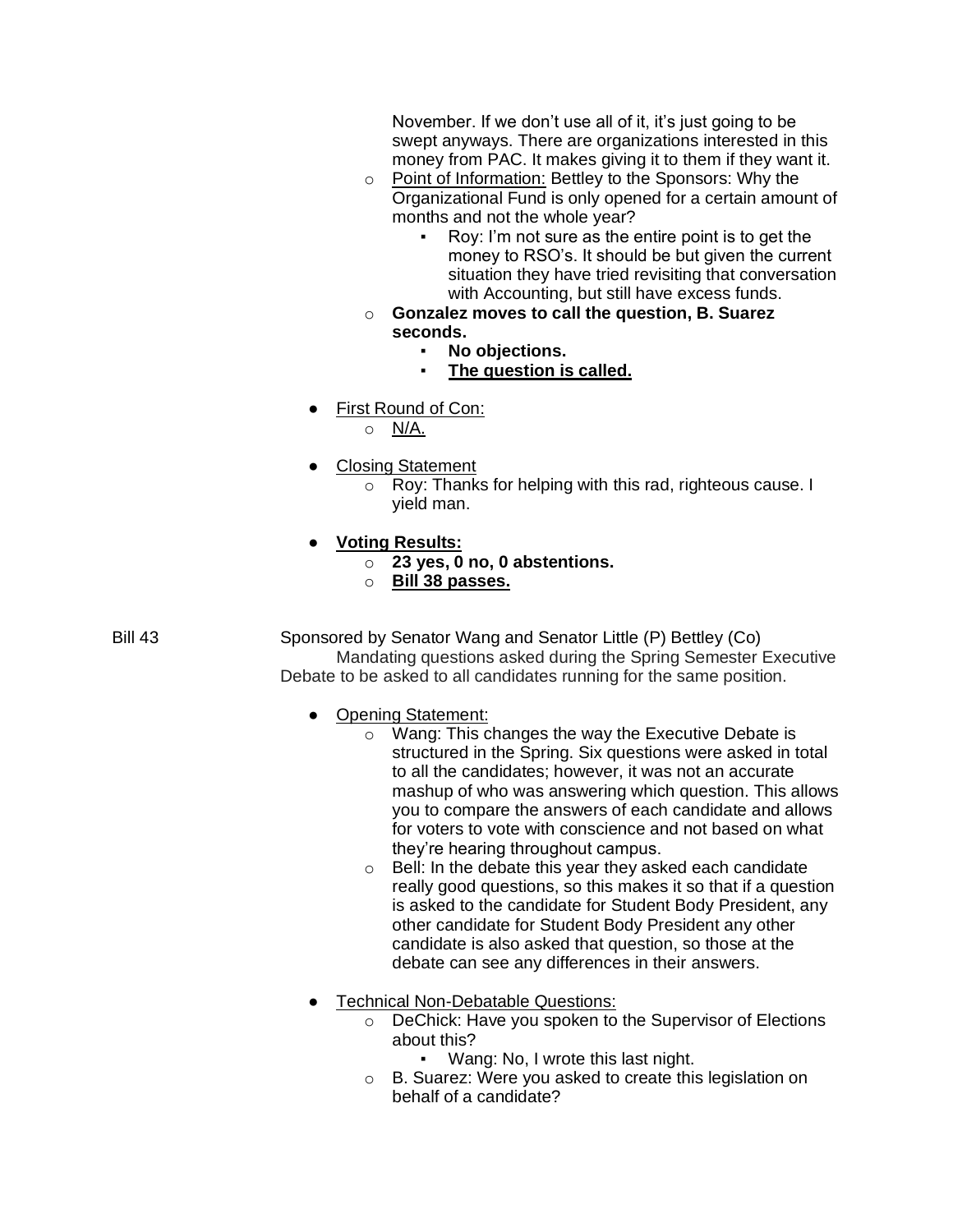- Wang: No.
- **First Round of Pro:** 
	- o Garner: This is a commonsense Bill as I have wanted to hear the same question asked of both candidates.
	- o DuChêne: This Bill does not benefit a particular campus political party as it really just helps the students.
	- $\circ$  DeChick: This is a great thing to put in place as it allows us to ask a difference between the two major parties and prove comparisons. I think an official format would be best for that.
	- o Point of Information: Rider to the Sponsors: Do you know if at other public schools (if they have a debate) do they do this, or do they follow the way we currently structure debates?
		- Bell: I went to one of the UF debate's pre-COVID-19, but I think it was where candidates answered the same questions. In our most recent debate, the second portion for student questions we did do it this way.
	- o Bettley: I think this is fantastic as people need to know the answers of the other perspectives as we are waiting to see the reaction of the other parties. This would be a fantastic resource and can make bullet points for each of the answers. It will set an equal standard. I think this is fantastic as it further structures the debate.
	- o Point of Information: Stewart to the Sponsors: Is there language in this legislation and/or statutes - that wasn't necessary included - that states whether each candidate are alternated in question. Is there language that states the following question can be given to the other party?
		- Wang: Not specifically in this Bill.
		- Bell: I don't think that's listed in statues anywhere, but my position on it is if the question gets asked to both candidates, I think this does the job.
	- o Point of Clarification: Rider: I want to make sure that there is something says that this will alternate, and that one party will not be answering the question first the entire time.
	- o Point of Clarification: Bell: I would be friendly to something of the effect that no candidate shall be the first to answer two questions in a row, if you think that makes more sense.
	- o **Stewart moves to amend and add in Section 5, "the questions shall alternate between all candidates based on the position that the candidate is running for," B. Suarez seconds.**
		- **No objections.**
		- Authors do not find it friendly.
		- **Stewart withdraws.**
	- o Point of Clarification: Bell: To me what was proposed it too vague as to how "alternate between all candidates" may be interpreted. If you mean one position or party, it needs to be more specific.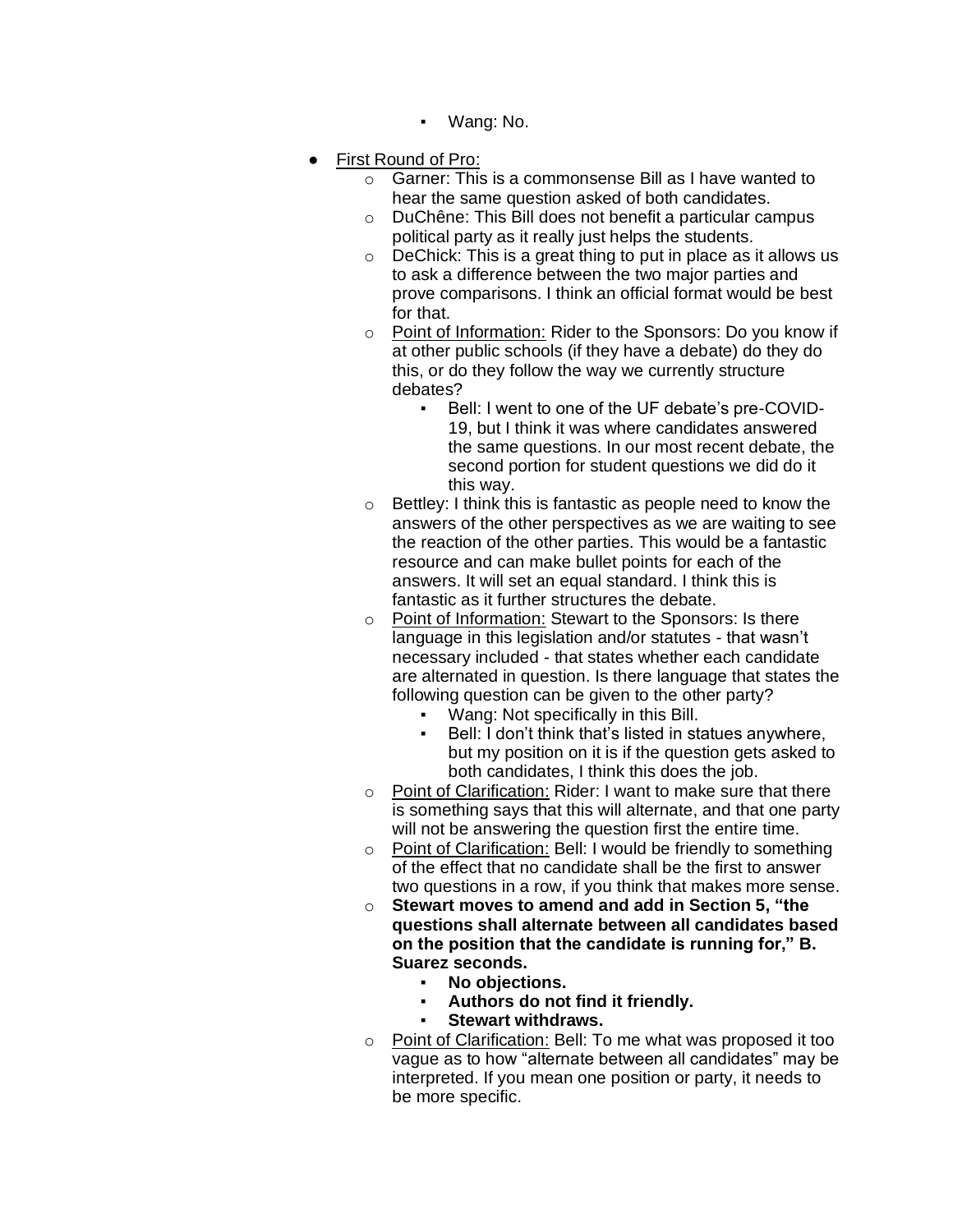- o Point of Clarification: Wang: I think it might work better if you put it at the end of everything underlined as it outlines how the question process works.
- o Point of Clarification: Stewart: I'm trying to make this so that, for example, it will be a question presented to the candidate for Student Body Treasurer for on party, a question presented to the candidate for Student Body Treasurer for another party, question presented to the candidate for Student Body Vice President of the second one to answer, etc. I will stick by withdrawing if somebody else would like to make an Amendment.
- o Point of Information: Gonzalez to the Sponsors: Would the Sponsors find it friendly if you changed "candidates" to something like "entities"?
	- Little: No.
- o Point of Clarification: Diaz: You could say alternate between the parties and independent candidates, or something along those lines.
- o Point of Clarification: Little: I think something that is trying to be done is going to need to be worked through as I don't think it's normal to run independently as it might interrupt that 'snake' method.
- o Point of Information: DeChick to the Sponsors: Would the Sponsors be friendly to *RECORIDNG INAUDIBLE*  (03:49:22).
	- Little: No because it still doesn't address parties alternating.
- o Point of Clarification: B. Suarez: I believe this would be revisited in Election Commission to be put into Election Code.
- o **DuChêne moves for a two-minute Recess given that there is common ground that can be reached, and given that this is one Sponsor's last meeting with a solution that can likely be reached tonight, Pfeuffer-Ferguson seconds.**
	- No objections.
	- **Senate moves to Recess for two minutes.**
- *President Hunter calls the meeting back to order at 11:38pm.*
	- o **Bowling moves to amend to add "Candidates will receive questioning in order of position. Candidates shall receive questioning in alternating order in each round of debate," at the end of Section 5, Hockett seconds**
		- No objections.
		- **Authors find it friendly** 
			- **Amendment adopted.**
	- o Bettley: I think this Amendment strengthens the debate for sure by ensuring that there is not have an unfair advantage every time questions arise. I'm in full support of the Bill with that Amendment.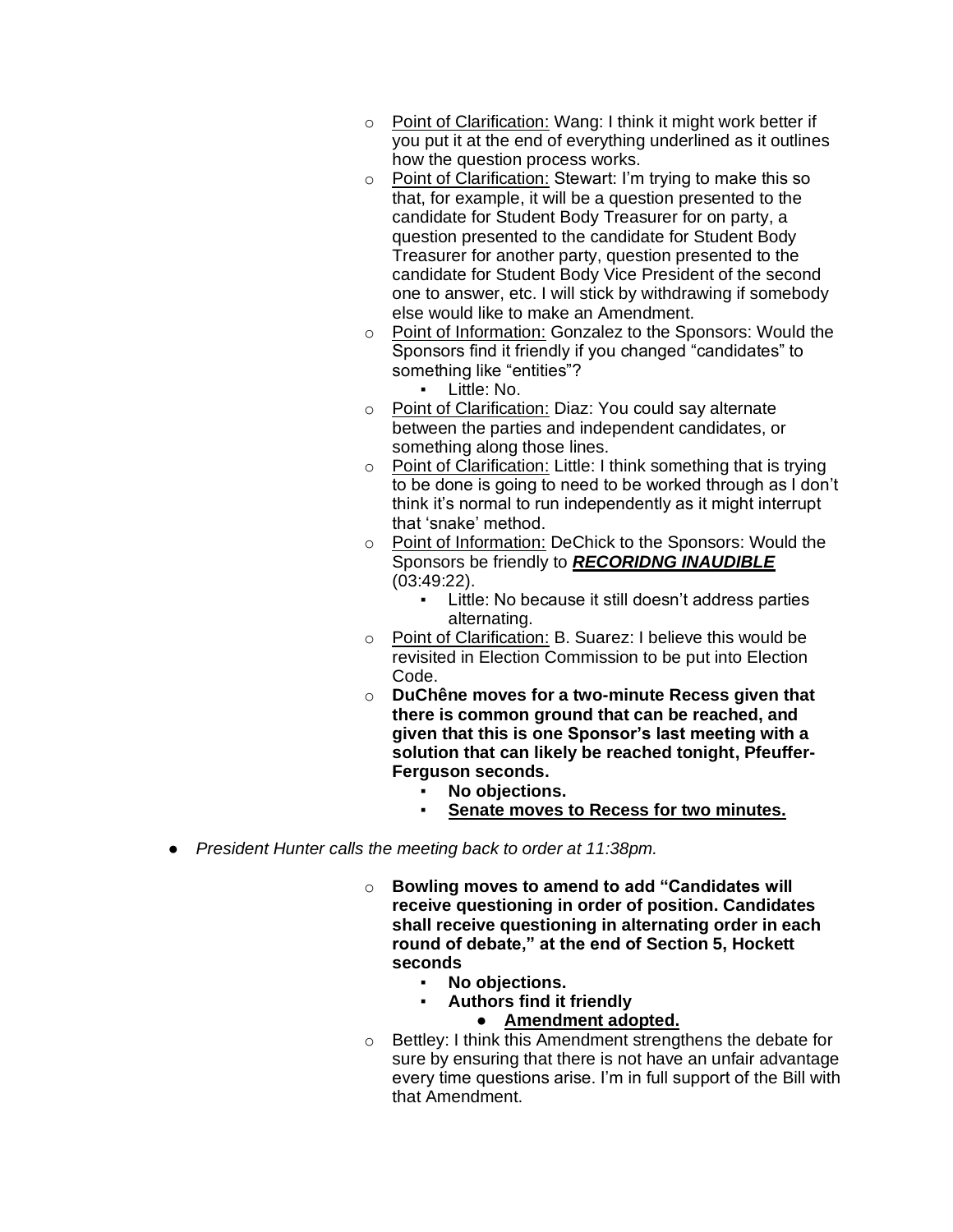- o B. Suarez: I like this Bill with the clarification added.
- o B**. Suarez moves to pass with unanimous consent.**
	- No objections.
	- **Bill 43 passes with unanimous consent.**

Bill 44 Sponsored by Senator Rivers (P)

To ensure that the funds given to Homecoming follow proper student statutes changing the membership of the Homecoming Planning Commission. Also, to ensure that Homecoming is planning practical Homecoming activities.

- Opening Statement:
	- $\circ$  I have not talked to anybody about this Bill as I submitted this to be read before I get kicked out of Senate. However, I will be having conversations with these entities after tonight. The purpose of the Commission is to fund and review Homecoming and its entities to give them the money to do what they need to do. The structure was weird as the Homecoming and Homecoming Live Director sit on this Commission, and in my opinion, someone being funded and voting on funding for their own entities should not be allowed to vote on that Commission. I changed it to the Budget, PAC, and Finance Chairs as those are the three people who know what they're doing in following financial regulations and properly manage funding. I did not include RTAC Chair as that would be a debacle, and I felt PAC needed to be on this, as this is what PAC does. There were questionable things funded when I sat on this Commission. With these three Chairs, such questionable funding would be cut off. This would actually help them not be sanctioned by Senate.
- Technical Non-Debatable Questions:
	- o Roy: How many organizations do they fund through this Commission?
		- Three: *RECORDING INAUDIBLE* (04:00:42),
		- Homecoming as a whole, and Homecoming Live.
	- o Point of Clarification: Pro Tempore Nemeth: I chaired this Committee last week and the funding request form is posted on the SGA website, so it is also opened to other entities.
	- o Roy: What are the requirements to be one of the groups to receive that funding?
		- I would have to relieve that question to Pro Tempore Nemeth.
			- Pro Tempore Nemeth: I do not have an answer as statues are extremely vague.
	- o DuChêne: Would you say this Commission allocates the funds?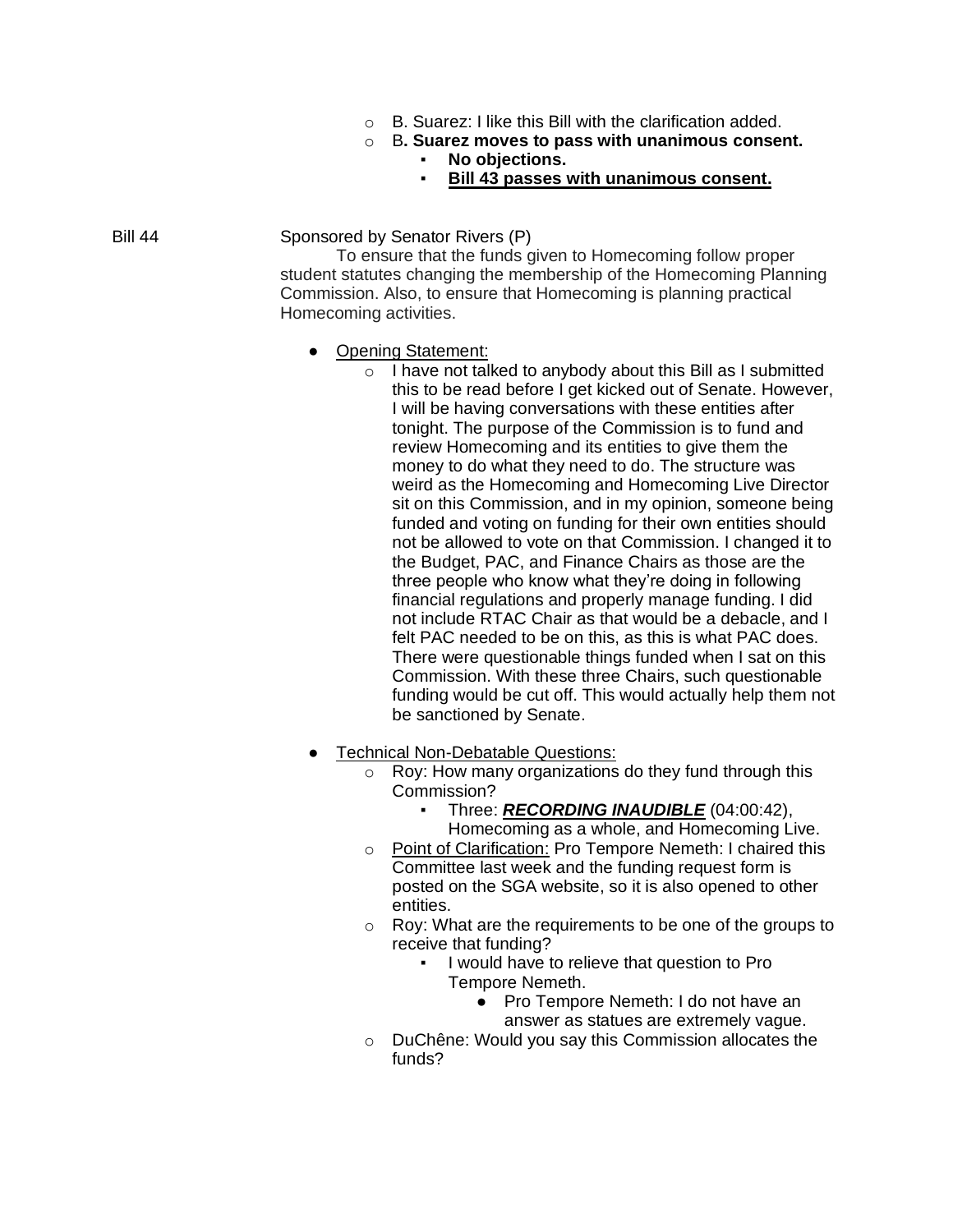- I do not have the statue in front of me so I cannot say that to be true, but to my best knowledge they allocate the funds.
- o Point of Information: DuChêne to President Hunter: Could you read the powers?
	- **•** Absolutely.
- *President Hunter reads the Powers.*
	- o Diaz: What was the reasoning for removing the IRHC Director form that Commission?
		- I saw it as a better fit for someone in a financial branch of Senate to be in there, instead of the IRHC.
	- o Pfeuffer-Ferguson: Would you find it friendly if you brought back the IRHC Director and removed someone from the Senate, as there quite a lot of people here in the Senate?
		- I would  $-$  it would just be a matter of who you're moving.
	- o Roy: Would you be friendly being PAC removed as they already do a lot of funding entities, and as this may be too much for them to handle?
		- I would be friendly to removing PAC and reinstating the IRHC.
	- First Round of Pro:
		- o Point of Clarification: Gonzalez: I feel like both Chairs can clarify more, but in the past two years only the power used significantly has been to allocate funds.
		- o Point of Clarification: Pro Tempore Nemeth: I'm not sure if there's been a presentation in past years. However, at my request, the Homecoming Director did give on this year. There was not much debate afterwards, but we expect regular collection of data throughout all Homecoming events to better the planning for the future.
		- o Point of Information: Little to the Sponsor: Could the Homecoming and Homecoming Live Director still serve as ex-officio non-voting members withing this Commission.
			- I relieve this question to Pro Tempore Nemeth.
				- Pro Tempore Nemeth: Under statutes, the Chair has the power for anyone to serve as an ex-officio non-voting member.
		- o **Gonzalez moves to amend and strike "Student Senate PAC Chair" and add "and Inter-Residence Hall Council Director," Pfeuffer-Ferguson seconds.**
			- **No objections.**
			- **Author finds it friendly.**
				- **Amendment is adopted.**
		- $\circ$  Little: I am pro of this Bill and thinks it makes sense to remove the conflict of interest where the Director can vote on fudging for their own organization, but I like that nonvoting members can still become ex-officio non-voting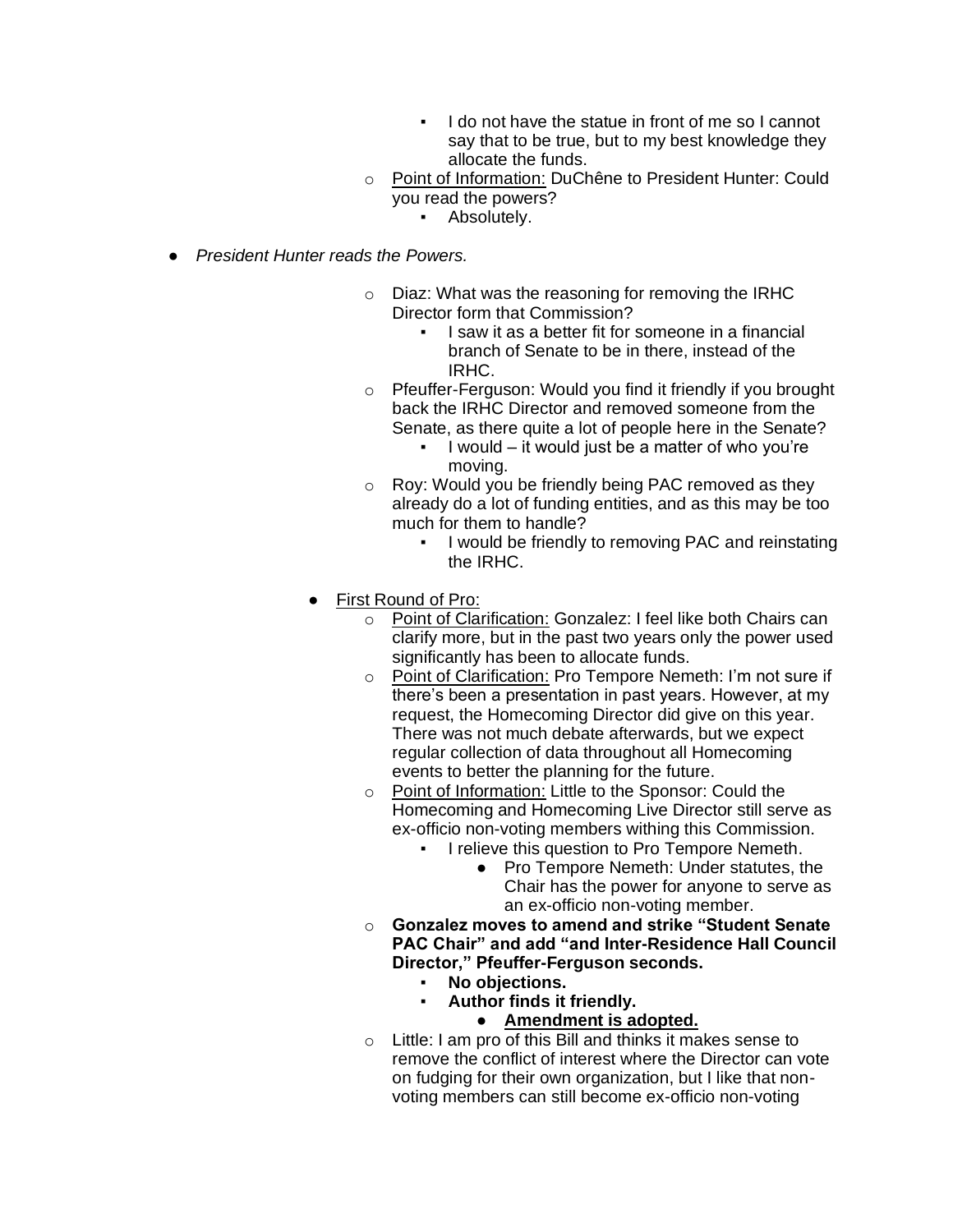members. I think it would make sense for the Chair of the Commission to appoint the Director of Homecoming and Homecoming Live to come talk about what they think should what they've done without voting on their own funding. I like this and will be voting yes.

- o Tucker: I'm all about combatting immoral practices and I'm in full support of this.
- o Point of Information: Gonzalez to President Hunter and Pro Tempore Nemeth: Has the IRHC Director shown the past few years?
	- They were shown during Hunter's term, not Nemeth's.
- o Point of Information: DuChêne to Pro Tempore Nemeth: Have found that the Homecoming and Homecoming Live Directors being present in the process has been beneficial?
	- Yes. I found it beneficial as they were present, but I was not sure about their voting capacity.
- o Point of Information: DuChêne to the Sponsors: Would you find it friendly to mandate the Homecoming and Homecoming Live Directors as ex-officio non-voting members of this committee?
	- No.
- o Point of Clarification: Gonzalez: Since they have to present their allocations, technically they have to be present.
- o Point of Information: Little to the Sponsor: Why would you not find it friendly to have those two Homecoming Directors be non-voting members?
	- The previous Senator included 'mandate' and I think it beneficial to stay away from mandating stuff. I don't see them needed to be specifically on the Council as others have expressed – someone can come in their place. I suppose they will have to be Council Members if they want to present, but I can't speak to that statement. *RECORDING INAUDIBLE*  (04:11:52). I don't see them needing to be on the Commission. I see that being a back-and-forth thing.
- o Point of Information: B. Suarez to the Sponsor: Would you find it friendly to have the Pro Tempore appoint them to the Commission, rather than mandating them?
	- I would not be opposed, but I want to stray away from adding a layer of difficulty. I see a large part of the Council as funding them and reviewing the funding and everything they need to do. I don't see them needing to be Council members for that, but I am still open to changing that.
- o Point of Clarification: Gonzalez: With Point A on this Bill, the Pro Tempore can always appoint the ex-officio nonvoting members they see necessary to serve in that capacity.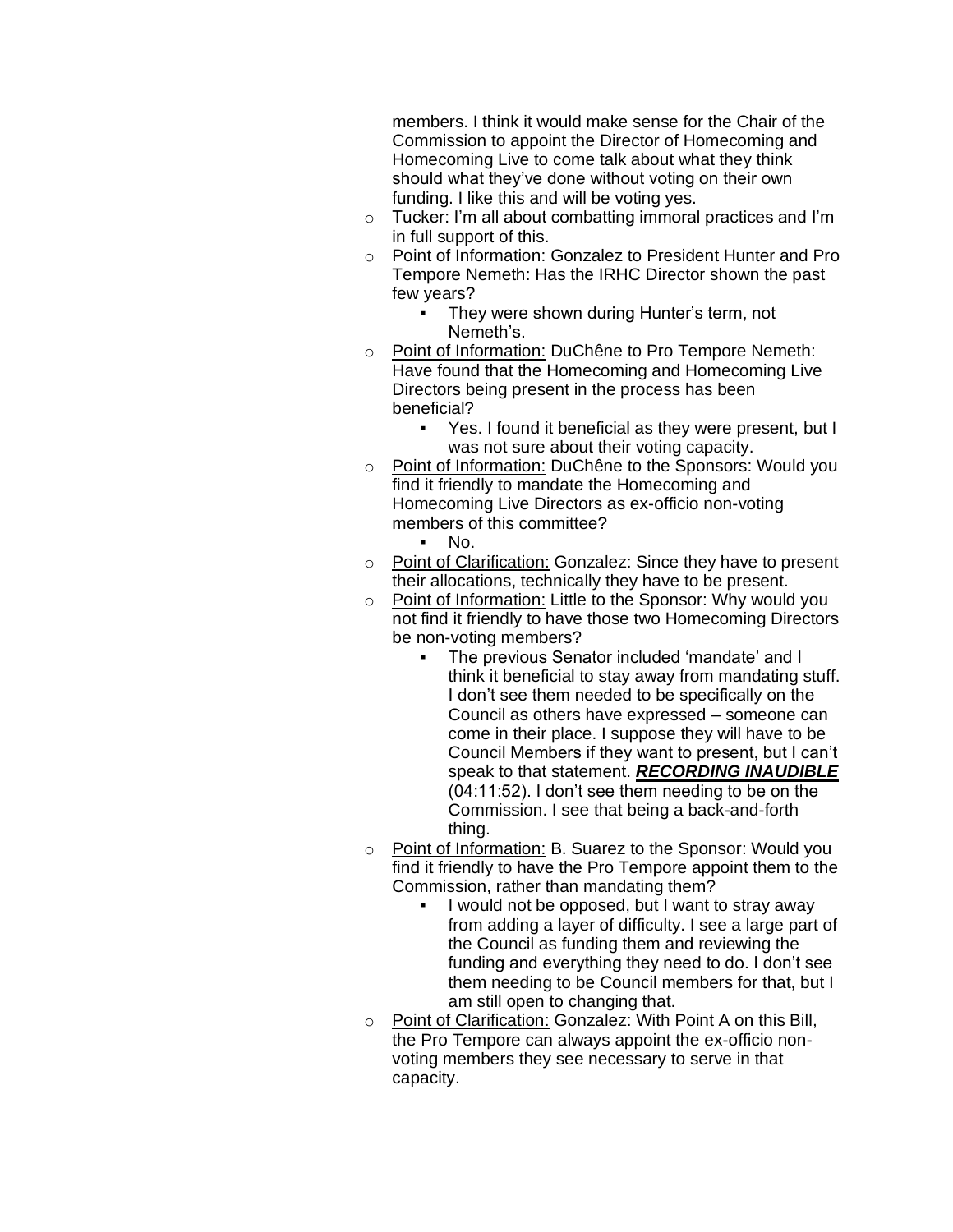- o Russel: I'm in full support of this as when I attended a Commission meeting, I was immediately thrown off with people presenting funding, and voting on themselves, and thought it was a conflict of interest. I think this can be beneficial for checks and balances without having to put sanctions on huge organizations like Homecoming that do so much for the University.
- o Pfeuffer-Ferguson: I think this is fantastic Bill that allows for more diverse perspectives with an experience in funding, in a space where that is desperately needed. Most students who benefit from Homecoming are those who live on campus. I stand in strong support of this Bill.
- o **DuChêne moves to amend to add a new Point C that reads "The Chair of the Commission shall offer exofficio non-voting membership to the Homecoming Director and Homecoming Live Director," Little seconds.**
	- **No objections.**
	- **Author finds it friendly** 
		- **Amendment adopted.**
- o Point of Information: Barker to the Sponsor: Is there a reason why the Student Body Treasurer was not included in this Bill?
	- I did not introduce the chapter, so I don't know why they weren't included so I can't give an answer on that.
- $\circ$  Bettley: I think is a great Bill and I know there is a lot of concern about placing sanctions on different people, so this will alleviate that pressure as this will have people involved in the Senate in that Committee to ensure all guidelines are followed. This also offers a lot of different perspectives for people who know how this is supposed to work.
- o Point of Information: Roy to the Sponsor: Is it likely that the Student Body Treasurer must sign off on this?
	- Hunter: I doubt that's the reason they are not included in this Bill.
- o Point of Clarification: Gonzalez: During the Budget process we learned that Homecoming's money is housed under the Union not SGA Accounting.
- o **Diaz moves to call the question, Little seconds.**
	- No objections.
	- **The question is called.**
- First Round of Con:
	- $\circ$  N/A,
- Closing Statement
	- $\circ$  I just want to thank you all. I'm glad you saw the problem with the current set-up of the Commission and I'm glad we introduced IRHS Director, I didn't think of how many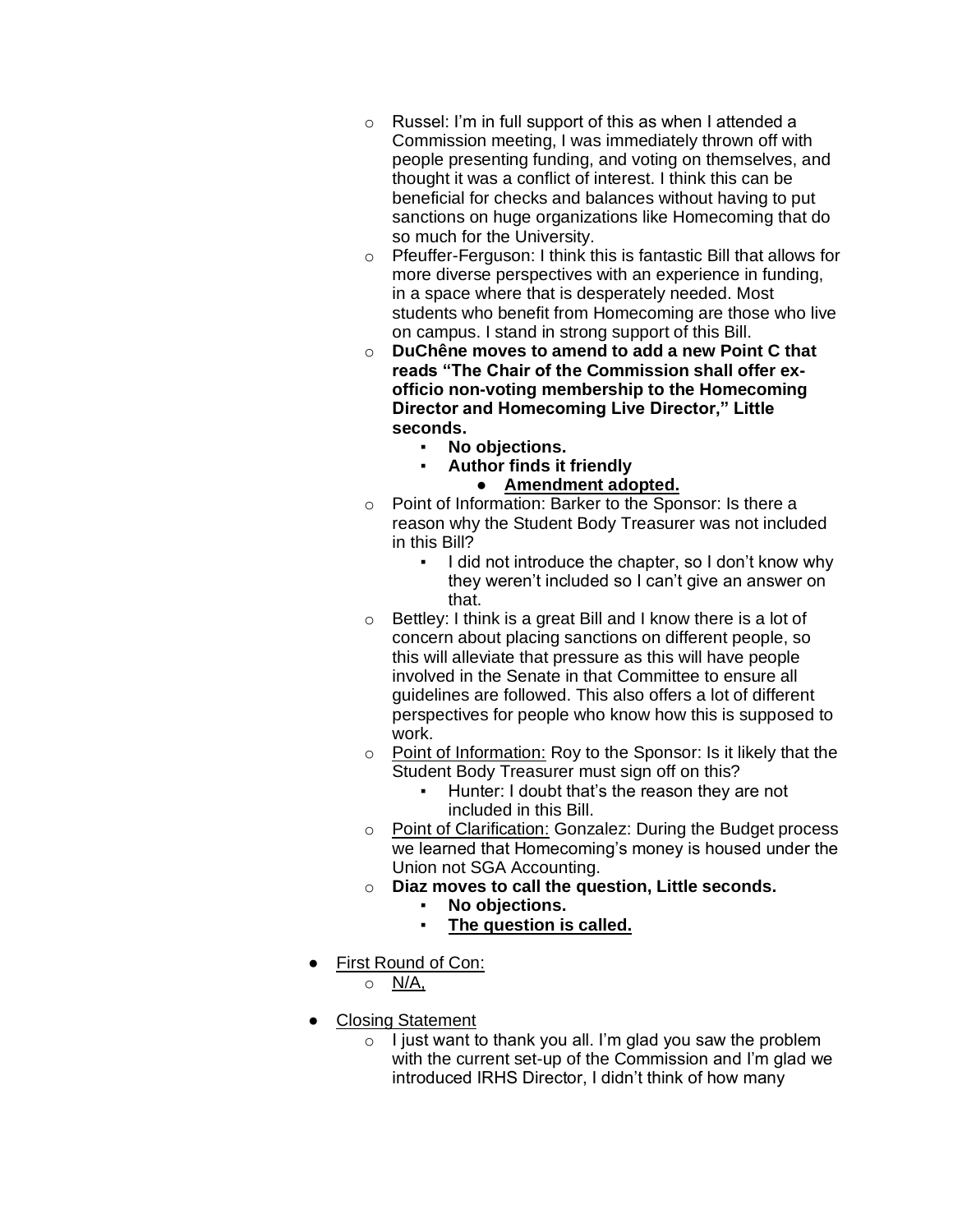students are attached to this Bill and I'm glad for that perspective. Thank you for working with me.

### ● **Voting Results:**

o **22 yes, 0 no, 1 abstention.**

#### ▪ **Bill 44 passes.**

- Point of Parliamentarian Inquiry: Rivers: Can I remove my first name from the Primary Sponsor spot?
	- o Yes.
- Point of Information: Bettley to President Hunter: If we stop at 1:00am what will happen to the legislation with current Senators named as Primary Sponsors who are going to term out.
	- o None of the Bills die and none of these are left by those terming out only, except for one Resolution.

### Bill 46 Sponsored by Senator Edouard (P)

The purpose of this Bill is to transfer \$550 from the Junior Class Council Expenses into Food. This is to subsidize the food costs at the final event for the Junior Class Council and incentivize engagement in efforts to bring more students together.

- Opening Statement:
	- o We have one last event for the Junior Class Council, who wants to put on an event that engages the entire student body and will be held on Landis. Most of our funding is in our Expense category and we want to move some to the Food category to create an incentive to have more people come out.
- Technical Non-Debatable Questions:
	- o Diaz: Why is there a chart for itemized expenditures when this Bill is not explicitly purchasing anything?
		- I included that by accident it was a bit of a misinterpretation. I was able to get a quote from the SWAT Food Truck first because I wanted to be able to have a direct quote before I requested the funds.
- First Round of Pro:
	- o Point of Information: Rivers to the Sponsor: Would the Junior Class Council Expense and Food be the correct name for those accounts, as Senate does not fund the Junior Class Council directly?
		- President Hunter: We don't fund Junior Class Council, only Senior Class Council - however I have no idea if they have their own accounts. I believe Senior Class Council funds the other Class Councils, but I believe that's correct.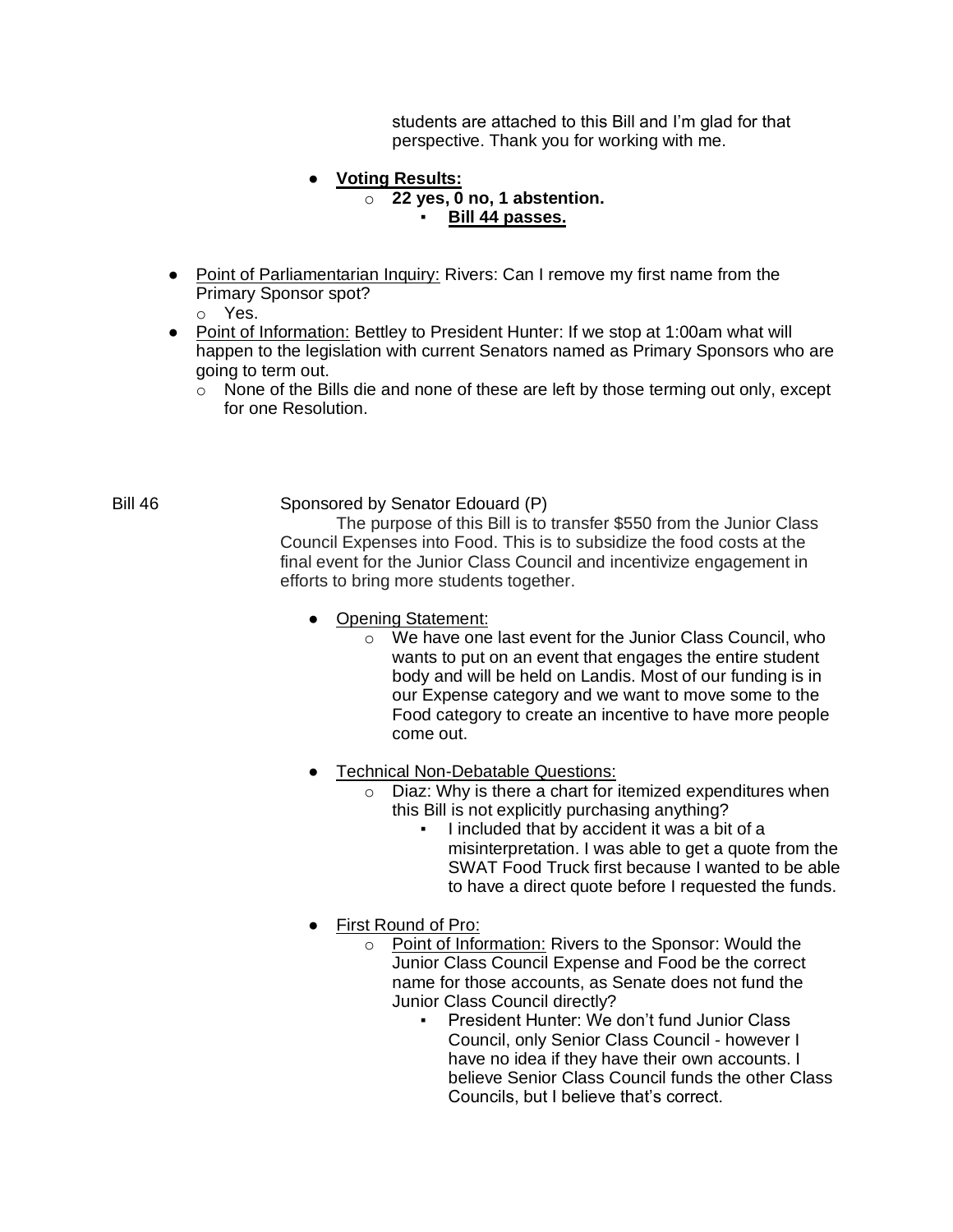- o Point of Information: Gonzalez to Jacalyn: As this isn't a budgeted item as we don't fund Junior Class Council wouldn't the transfer be from Senior Class Expenses to Food?
	- I do not what happens *RECORDING INAUDIBLE*  (04:26:40).
- o Rivers: I'm in support of this as I'm in the Junior Class Council and we just need this transfer of funds to put on our last few events.
- o DeChick: \$559 is the cheapest I've ever heard, so based on that I am in support.
- o Point of Information: Gonzalez to the Advisor: How do we move the funding if we don't control it?
	- Jacalyn: I think you're approving that those funds *can* be moved to the other category. You are letting Accounting know that such move can be approved.
- o **B. Suarez moves to pass by unanimous consent, Rivers seconds.**
	- **No objections.**
	- **Bill 46 passes by unanimous consent.**

### Constitutional Amendments: None.

Resolutions:

Resolution 9 Sponsored by Senator Roy (P) Rules of Procedure Changes regarding masks and Zoom cameras. **(Referred to Rules and Calendar. Tabled in Rules and Calendar 2.9. 2.16 2.22. 3.9. 3.23.)**

- *Withdrawn by the Sponsor in Committee.*
- **Russell moves to table the Bureau Review Resolutions.** o **All Bureau Review Resolutions are tabled.**

Resolution 20 Sponsored by Senator Russell & Senator Diaz (P) Lessard, Hautrive, Fronczak, Pfeuffer-Ferguson, Barberis, Downing, Drackley (Co)

The Internal Affairs Committee's Bureau review recommendations for the Office of Governmental Affairs. **(Referred to Student Life 3.23. Passed and Amended in Student Life 3.24.)**

Resolution 21 Sponsored by Senator Russell & Senator Diaz (P) Lessard, Hautrive, Fronczak, Pfeuffer-Ferguson, Barberis, Downing, Drackley (Co)

The Internal Affairs Committee's Bureau review recommendations for the Inter-Residence Hall Council. **(Referred to Student Life 3.23. Passed in Student Life 3.24.)**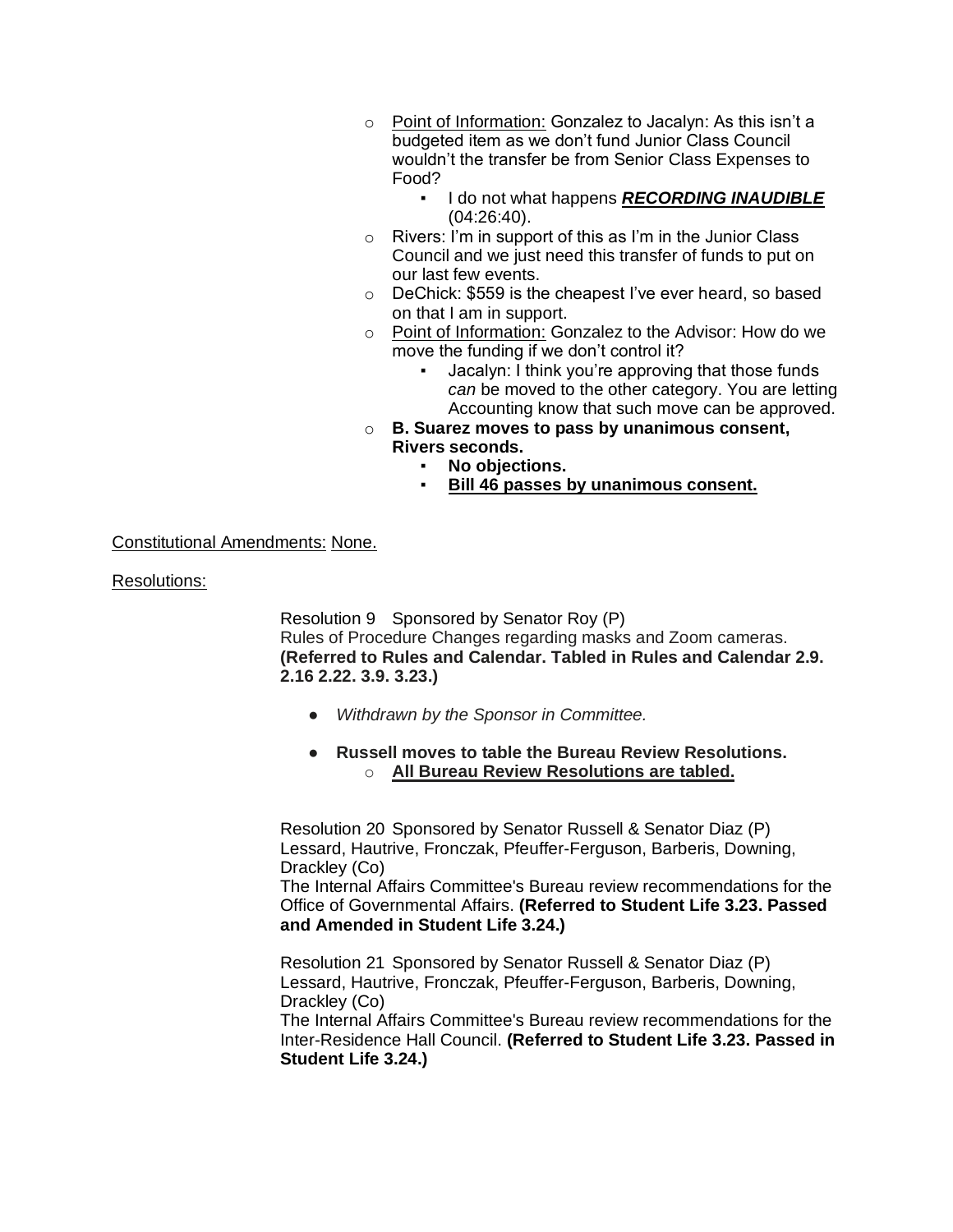Resolution 22 Sponsored by Senator Russell & Senator Diaz (P) Lessard, Hautrive, Fronczak, Pfeuffer-Ferguson, Barberis, Downing, Drackley (Co)

The Internal Affairs Committee's Bureau review recommendations for the Student Council for Accessibility and Advocacy. **(Referred to Student Life 3.23. Passed in Student Life 3.24.)**

Resolution 23 Sponsored by Senator Russell & Senator Diaz (P) Lessard, Hautrive, Fronczak, Pfeuffer-Ferguson, Barberis, Downing, Drackley (Co)

The Internal Affairs Committee's Bureau review recommendations for the Mental Health Council. **(Referred to Student Life 3.23. Passed in Student Life 3.24.)**

Resolution 24 Sponsored by Senator Russell & Senator Diaz (P) Lessard, Hautrive, Fronczak, Pfeuffer-Ferguson, Barberis, Downing, Drackley (Co)

 The Internal Affairs Committee's Bureau review recommendations for the Student Council for Undergraduate Research and Creativity. **(Referred to Student Life 3.23. Passed in Student Life 3.24.)**

Resolution 25 Sponsored by Senator Russell & Senator Diaz (P) Lessard, Hautrive, Fronczak, Pfeuffer-Ferguson, Barberis, Downing, Drackley (Co)

The Internal Affairs Committee's Bureau review recommendations for the Office of the Student Sustainability. **(Referred to Student Life 3.23. Passed in Student Life 3.24.)**

Resolution 26 Sponsored by Senator Russell & Senator Diaz (P) Lessard, Hautrive, Fronczak, Pfeuffer-Ferguson, Barberis, Downing, Drackley (Co)

The Internal Affairs Committee's Bureau review recommendations for the Center for Participation Education. **(Referred to Student Life 3.23. Passed in Student Life 3.24.)**

Resolution 27 Sponsored by Senator Diaz & Senator Suarez (P) Russell, Downing, Lessard, Barberis, Fronczak, Wells (Co) Proposing amendments to the Student Government application that would clarify a question pertaining to applicants' academic classification. **(Referred to Student Life and Internal Affairs 3.23. Tabled in Student Life 3.24.)**

Resolution 28 Sponsored by Senator Bowling (P) Rivers, Diaz, Masters, Tsourdissian, Hautrive, Russell, Barker, Stewart (Co) Not condoning the Russian invasion of Ukraine and encouraging the Florida Government to divest in Russian assets.

● Opening Statement: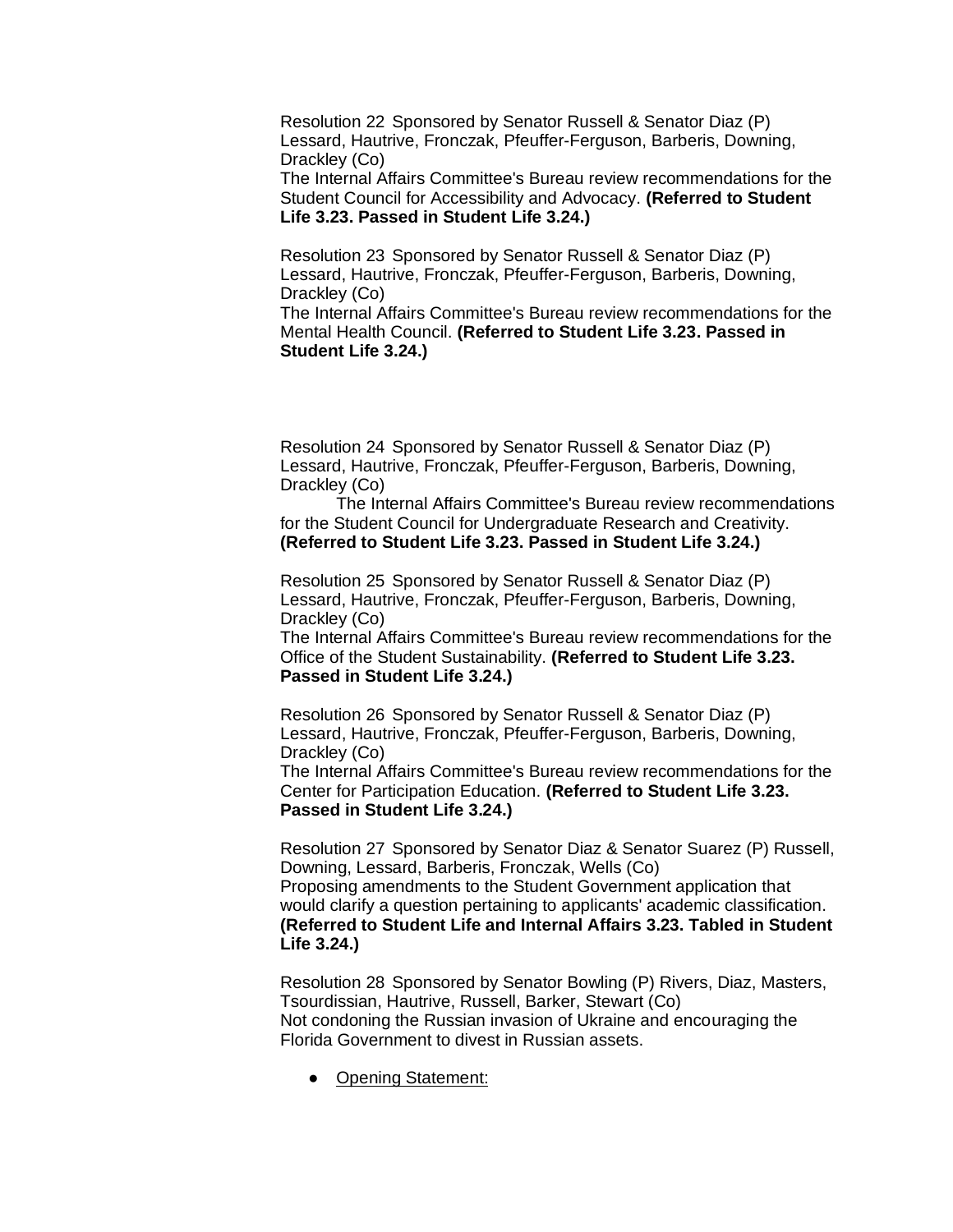- o The invasion of Ukraine is affecting me personally as all my extended family is in a region of Ukraine that is currently under control of the Ukrainian forces. My family has suffered from the Russian invasion of Ukraine, all while Florida refuses to divest in Russian assets. I think that's unacceptable - its time the Florida government divests in Russian assets and properly sanctions Russia as what they are doing in Ukraine is a war crime. The Florida government should be held accountable and should divest in Russian assets.
- **Technical Non-Debatable Questions:** 
	- o DuChêne: Do you not feel worth sending this Resolution to Rules to use the strongest language possible?
		- It's personal to me
	- o Tucker: Do you believe divesting in Russian assets will harm Russian citizens not promoting this war.
		- Florida has \$350 million invested in Russian assets and companies. Divesting will affect Russian oligarchs and corporations and showing support for Ukrainian people is more important than the Russian economy.
- First Round of Pro:
	- o Wang: I am in support of this Resolution to stand in unity with the Ukrainians. I am a daughter of two Chinese immigrants, and we are seeing similar things happen in Taiwan. My heart goes out to you and your family.
	- o **Diaz amends to add "Marco Rubio (U.S. Senator for Florida), Rick Scott (U.S. Senator for Florida), and Al Lawson (U.S. Representative)" to be recipients of this Resolution, Roy seconds**
		- No objections.
			- **Amendment is adopted.**
	- $\circ$  Little: I am in support of this, but I want to say that as Senators we should be conscious of making actionable changes. I love this Resolution and will be voting yes, but make sure to consider donating money or something similar as this this is just a piece of paper and I want us to do more than that. I hope we can put our money where our mouth is.
	- o Hockett: As some who has been dating someone born in Ukraine, I'm in full support of this legislation so I think divesting would be the right action to do.
	- $\circ$  Roy: There is nothing worse than what's happening in Ukraine right now. This was caused by the Russian government, and we should be supporting Ukraine. This is a historic event and vessel to support others. I appreciate the Sponsor's willingness to write this.
	- o Barker: A lot of us involved in the political scene so I would love that you make sure your representatives are doing something on behalf of all of this.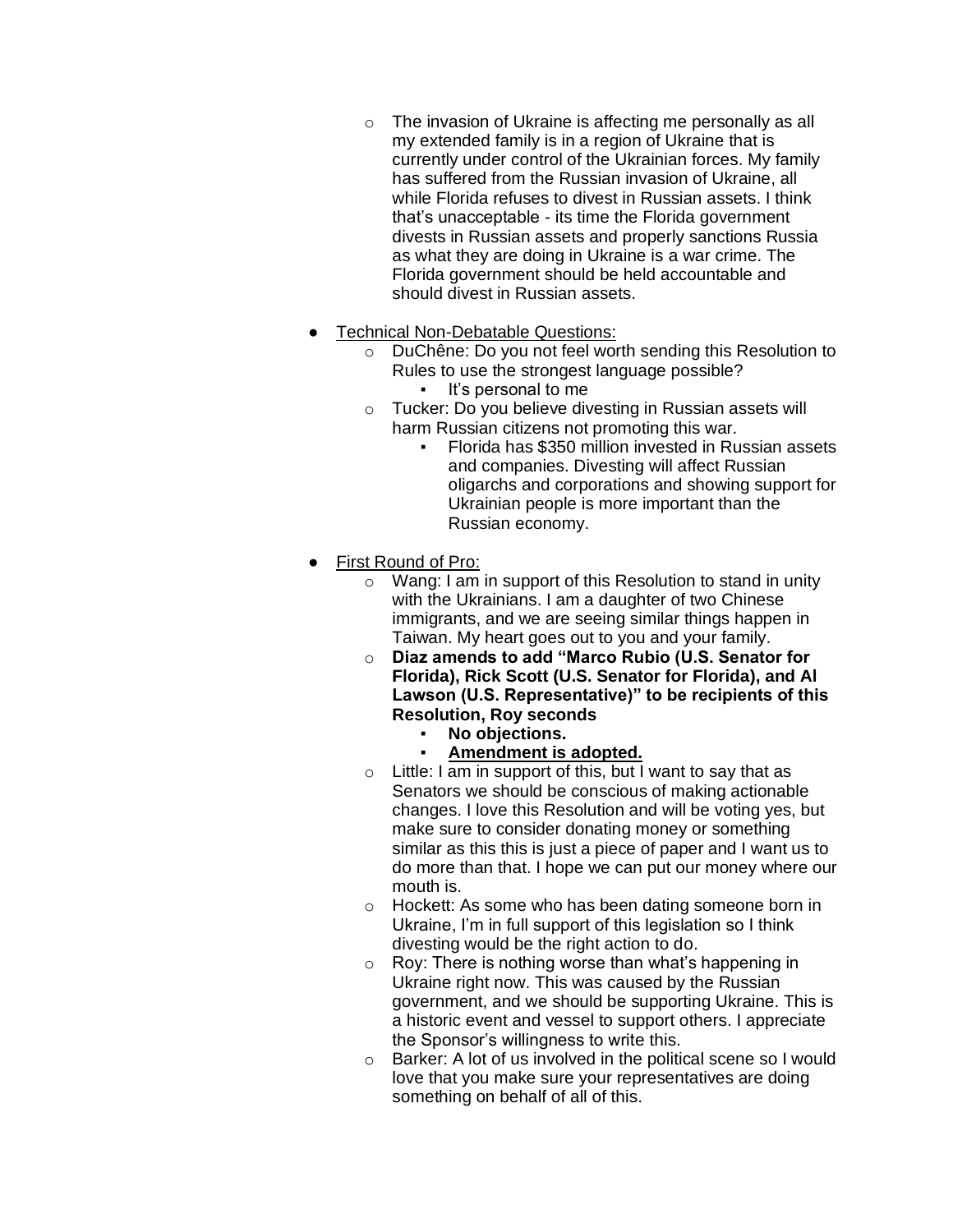- o Rivers: I applaud the Sponsor of this Bill and feel there has not been enough action done, so thank you.
- o **Pfeuffer-Ferguson moves to pass unanimous consent, Bell seconds.**
	- No objections.
		- **Resolution 28 passes by unanimous consent with a Closing Statement.**
- First Round of Con:
	- o N/A.
- Closing Statement:
	- o In February when Ukraine was invaded, it was around 9:00pm. A couple hours later I got a text from my cousin saying, "I hear missiles." I can't stop thinking about that, to be honest. If you want to donate, please go to Ukraine Red Cross. Please keep Ukraine in your prayers and have them in your thoughts.

Resolution 29 Sponsored by Senator Diaz (P) Stewart, Russell, Roy, Barrett, Pfeuffer-Ferguson(Co)

Amending Rule 12 of the Senate Rules of Procedure to discourage Senators from indicating or implying that individuals or entities support or oppose legislation without their explicit consent.

● *Resolution 29 is sent to Student Life and Rules & Calendar.*

Resolution 30 Sponsored by Senator Diaz (P) Bowling, Rider, DuChêne, Bettley, Hunter, Pfeuffer-Ferguson (Co)

Nominating a particularly outstanding individual to the Student Senate Hall of Fame.

- Opening Statement:
	- $\circ$  I don't want to add anything, as these testimonies clearly prove Chair Roy to be astounding. Somebody in the Hall of Fame should go above and beyond their statutory requirement and adds to the environment – representing the best of Senate. Chair Roy has been the outward face of Senate to countless RSO's in the managing of thousands of dollars through every Consent Resolutions he's sponsored. I think there's nobody more qualified and deserving of this award. While he's not terming our quite yet, I wanted people to know him.
- First Round of Pro:
	- o Stewart: In my year-long term in Senate I have gotten to know Tyler Roy in a personal way, and you continue to amaze me. Your dedication and passion is amazing and unique to see in somebody who has given so much time, energy, stress, and dedication, I have the most respect for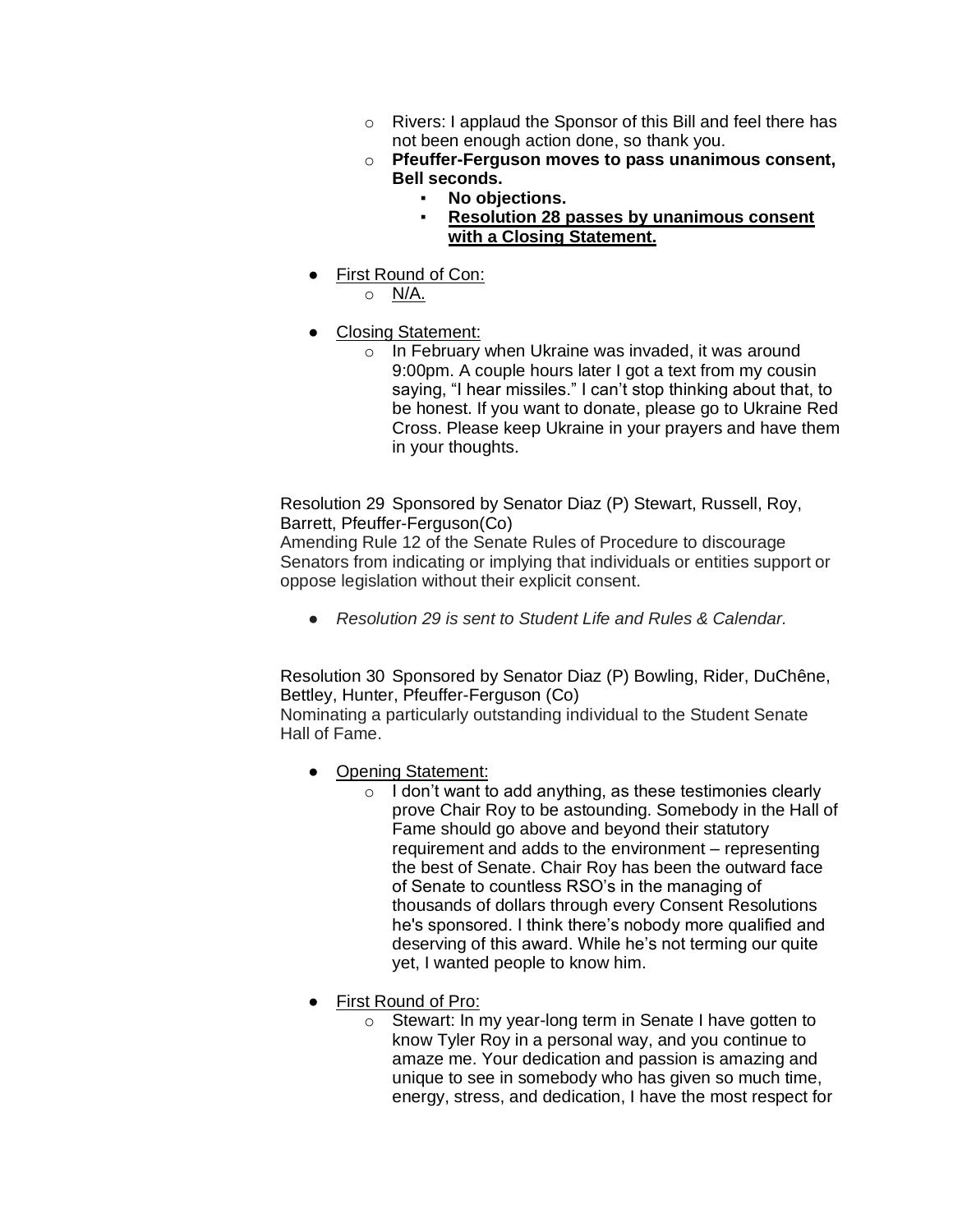you. I don't have any critiques - you are beyond deserving of this.

- o Rivers: I had the opportunity to speak with many RSO's and it's astounding how many people have praised Tyler and the work he's done; they said he holds their hand throughout the entire process and that he tries to help them through that difficult process of requesting funding. I have been amazed with the overwhelming love and support of this individual from these RSO's.
- o Hockett: Before I was a Senator, I remember sitting in the back watching, and I remember you walked up to me and introduced yourself - and let out your hand out. This guy came up to me and doesn't even know me at all. I think you gave me your newspaper which was on my counter for a while. It's nice to see someone so devoted to something, and you've had some exemplary work. I will most certainly be voting yes.
- o **Pfeuffer-Ferguson moves to pass by unanimous consent, Bell seconds.**
	- No objections.
	- **Resolution 30 passes by unanimous consent.**
- Closing Statement
	- o I want to publicly thank our good friend *RECORDING INAUDIBLE* (04:58:56) for some of the details on this. I'm always happy to consider Chair Roy my friend.
- *Tyler Roy is nominated to the Florida State University Senate Hall of Fame.*

Resolution 31 Sponsored by Senator Bettley and Senator Tsouroukdissian (P) Berger, Barker, Bowling, DeChick, DuChêne, Himatsingani, Little, Myers, Nemeth, Ritzel, Rivers Russell, Tucker, Wang(Co)

Commemorating the work that Chair Gonzalez has done during her time in Senate, and nominating her for the Florida State University Student Senate Hall of Fame.

- Opening Statement:
	- o Bettley: I feel like this document speaks for itself with how many people admire Chair Gonzalez and all the work she has done within Senate, but for me personally everything in my testimony was true. I was overwhelmed, and had I not be placed in Budget committee, I would never have found my friends in Senate and voice my opinions the way I do. I saw how she stood up to students and administration during Budget week and it was inspirational. By putting her foot down, we were able to fund these agencies in years. Chair Gonzalez puts her money where her mouth is. I cannot think of someone more deserving of this.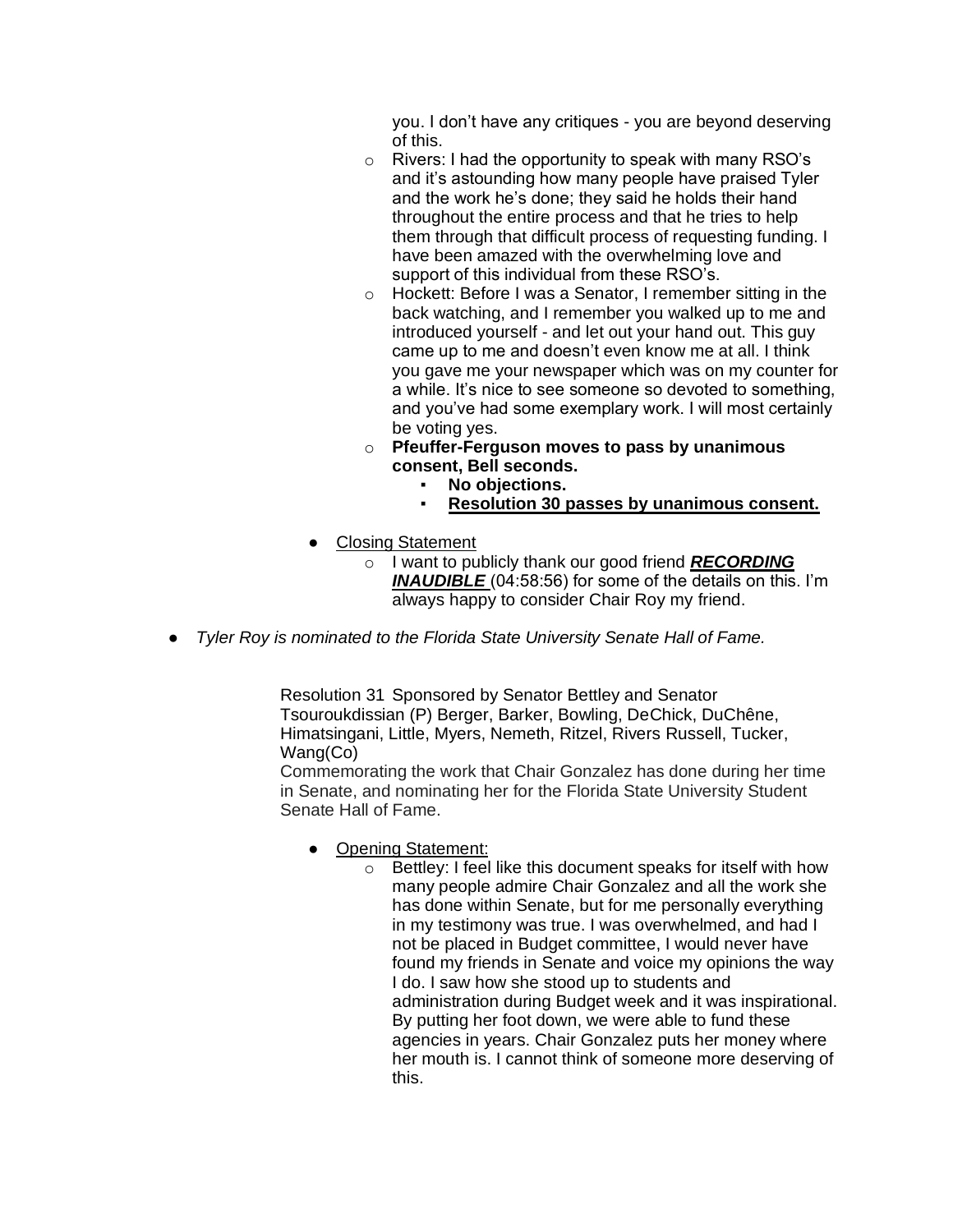- o Tsourkdissian: Even though we don't see eye-to-eye on things, I genuinely think she's very impactful in our SGA and I'm looking to forward to what she has for our future.
- **First Round of Pro:** 
	- o Rivers: You can dislike someone, but you cannot take away certain things from a person, and I believe nobody can takeaway that she is an impactful, strong, and resilient leader from Chair Gonzalez. I watched the Budget Zoom meetings in its entirety and saw her go head-to-head with administration in ensuring that these organizations and Agencies receive the correct funding they deserve. I watched the passion and resilience - and it was inspiring to see something that most people wouldn't do. That's what institutes a great leader.
	- o Wang: I was appointed to Senate in March of 2020. Shortly after that, Ashley came in with knowledge of so many statutes. We did not see eye-to-eye for a long time, but I knew she was a caring person, and cares about her constituents. I have never seen someone fight harder to get funding for the BSU and AASU and all these identifybased Agencies. I have never seen someone work harder to secure that funding. I have never seen someone more passionate and dedicated to their student body. I'm just so proud of you, Ashley.
	- o Tucker: I have grown to admire Gonzalez. Her strength as a leader is not often seen. I have stood strongly in support and against her in many instances, but I could not have asked for a more capable and intelligent Senator to be in Senate. The Senate Hall of Fame is for those with leadership capabilities rarely seen, and Chair Gonzalez represents these aspirations.
- Second Round of Pro:
	- o DuChêne: This is a common theme, but my first impression of Chair Gonzalez was a Resolution that she was the Primary Sponsor on, that I strongly disagreed with, but I quickly learned that she was the most knowledgeable Senator in this Chamber; I am amazed at the sheer number of facts from those statutes that she knows. I quickly realized that she is a perfect example of someone who separates work form personal relationships. I have a great personal relationship with Chair Gonzalez, but she is not afraid to tell me what she thinks, so honestly about the work that I'm doing. I'm in full support of this.
	- o Little: I met her through a Zoom screen and I was terrified, and thought she had been in Senate for a year. I remember being shocked that she was new, and over that time (and meeting her in-person) I realized it's because she cares that much, which is so impressive to me. She's held herself to that standard since then. I can't think of anyone more deserving of this than her.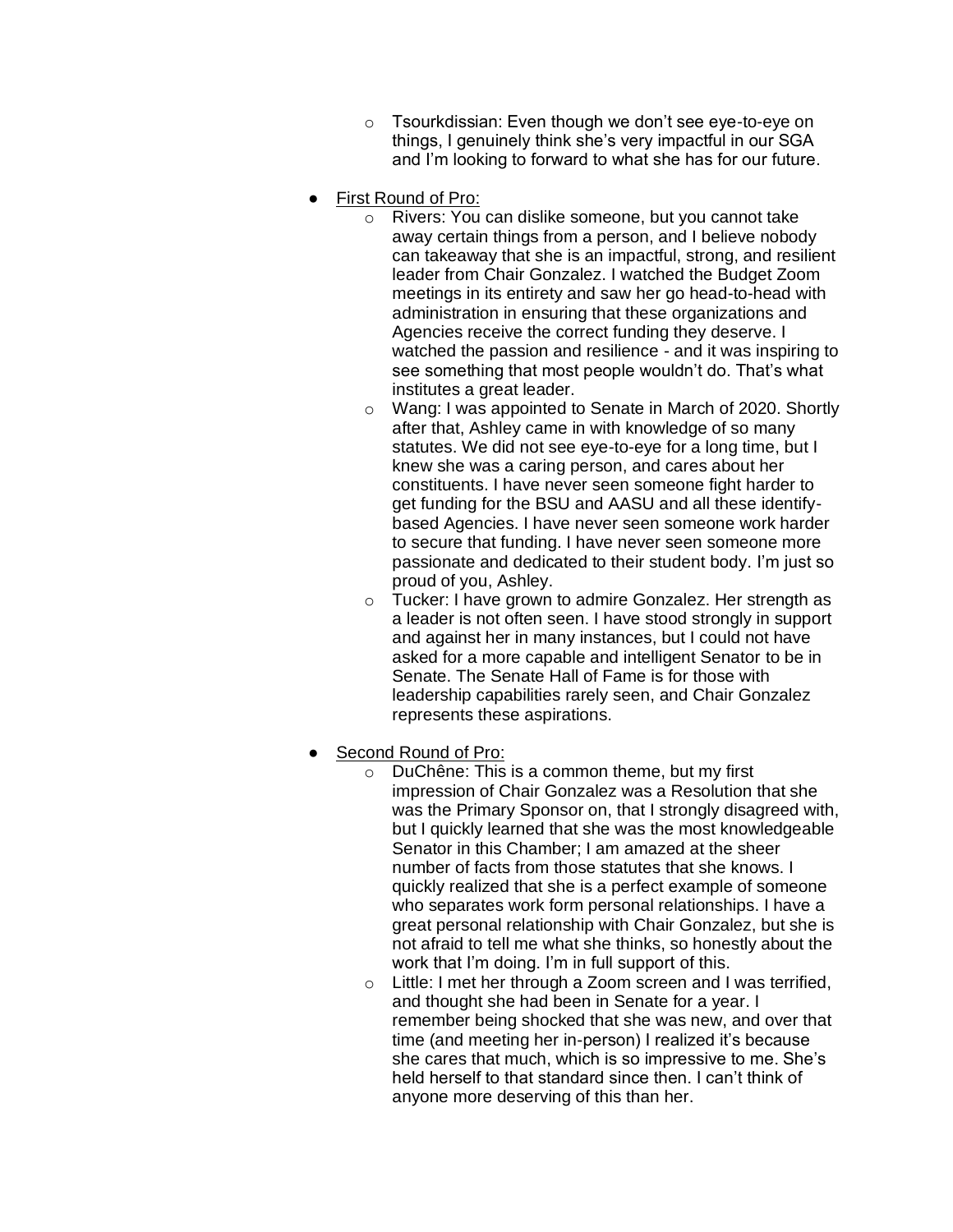- o **Wang moves to pass by unanimous consent, Little seconds.**
	- **Pfeuffer-Ferguson objects.**
- o **Stewart moves to call the question, Rivers seconds.**
	- **No objections. The question is called.**
- Closing Statement
	- o Bettley: I've never known someone like Chair Gonzalez who knows the sheer amount of information that she does. It has been repeatedly mentioned that being inducted in the Senate Hall of Fame is something of the highest prestige, and she has shown nothing but that since the second she has entered these Chambers. It is rare to see someone as qualified as Chair Gonzalez, and that needs to be taken into consideration. It is so important and honorable thing to be inducted into and I could not think of anyone else more deserving.
- **Voting Results:**
	- o **15 yes, 6 no, 3 abstentions.**
		- o **Resolution 31 passes.**
- *Ashley Gonzalez is nominated to the Florida State University Senate Hall of Fame.*
- **DuChêne moves to adjourn.**
	- o **Senate is adjourned at 1:08am.**

Resolution 32 Sponsored by Senator Bettley (P) Bowling, DuChêne, Gonzalez, Meyers, Nemeth, Rivers, Wang, DeChick, Tsouroukdissian (Co)

Commemorating the work that Senator Little has done during her time in Senate, and nominating her for the Florida State University Student Senate Hall of Fame.

Resolution 33 Sponsored by Senator Pfeuffer-Ferguson and Senator Tsouroukdissian (P) Fronczak, DuChêne, Hunter, Diaz, Drackley, Nemeth (Co)

Nominating Chair Russell for the Senate Hall of Fame.

Unfinished Business: N/A.

• Impeachment Hearing: Senator Thau (Communication and Information Seat 2)

Statements of Dissent: N/A.

New Business: N/A.

Closing Announcements: N/A.